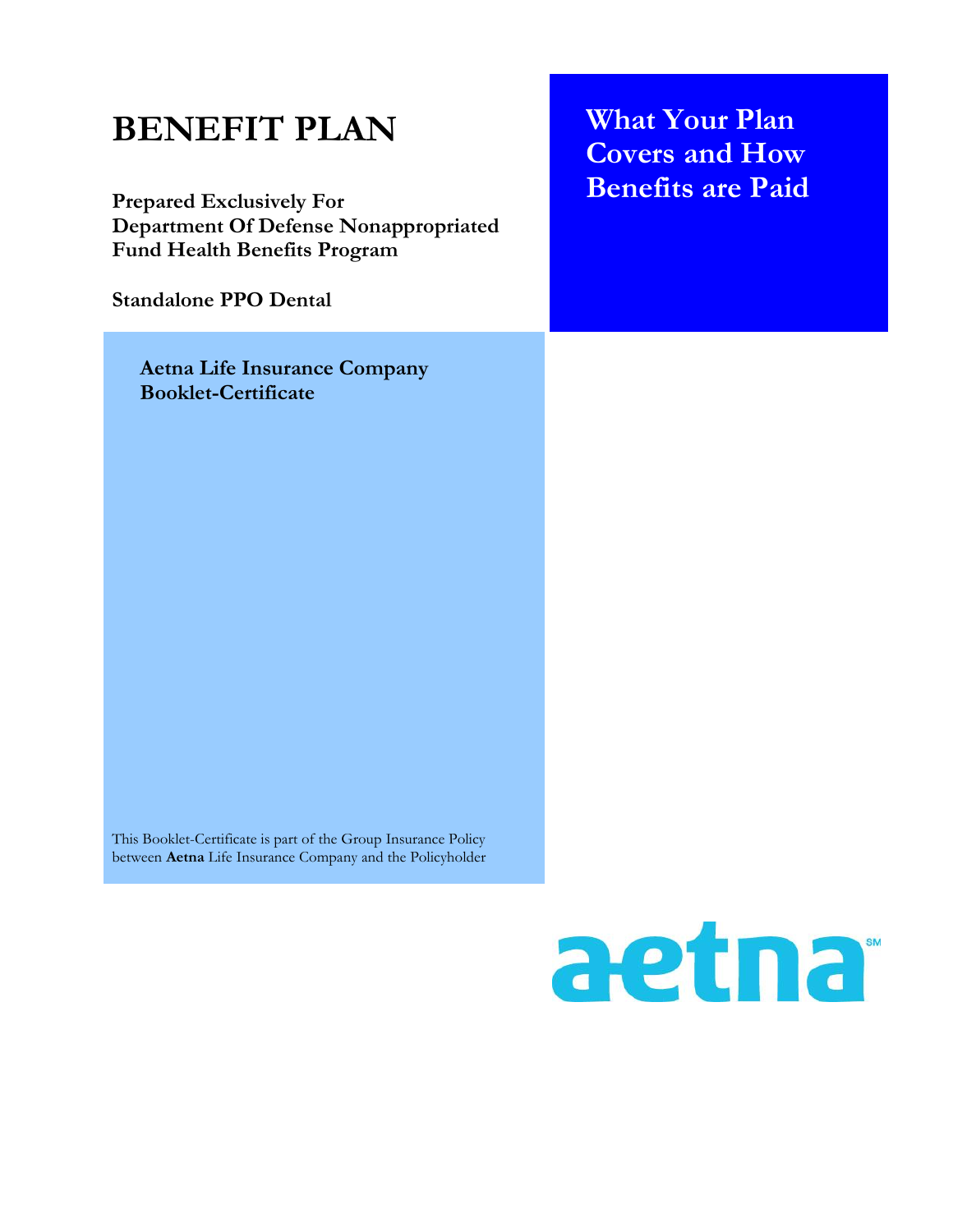# **Table of Contents**

### Schedule of Benefits ............................................................................................................................ Issued in Your Booklet

| Important Information Regarding Availability of   |
|---------------------------------------------------|
| Coverage                                          |
| Coverage for You and Your Dependents2             |
|                                                   |
| <b>Treatment Outcomes of Covered Services</b>     |
| When Your Coverage Begins3                        |
|                                                   |
| Employees                                         |
| Determining if You Are in an Eligible Class       |
| Obtaining Coverage for Dependents                 |
|                                                   |
| Initial Enrollment in the Plan                    |
| Open Enrollment                                   |
|                                                   |
| Your Effective Date of Coverage                   |
| Your Dependent's Effective Date of Coverage       |
|                                                   |
| How Your Aetna Dental Plan Works7                 |
| Understanding Your Aetna Dental Plan 7            |
| Getting Started: Common Terms 7                   |
|                                                   |
|                                                   |
| When to Get an Advance Claim Review               |
|                                                   |
| PPO Dental Plan                                   |
| Schedule of Benefits for the PPO Dental Plan      |
| Dental Care Schedule                              |
| Rules and Limits That Apply to the Dental Plan 13 |
| Orthodontic Treatment Rule                        |
| Orthodontic Limitation for Late Enrollees         |
| Replacement Rule                                  |
| Tooth Missing but Not Replaced Rule               |
| Alternate Treatment Rule                          |
| Coverage for Dental Work Begun Before You         |
| Are Covered by the Plan                           |
| Coverage for Dental Work Completed After          |
| Termination of Coverage                           |
| What The PPO Dental Plan Does Not Cover15         |
| Additional Items Not Covered By A Health Plan     |
|                                                   |
|                                                   |
| When Coverage Ends for Employees                  |

| When Coverage Ends for Dependents                   |  |
|-----------------------------------------------------|--|
|                                                     |  |
| Continuing Health Care Benefits                     |  |
| Handicapped Dependent Children                      |  |
| <b>Coordination of Benefits - What Happens When</b> |  |
| There is More Than One Health Plan  20              |  |
| When Coordination of Benefits Applies20             |  |
|                                                     |  |
|                                                     |  |
| How Coordination of Benefits Work 23                |  |
| Right To Receive And Release Needed                 |  |
| Information                                         |  |
| Facility of Payment                                 |  |
| Right of Recovery                                   |  |
| When You Have Medicare Coverage 24                  |  |
|                                                     |  |
| How Coordination With Medicare Works24              |  |
|                                                     |  |
|                                                     |  |
|                                                     |  |
|                                                     |  |
|                                                     |  |
|                                                     |  |
|                                                     |  |
|                                                     |  |
|                                                     |  |
|                                                     |  |
| <b>Health Coverage</b>                              |  |
|                                                     |  |
|                                                     |  |
|                                                     |  |
|                                                     |  |
| Effect of Benefits Under Other Plans 29             |  |
| Effect of An Health Maintenance Organization        |  |
| Plan (HMO Plan) On Coverage                         |  |
| Effect of Prior Coverage - Transferred Business 29  |  |
|                                                     |  |
| <b>Discount Arrangements</b>                        |  |
|                                                     |  |
|                                                     |  |
|                                                     |  |

\*Defines the Terms Shown in Bold Type in the Text of This Document.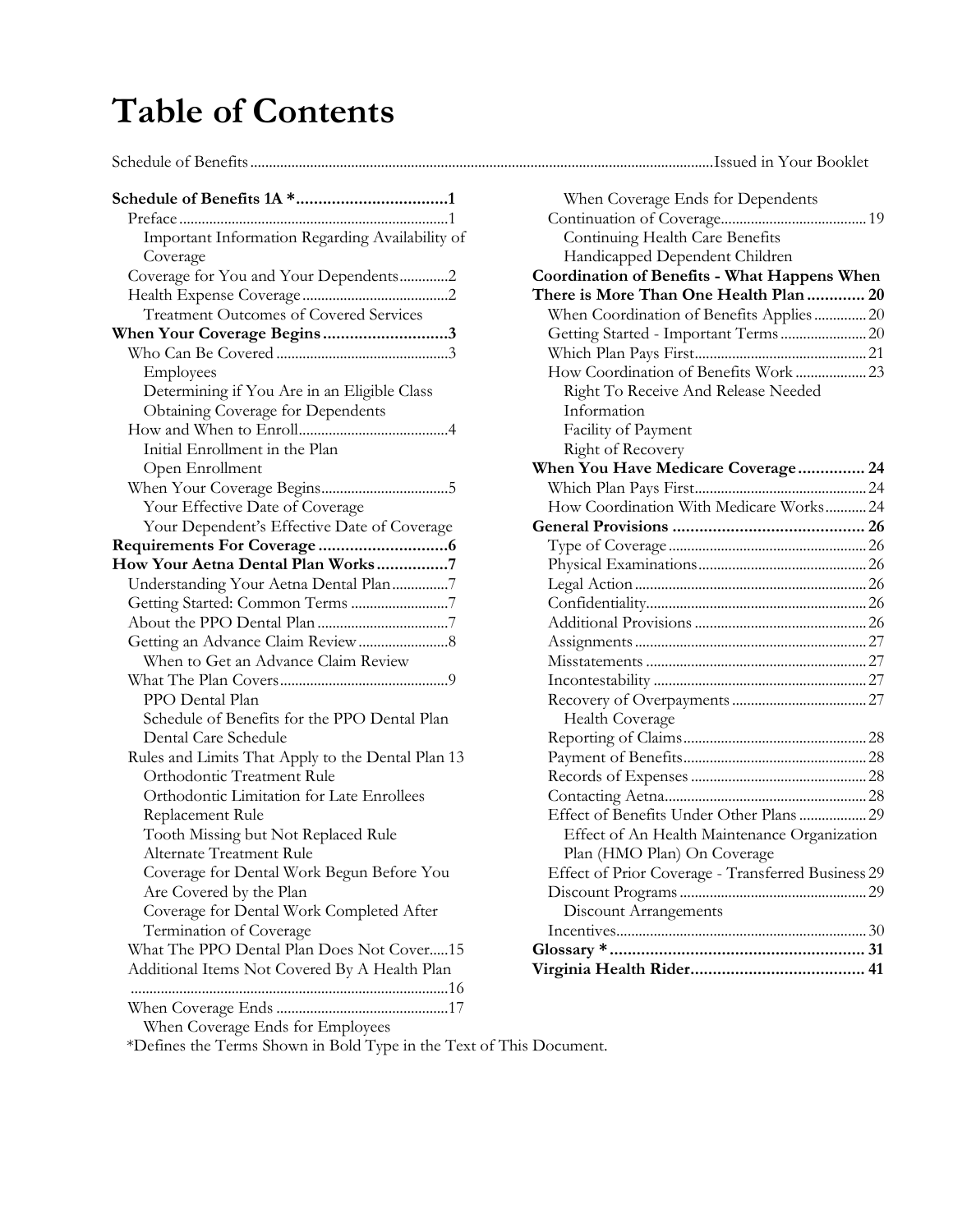# **Schedule of Benefits**

*(GR 9N 01-001-01 VA)*

| <b>Employer:</b>            | Department Of Defense Nonappropriated Fund<br><b>Health Benefits Program</b> |
|-----------------------------|------------------------------------------------------------------------------|
| <b>Group Policy Number:</b> | GP-620387                                                                    |
| <b>Issue Date:</b>          | January 28, 2015                                                             |
| <b>Effective Date:</b>      | January 1, 2015                                                              |
| Schedule:                   | 1 A                                                                          |
| <b>Cert Base:</b>           |                                                                              |

For: Standalone PPO Dental Plan

# **Comprehensive Dental Plan (PPO)**

### **Schedule of Comprehensive Dental Benefits** *(GR-9N-S-21-005-01)*

| <b>PLAN FEATURES</b> | <b>NETWORK</b>   | <b>OUT-OF-NETWORK</b> |
|----------------------|------------------|-----------------------|
| Calendar Year        | Individual \$100 | Individual \$100      |
| <b>Deductible</b>    | Family \$300     | Family \$300          |
|                      |                  |                       |

The Calendar Year **deductible** applies to all covered expenses except Type A Expenses.

*(GR-9N-S-21-010-01)*

Please refer to the listing of **covered expenses** and the percentage payable appearing below. The percentage the plan will pay varies by the type of expense.

| <b>PLAN COINSURANCE</b>      | <b>NETWORK COINSURANCE</b> | <b>OUT-OF-NETWORK</b><br><b>COINSURANCE</b> |
|------------------------------|----------------------------|---------------------------------------------|
| <b>Type A Expenses</b>       | $100\%$                    | $100\%$                                     |
| <b>Type B Expenses</b>       | 80%                        | 80%                                         |
| <b>Type C Expenses</b>       | 50%                        | 50%                                         |
| <b>Orthodontic Treatment</b> | 50%                        | 50%                                         |

### **Calendar Year Maximum Benefit** *(GR-9N-S-21-010-01)*

```
Calendar Year Maximum: $2,000
```
The most the plan will pay for **covered expenses** incurred by any one covered person in a Calendar Year is called the Calendar Year Maximum Benefit.

The Calendar Year maximum benefit applies to network and out-of-network covered dental expenses combined.

| Orthodontic Lifetime Maximum Benefit |         |
|--------------------------------------|---------|
| Orthodontic Lifetime Maximum:        | \$1,500 |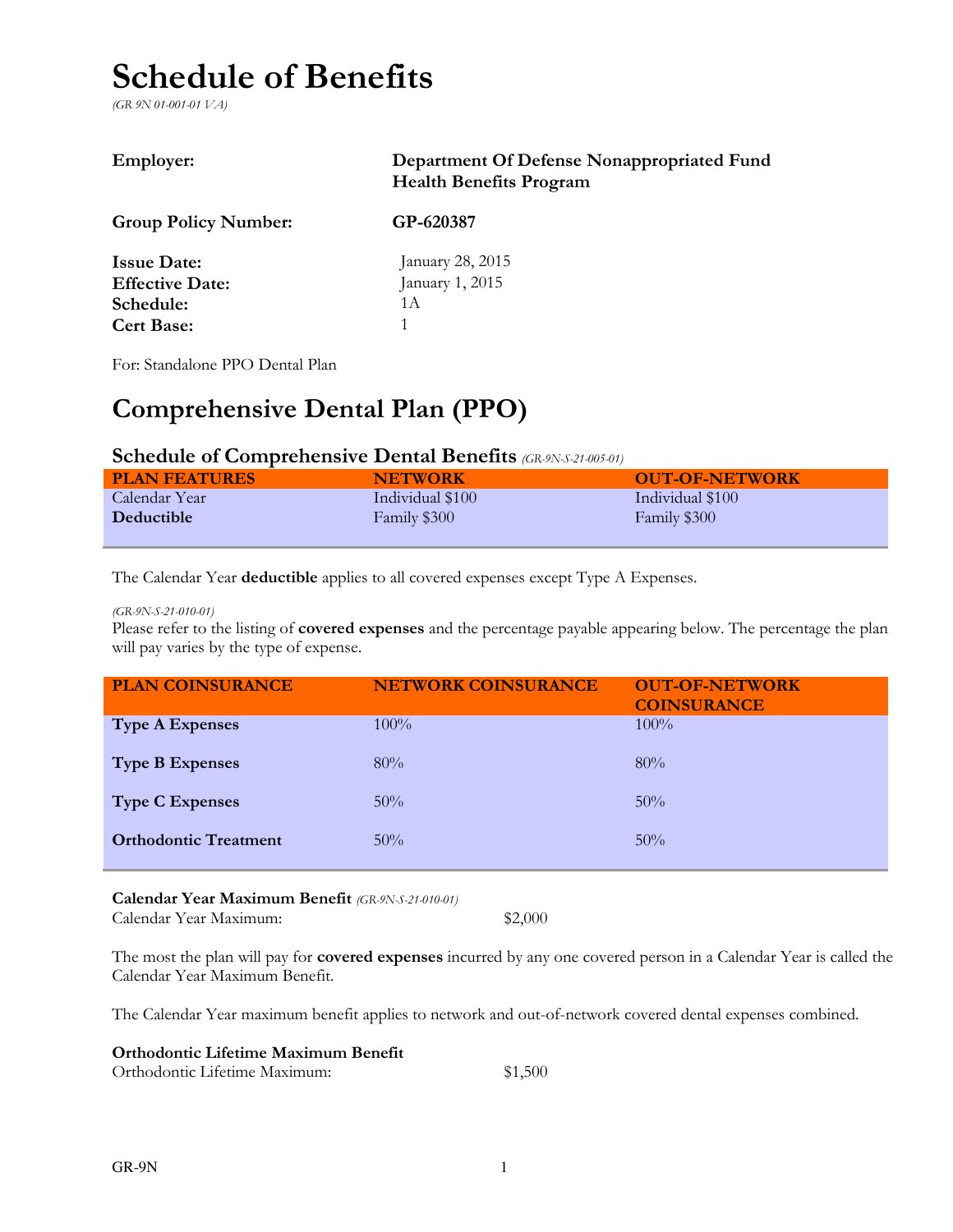## **Expense Provisions** *(GR-9N S-09-05 01)*

### **The following provisions apply to your health expense plan.**

This section describes cost sharing features, benefit maximums and other important provisions that apply to your Plan. The specific cost sharing features and the applicable dollar amounts or benefit percentages are contained in the attached health expense sections of this *Schedule of Benefits*.

The insurance described in this *Schedule of Benefits* will be provided under Aetna Life Insurance Company's policy form GR-29N.

### **Keep This Schedule of Benefits With Your Booklet-Certificate.**

**Deductible Provisions** *(GR-9N S-09-05 01)*

### **Network Calendar Year Deductible**

This is an amount of **network covered expenses** incurred each Calendar Year for which no benefits will be paid. The **network** Calendar Year **deductible** applies separately to you and each of your covered dependents. After **covered expenses** reach the **network** Calendar Year **deductible**, the plan will begin to pay benefits for **covered expenses** for the rest of the Calendar Year.

### **Out-of-Network Calendar Year Deductible**

This is an amount of **out-of-network covered expenses** incurred each Calendar Year for which no benefits will be paid. The **out-of-network** Calendar Year **deductible** applies separately to you and each of your covered dependents. After **covered expenses** reach the **out-of-network** Calendar Year **deductible**, the plan will begin to pay benefits for **covered expenses** for the rest of the Calendar Year.

**Covered expenses** applied to the **out-of-network deductible** will be applied to satisfy the **network deductible** and **covered expenses** applied to the **network deductible** will be applied to satisfy the **out-of-network deductible**.

### **Network Family Deductible Limit**

When you incur **network covered expenses** that apply toward the **network** Calendar Year **deductibles** for you and each of your covered dependents these expenses will also count toward the **network** Calendar Year family **deductible** limit. Your **network** family **deductible** limit will be considered to be met for the rest of the Calendar Year once the combined **covered expenses** reach the **network** family **deductible** limit in a Calendar Year.

#### **Out-of-Network Family Deductible Limit**

When you incur **out-of-network covered expenses** that apply toward the **out-of-network** Calendar Year **deductibles** for you and each of your covered dependents these expenses will also count toward the **out-of-network**  Calendar Year family **deductible** limit. Your **out-of-network** family **deductible** limit will be considered to be met for the rest of the Calendar Year once the combined **covered expenses** reach the **out-of-network** family **deductible** limit in a Calendar Year.

**Covered expenses** applied to the **out-of-network deductible** will be applied to satisfy the **network deductible** and **covered expenses** applied to the **network deductible** will be applied to satisfy the **out-of-network deductible**.

#### **Coinsurance Provisions** *(GR-9N S-09-020 01)*

#### **Coinsurance**

This is the percentage of your **covered expenses** that the plan pays and the percentage of **covered expenses** that you pay. The percentage that the plan pays is referred to as the "**Plan Coinsurance**". Once applicable **deductibles** have been met, your plan will pay a percentage of the **covered expenses**, and you will be responsible for the rest of the costs. The **coinsurance** percentage may vary by the type of expense. Refer to your *Schedule of Benefits* for coinsurance amounts for each covered benefit.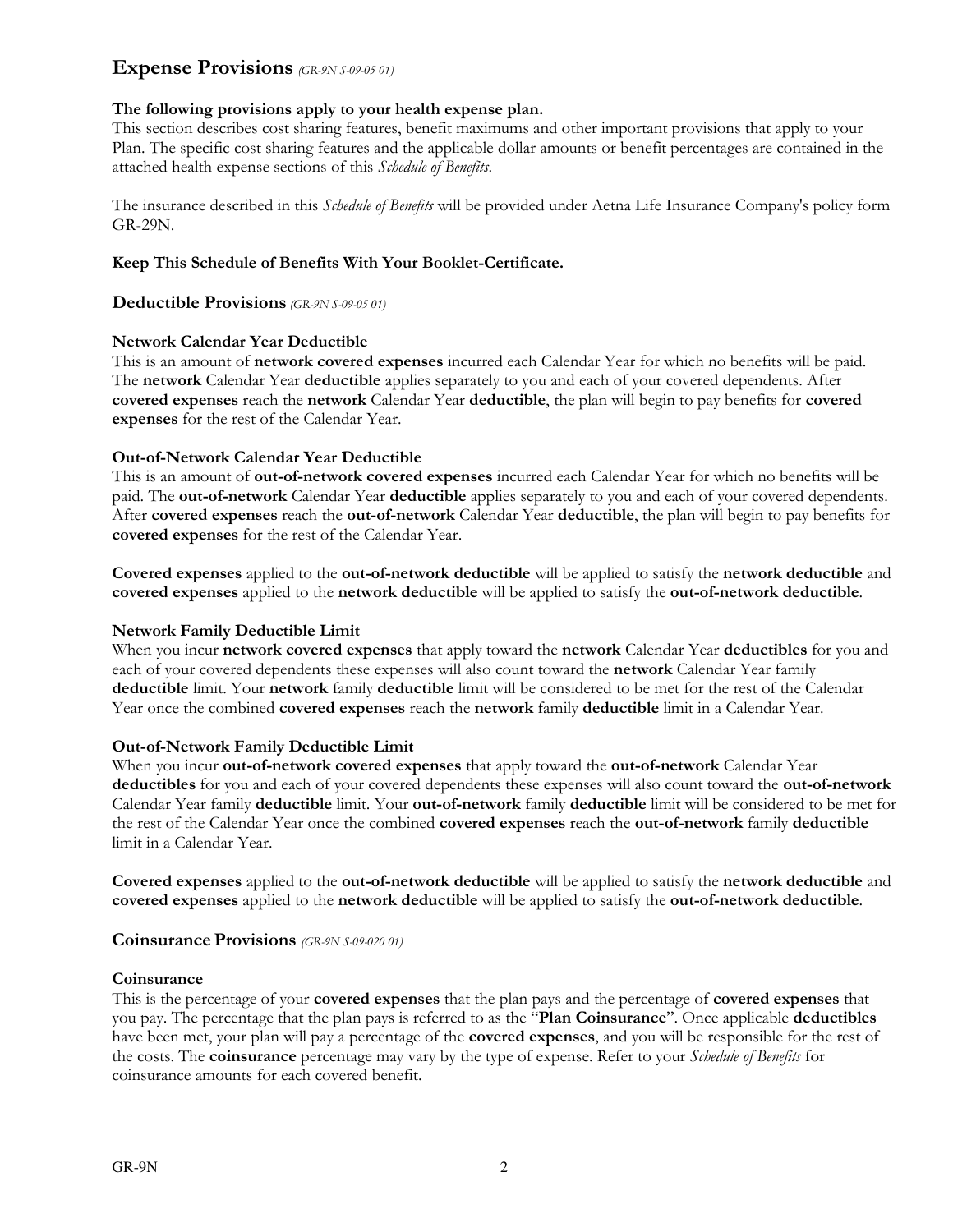### **Maximum Benefit Provisions** *(GR-9N S-09-025 01)*

### **Calendar Year Maximum Benefit**

The most the plan will pay for covered expenses incurred by any one covered person in a Calendar Year is called the Calendar Year maximum benefit.

The Calendar Year maximum benefit will not deny benefits for certain covered expenses in any one Calendar Year.

The Calendar Year maximum benefit applies to **network care** and **out-of-network care** expenses combined.

#### **Lifetime Maximum Benefit**

The most the plan will pay for covered expenses incurred by any one covered person during their lifetime is called the Lifetime Maximum Benefit.

The Lifetime Maximum Benefit applies to **network** and **out-of-network** expenses combined.

The Lifetime Maximum Benefit will not deny benefits for certain covered expenses.

# **General** *(GR-9N S-28-01 01)*

This Schedule of Benefits replaces any similar Schedule of Benefits previously in effect under your plan of benefits. Requests for coverage other than that to which you are entitled in accordance with this Schedule of Benefits cannot be accepted. This Schedule is part of your Booklet-Certificate and should be kept with your Booklet-Certificate form GR-9N. Coverage is underwritten by Aetna Life Insurance Company.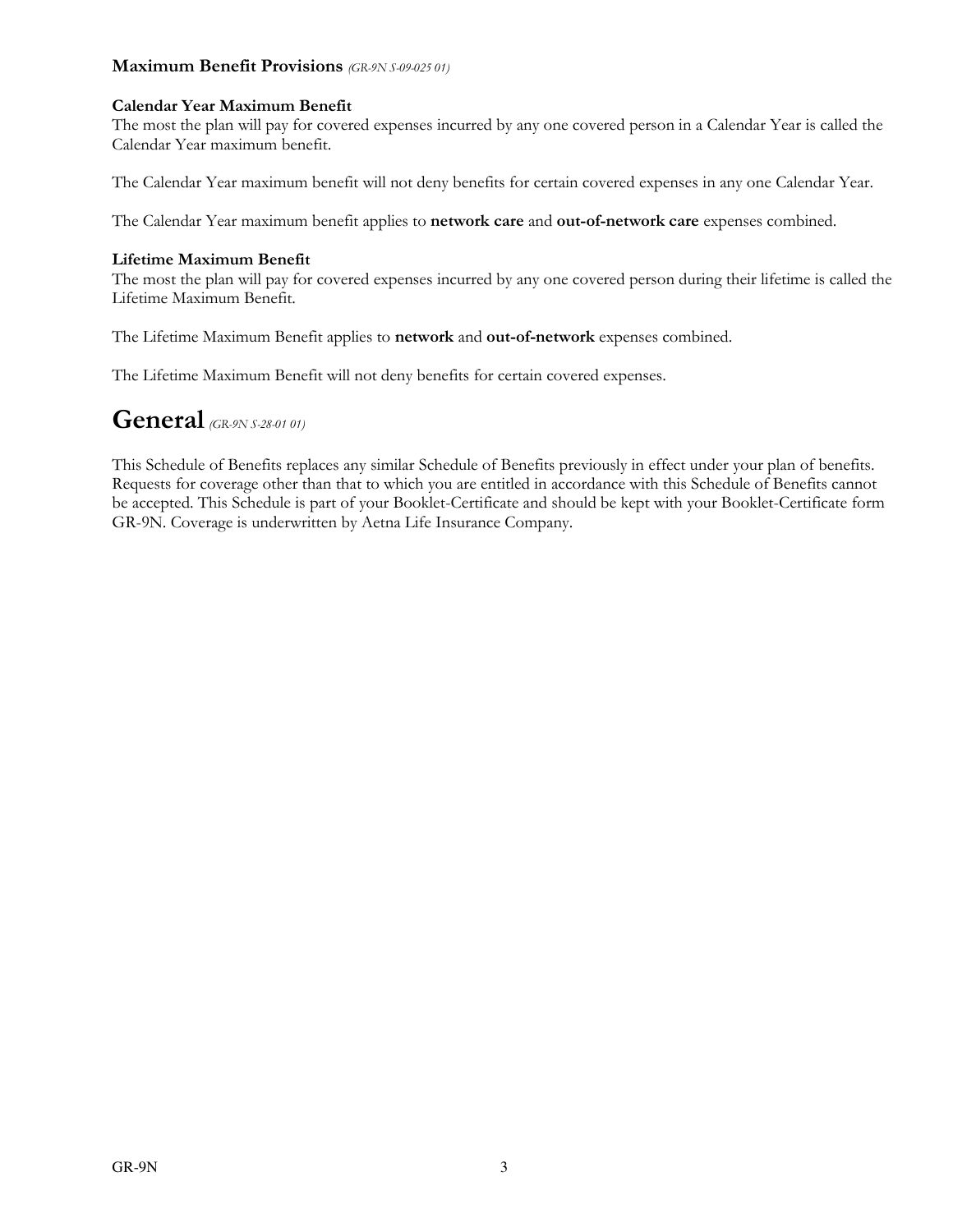# **Preface** *(GR-9N-02-005-01 VA)*

Aetna Life Insurance Company (ALIC) is pleased to provide you with this *Booklet-Certificate*. Read this *Booklet-Certificate* carefully. The plan is underwritten by Aetna Life Insurance Company of Hartford, Connecticut (referred to as **Aetna**).

This *Booklet-Certificate* is part of the *Group Insurance Policy* between Aetna Life Insurance Company and the Policyholder. The *Group Insurance Policy* determines the terms and conditions of coverage. **Aetna** agrees with the Policyholder to provide coverage in accordance with the conditions, rights, and privileges as set forth in this *Booklet-Certificate*. The Policyholder selects the products and benefit levels under the plan. A person covered under this plan and their covered dependents are subject to all the conditions and provisions of the *Group Insurance Policy*.

The *Booklet-Certificate* describes the rights and obligations of you and **Aetna**, what the plan covers and how benefits are paid for that coverage. It is your responsibility to understand the terms and conditions in this *Booklet-Certificate*. Your *Booklet-Certificate* includes the *Schedule of Benefits* and any amendments or riders.

If you become insured, this *Booklet-Certificate* becomes your *Certificate of Coverage* under the *Group Insurance Policy*, and it replaces and supersedes all certificates describing similar coverage that **Aetna** previously issued to you.

Group Policy Number: GP-620387 Effective Date: January 1, 2015 Issue Date: January 28, 2015 Booklet-Certificate Number: 1

Altyl :

Mark T. Bertolini Chairman, Chief Executive Officer and President

Aetna Life Insurance Company (A Stock Company)

Group Policyholder: Department Of Defense Nonappropriated Fund Health Benefits Program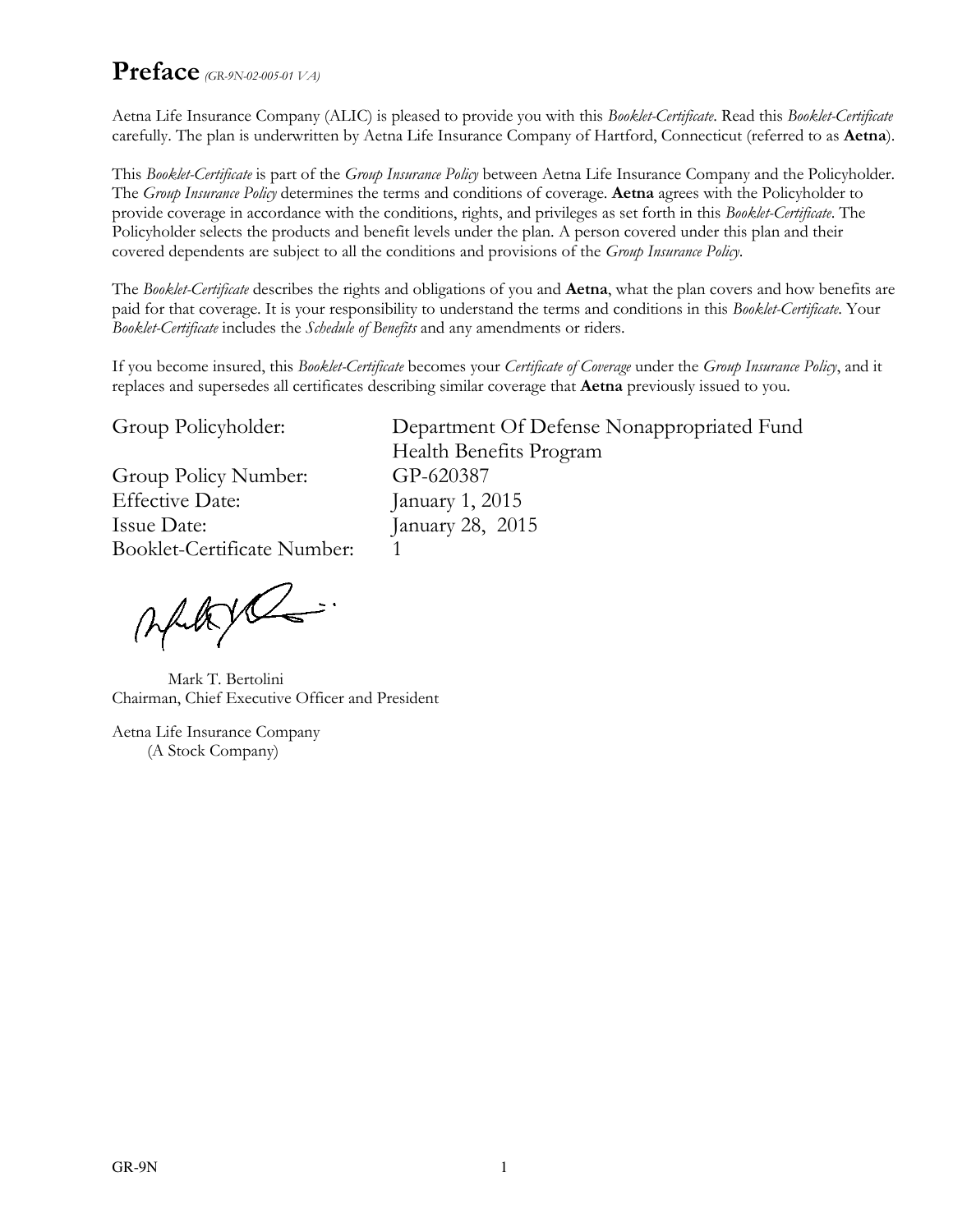## **Important Information Regarding Availability of Coverage** *(GR-9N-02-005-02 VA)*

No services are covered under this *Booklet-Certificate* in the absence of payment of current premiums subject to the *Grace Period* and the *Premium* section of the *Group Insurance Policy*.

Unless specifically provided in any applicable termination or continuation of coverage provision described in this *Booklet-Certificate* or under the terms of the *Group Insurance Policy*, the plan does not pay benefits for a loss or claim for a health care, medical or dental care expense incurred before coverage starts under this plan.

This plan will not pay any benefits for any claims, or expenses incurred after the date this plan terminates.

This provision applies even if the loss, or expense, was incurred because of an **accident**, **injury** or **illness** that occurred, began or existed while coverage was in effect.

Please refer to the sections, "*Termination of Coverage (Extension of Benefits)*" and "*Continuation of Coverage*" for more details about these provisions.

Benefits may be modified during the term of this plan as specifically provided under the terms of the *Group Insurance Policy* or upon renewal. If benefits are modified, the revised benefits (including any reduction in benefits or elimination of benefits) apply to any expenses incurred for services or supplies furnished on or after the effective date of the plan modification. There is no vested right to receive any benefits described in the *Group Insurance Policy* or in this *Booklet-Certificate* beyond the date of termination or renewal including if the service or supply is furnished on or after the effective date of the plan modification, but prior to your receipt of amended plan documents.

# **Coverage for You and Your Dependents** *(GR-9N-02-005-01 VA)*

# **Health Expense Coverage** *(GR-9N-02-020-01 VA)*

Benefits are payable for covered health care expenses that are incurred by you or your covered dependents while coverage is in effect. An expense is "incurred" on the day you receive a health care service or supply.

Coverage under this plan is non-occupational. Only **non-occupational injuries** and **non-occupational illnesses** are covered.

Refer to the *What the Plan Covers* section of the *Booklet-Certificate* for more information about your coverage.

### **Treatment Outcomes of Covered Services** *(GR-9N-02-020-01 VA)*

**Aetna** is not a provider of health care services and therefore is not responsible for and does not guarantee any results or outcomes of the covered health care services and supplies you receive. Except for Aetna RX Home Delivery LLC, providers of health care services, including hospitals, institutions, facilities or agencies, are independent contractors and are neither agents nor employees of **Aetna** or its affiliates.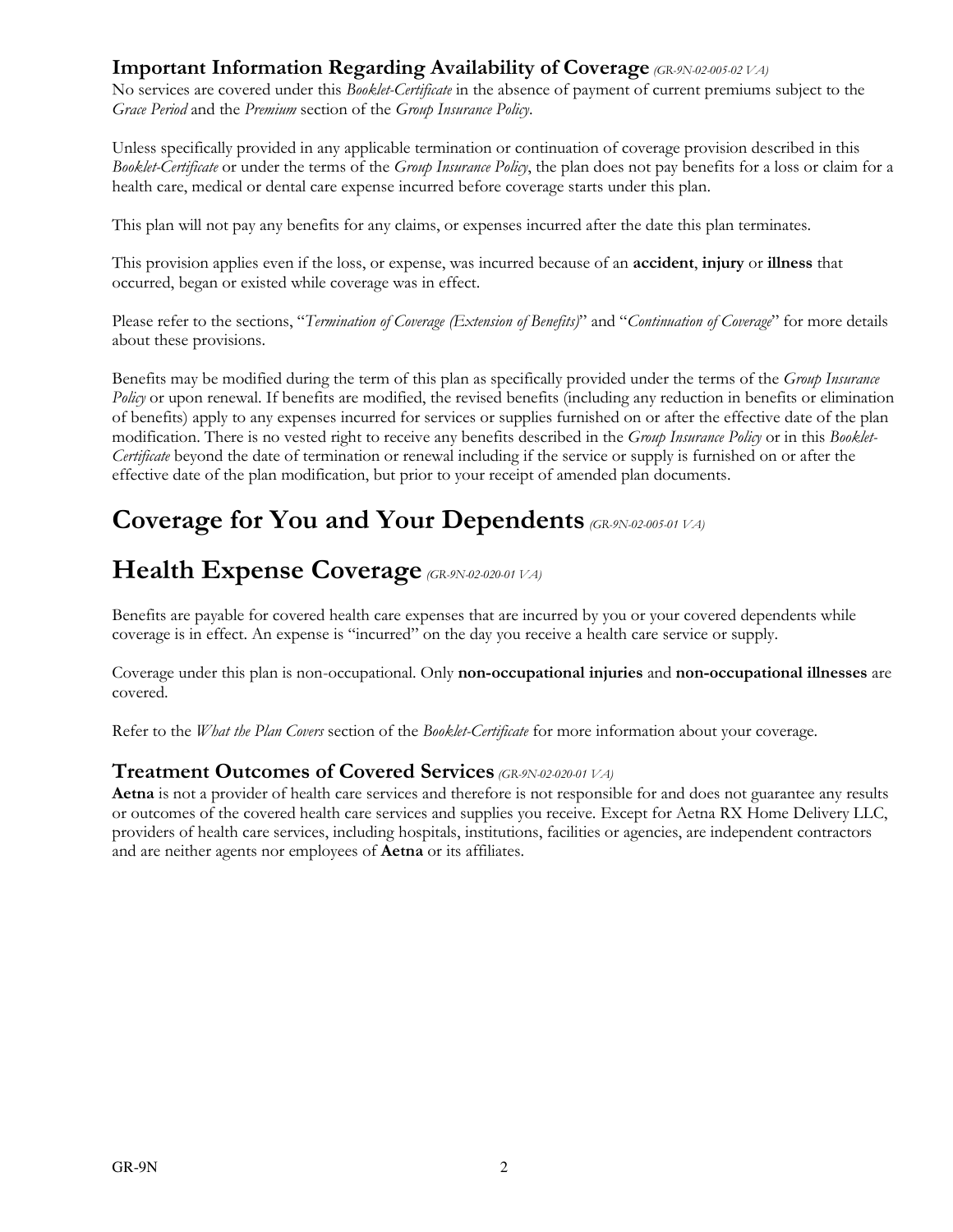# **When Your Coverage Begins**

*(GR-9N-29-005-01 VA)* 

 **Who Can Be Covered How and When to Enroll When Your Coverage Begins** 

Throughout this section you will find information on who can be covered under the plan, how to enroll and what to do when there is a change in your life that affects coverage. In this section, "you" means the employee.

# **Who Can Be Covered**

## **Employees**

To be covered by this plan, the following requirements must be met:

- You will need to be in an "eligible class", as defined below; and
- You will need to meet the "eligibility date criteria" described below.

## **Determining if You Are in an Eligible Class** *(GR-9N-29-005-02 VA)*

You are in an eligible class if:

- You are not enrolled in a Department of Defense Nonappropriated Fund medical plan (including an HMO) and dental plan linked to such medical enrollment and:
- You are a Regular Full-Time (RFT) or Regular Part-time (RPT) civilian employee, as defined by your employer, scheduled to work at least 20 hours per week, who is paid on the U.S. dollar payroll, and who is a U.S. citizen or resident alien living within and outside the United States.

The following groups are not in an Eligible Class:

- Flexible employees;
- Foreign Nationals;
- Resident Aliens living outside of the U.S.

(unless he or she is a military spouse accompanied by a sponsor stationed at a location outside the United States); Retirees.

### **Determining When You Become Eligible** *(GR-9N-29-005-02 VA)*

You become eligible for the plan on your eligibility date, which is determined as follows.

### **On the Effective Date of the Plan**

If you are in an eligible class on the effective date of this plan, your coverage eligibility date is the effective date of the plan.

### **After the Effective Date of the Plan**

If you are hired after the effective date of this plan, your coverage eligibility date is the date you are hired.

If you enter an eligible class after the effective date of this plan, your coverage eligibility date is the date you enter the eligible class.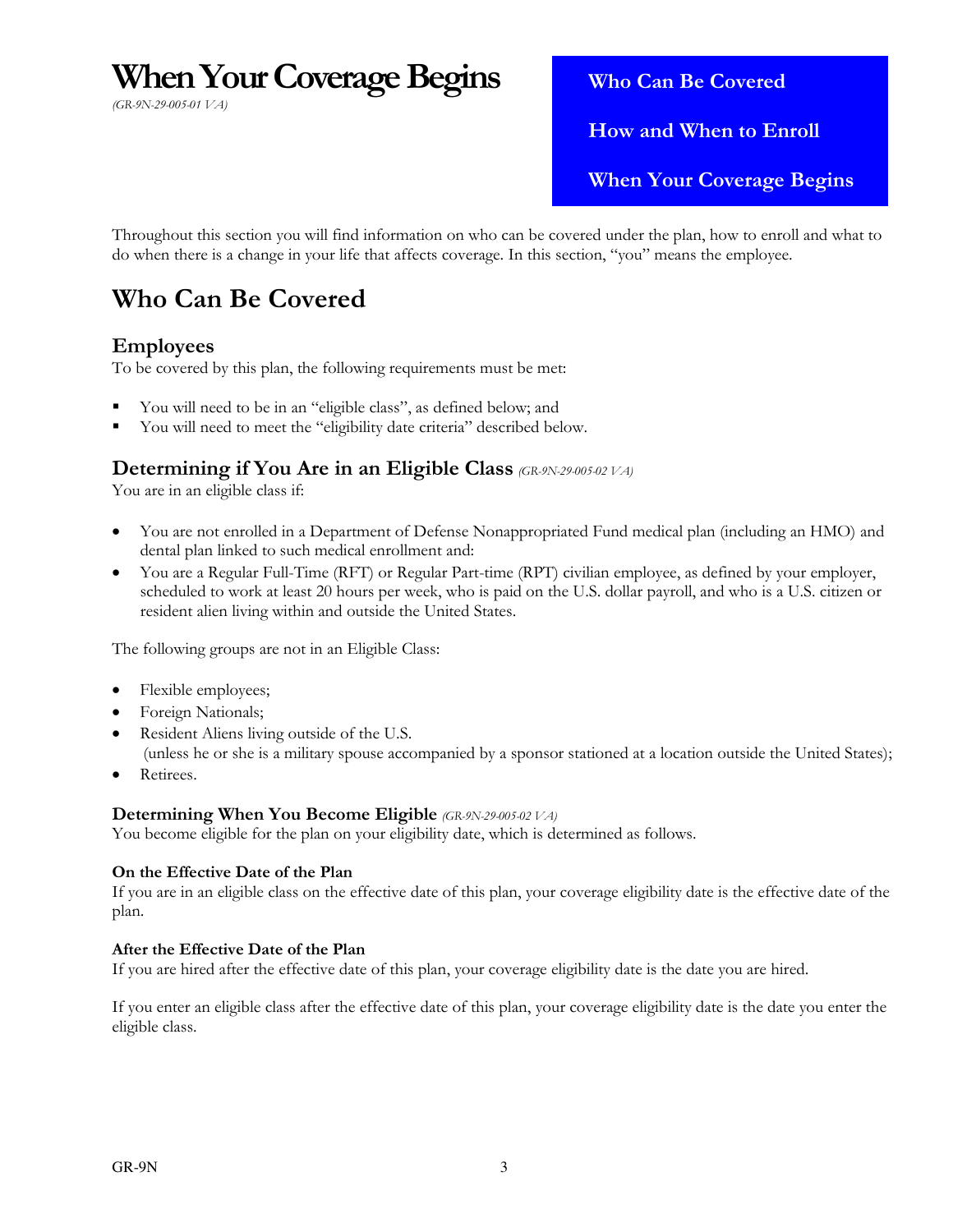## **Obtaining Coverage for Dependents** *(GR-9N-29-010-02 VA)*

Your dependents can be covered under your plan. You may enroll the following dependents:

- Your legal spouse including a common-law wife or husband in those states that recognize common-law marriages; or
- Your domestic partner who meets the rules set by your employer; and
- Your dependent children; and
- Dependent children of your domestic partner.

**Aetna** will rely upon your employer to determine whether or not a person meets the definition of a dependent for coverage under the plan. This determination will be conclusive and binding upon all persons for the purposes of this plan.

### **Coverage for Domestic Partner** *(GR-9N-29-010-01 VA)*

To be eligible for coverage, you and your domestic partner will need to complete and sign a Declaration of Domestic Partnership.

### **Coverage for Dependent Children** *(GR-9N-29-010-06 VA)*

To be eligible for coverage, a dependent child must be under 26 years of age.

An eligible dependent child includes:

- Your biological children;
- Your stepchildren who either live with you or are dependent upon you for support;
- Vour legally adopted children;
- Your foster children, including any children placed with you for adoption;
- Any children for whom you are responsible under court order;
- Your grandchildren in your court-ordered custody; and
- Any other child who lives with you in a parent-child relationship.

Evidence proving dependency is required in the form of documentation of legal guardianship or inclusion of the child on your income taxes.

Coverage for a handicapped child may be continued past the age limits shown above. See *Handicapped Dependent Children* for more information.

### **Important Reminder**

Keep in mind that you cannot receive coverage under this Plan as:

- Both an employee and a dependent; or
- A dependent of more than one employee.

# **How and When to Enroll** *(GR-9N 29-015 02 VA)*

### **Initial Enrollment in the Plan**

You will be provided with plan benefit and enrollment information when you first become eligible to enroll. You will need to enroll in a manner determined by **Aetna** and your employer. To complete the enrollment process, you will need to provide all requested information for yourself and your eligible dependents. You will also need to agree to make required contributions for any contributory coverage. Your employer will determine the amount of your plan contributions, which you will need to agree to before you can enroll. Your employer will advise you of the required amount of your contributions and will deduct your contributions from your pay. Remember plan contributions are subject to change.

You will need to enroll within 31 days of your eligibility date.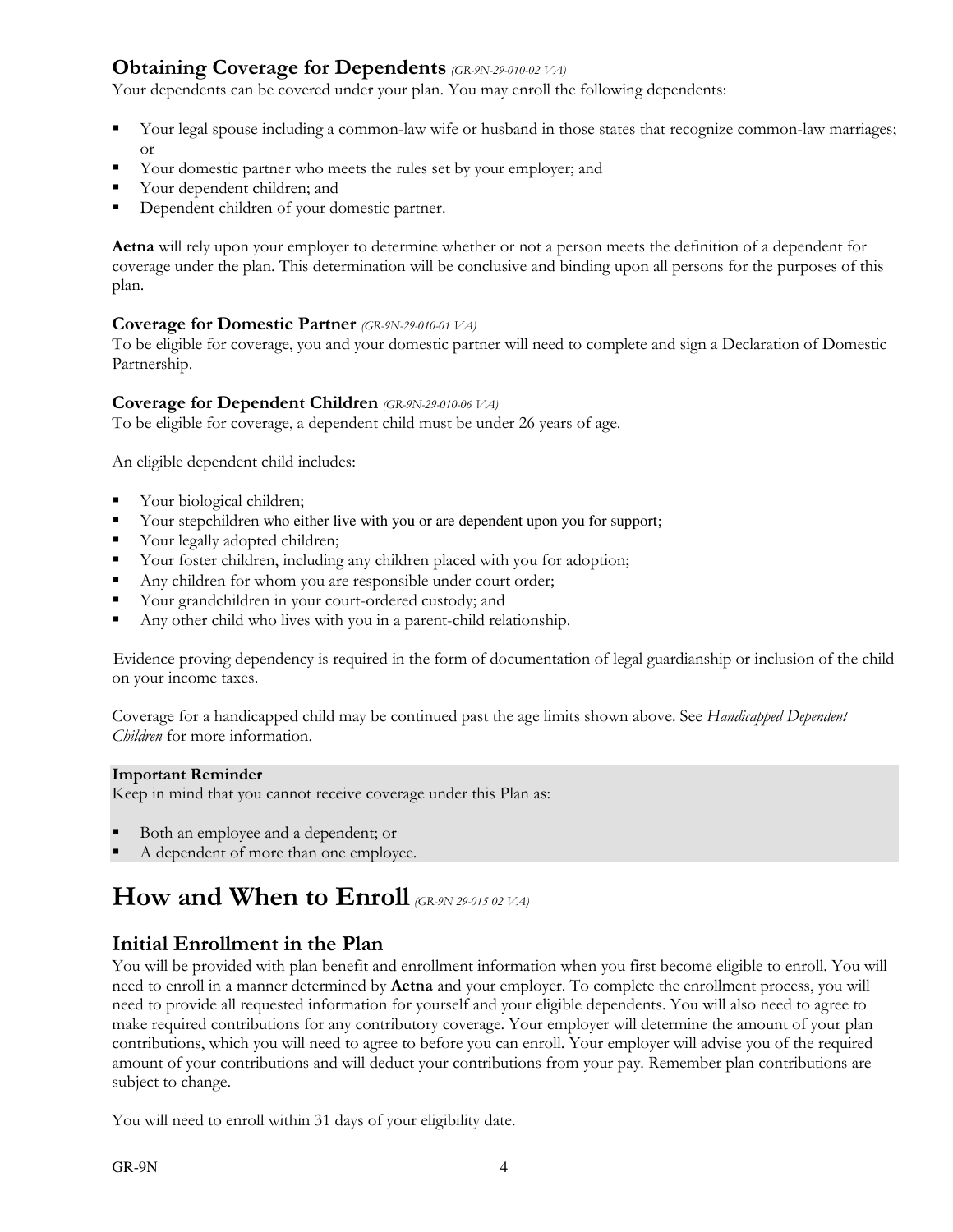If you do not enroll for coverage when you first become eligible, but wish to do so later, your employer will provide you with information on when and how you can enroll.

Newborns are automatically covered for 31 days after birth. To continue coverage after 31 days, you will need to complete a change form and return it to your employer within the 31-day enrollment period.

## **Open Enrollment**

During the open enrollment period, you will have the opportunity to review your coverage needs for the upcoming year. During this period, you have the option to change your coverage. The choices you make during this open enrollment period will become effective the following year.

If you do not enroll yourself or a dependent for coverage when you first become eligible, but wish to do so later, you will need to do so during the next open enrollment period.

# **When You Receive a Qualified Child Support Order**

A Qualified Medical Child Support Order (QMCSO) is a court order requiring a parent to provide health care coverage to one or more children. Your plan will provide coverage for a child who is covered under a QMCSO, if:

- The child meets the plan's definition of an eligible dependent; and
- You request coverage for the child in writing within 31 days of the court order.

Coverage for the dependent will become effective on the date of the court order. Any coverage limitations for a preexisting condition will not apply, as long as you submit a written request for coverage within the 31-day period.

If you do not request coverage for the child within the 31-day period, you will need to wait until the next annual enrollment period.

Under a QMCSO, if you are the non-custodial parent, the custodial parent may file claims for benefits. Benefits for such claims will be paid to the custodial parent.

# **When Your Coverage Begins** *(GR-9N-29-025-01 VA)*

# **Your Effective Date of Coverage**

Your coverage takes effect on the later of:

- The date you are eligible for coverage; and
- The date your enrollment information is received.

If your completed enrollment information is not received within 31 days of your eligibility date, the rules under *Rules and Limits That Apply to the Dental Plan* section will apply.

# **Your Dependent's Effective Date of Coverage**

Your dependent's coverage takes effect on the same day that your coverage becomes effective, if you have enrolled them in the plan by then.

**Note**: New dependents need to be reported to **Aetna** within 31 days because they may affect your contributions.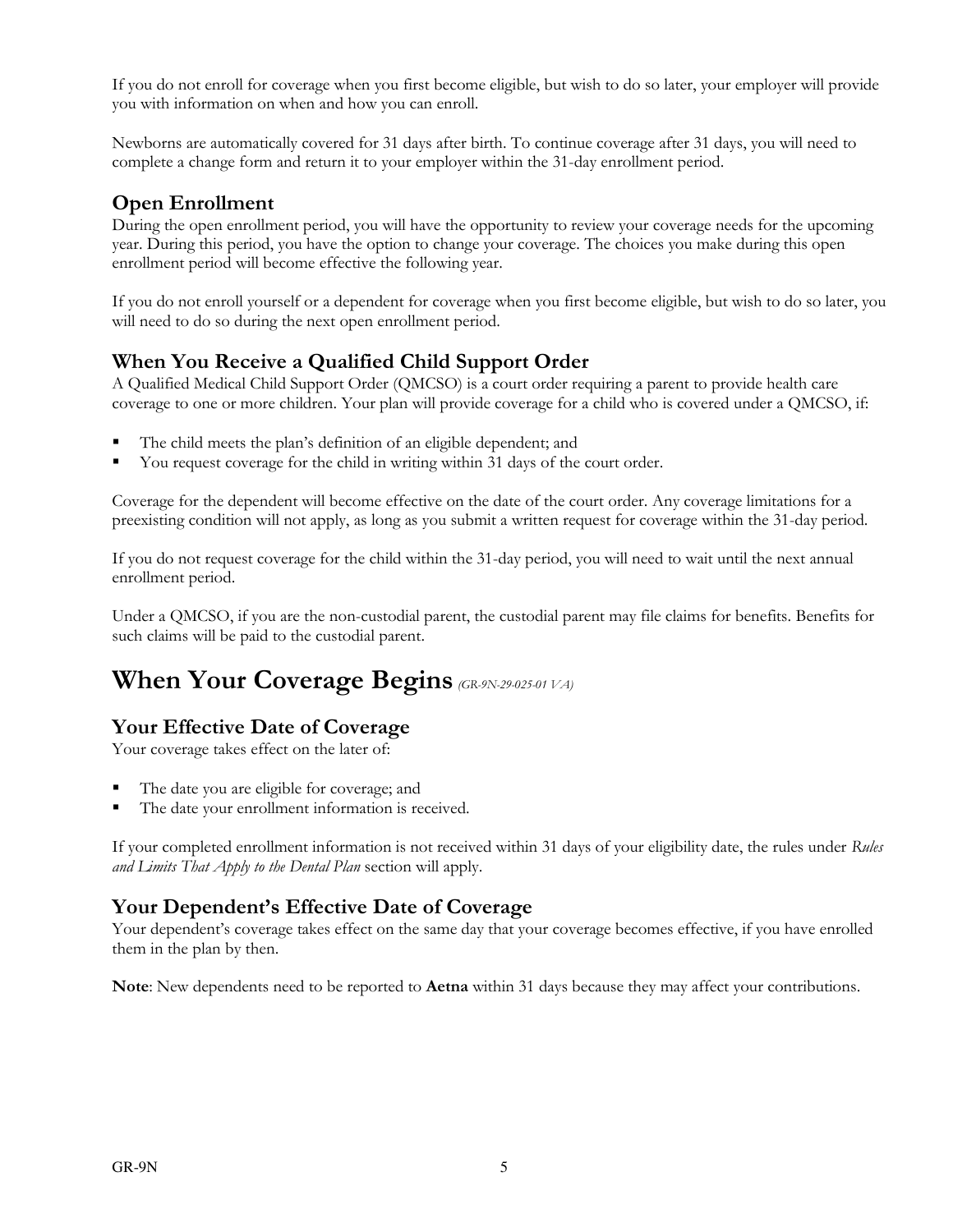# **Requirements For Coverage** *(GR-9N-09-005-01 VA)*

To be covered by the plan, services and supplies must meet all of the following requirements:

- 1. The service or supply must be covered by the plan. For a service or supply to be covered, it must:
	- Be included as a covered expense in this Booklet-Certificate;
	- Not be an excluded expense under this Booklet-Certificate. Refer to the *Exclusions* sections of this Booklet-Certificate for a list of services and supplies that are excluded;
	- Not exceed the maximums and limitations outlined in this Booklet-Certificate. Refer to the *What the Plan Covers* section and the *Schedule of Benefits* for information about certain expense limits; and
	- Be obtained in accordance with all the terms, policies and procedures outlined in this Booklet-Certificate.
- 2. The service or supply must be provided while coverage is in effect. See the *Who Can Be Covered, How and When to Enroll, When Your Coverage Begins, When Coverage Ends* and *Continuation of Coverage* sections for details on when coverage begins and ends.
- 3. The service or supply must be **medically necessary**. To meet this requirement, the dental service or supply must be provided by a **physician**, or other health care provider or **dental provider**, exercising prudent clinical judgment, to a patient for the purpose of preventing, evaluating, diagnosing or treating an **illness**, **injury**, disease or its symptoms. The provision of the service or supply must be:
	- (a) In accordance with generally accepted standards of dental practice;
	- (b) Clinically appropriate, in terms of type, frequency, extent, site and duration, and considered effective for the patient's **illness**, **injury** or disease; and
	- (c) Not primarily for the convenience of the patient, **physician** or **dental provider** or other health care provider;
	- (d) And not more costly than an alternative service or sequence of services at least as likely to produce equivalent therapeutic or diagnostic results as to the diagnosis or treatment of that patient's **illness**, **injury**, or disease.

For these purposes "generally accepted standards of dental practice" means standards that are based on credible scientific evidence published in peer-reviewed dental literature generally recognized by the relevant dental community, or otherwise consistent with **physician** or dental specialty society recommendations and the views of **physicians** or **dentists** practicing in relevant clinical areas and any other relevant factors.

#### **Important Note**

 Not every service or supply that fits the definition for **medical necessity** is covered by the plan. Exclusions and limitations apply to certain dental services, supplies and expenses. For example some benefits are limited to a certain number of days, visits or a dollar maximum. Refer to the *What the Plan Covers* section and the *Schedule of Benefits* for the plan limits and maximums.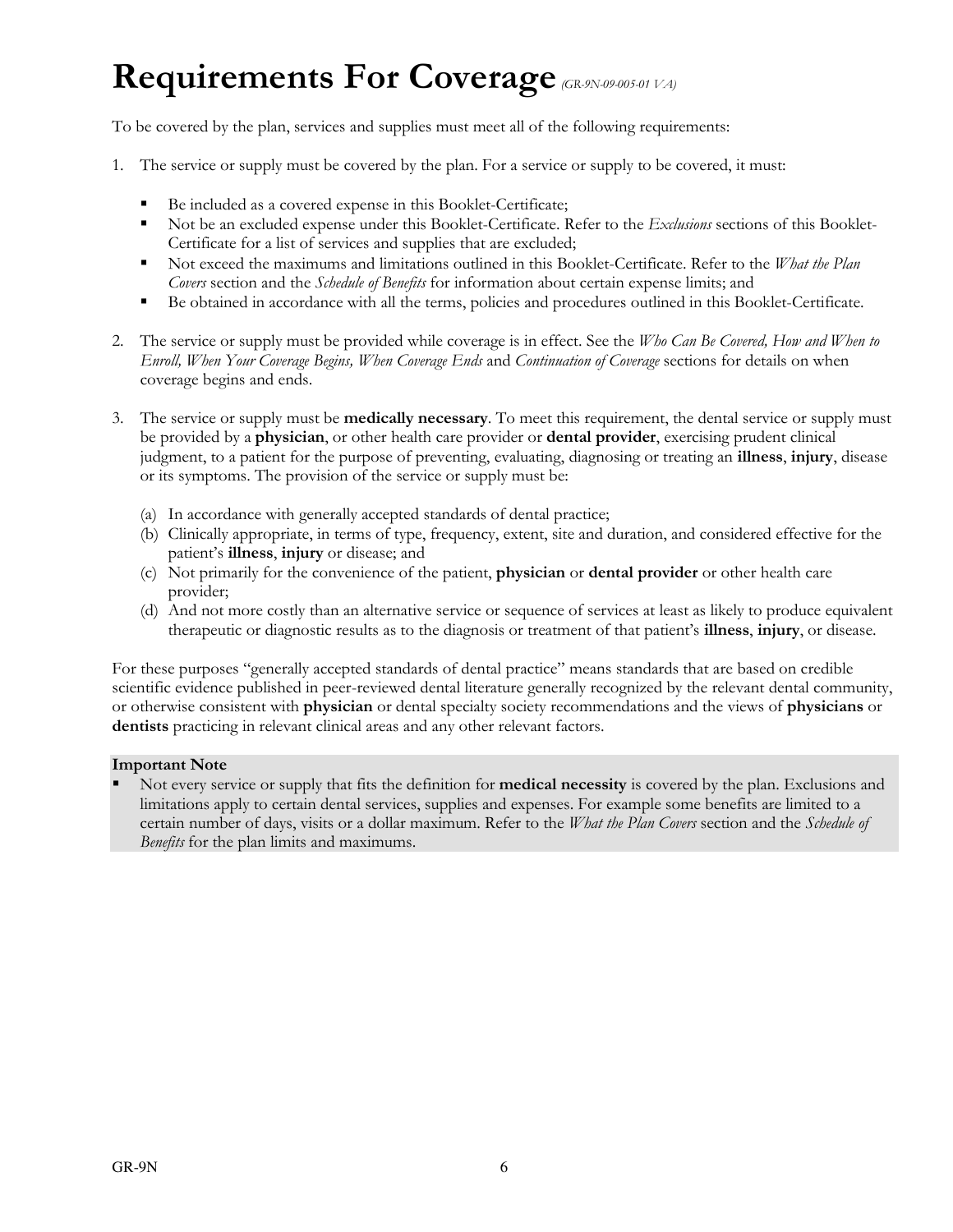# **How Your Aetna Dental Plan Works**

*(GR-9N 16-005-01)*

 **Common Terms What the Plan Covers Rules that Apply to the Plan**

 **What the Plan Does Not Cover**

# **Understanding Your Aetna Dental Plan**

It is important that you have the information and useful resources to help you get the most out of your **Aetna** dental plan. This Booklet-Certificate explains:

- Definitions you need to know;
- How to access care, including procedures you need to follow;
- What services and supplies are covered and what limits may apply;
- What services and supplies are not covered by the plan;
- How you share the cost of your covered services and supplies; and
- Other important information such as eligibility, complaints and appeals, termination, continuation of coverage and general administration of the plan.

### **Important Notes:**

Unless otherwise indicated, "you" refers to you and your covered dependents. You can refer to the Eligibility section for a complete definition of "you".

This Booklet-Certificate applies to coverage only and does not restrict your ability to receive covered expenses that are not or might not be **covered expenses** under this dental plan.

Store this Booklet-Certificate in a safe place for future reference.

# **Getting Started: Common Terms** *(GR-9N 16-010-01)*

Many terms throughout this Booklet-Certificate are defined in the *Glossary* Section at the back of this document. Defined terms appear in bolded print. Understanding these terms will also help you understand how your plan works and provide you with useful information regarding your coverage.

# **About the PPO Dental Plan** *(GR-9N S 16-025-01)*

The plan is a Preferred **Provider** Organization (PPO) that covers a wide range of dental services and supplies. You can visit the **dental provider** of your choice when you need dental care.

You can choose a **dental provider** who is in the dental network. You may pay less out of your own pocket when you choose a **network provider**.

You have the freedom to choose a **dental provider** who is not in the dental network. You may pay more if you choose an **out-of-network provider**.

The *Schedule of Benefits* shows you how the plan's level of coverage is different for **network services and supplies** and **out-of-network services and supplies**.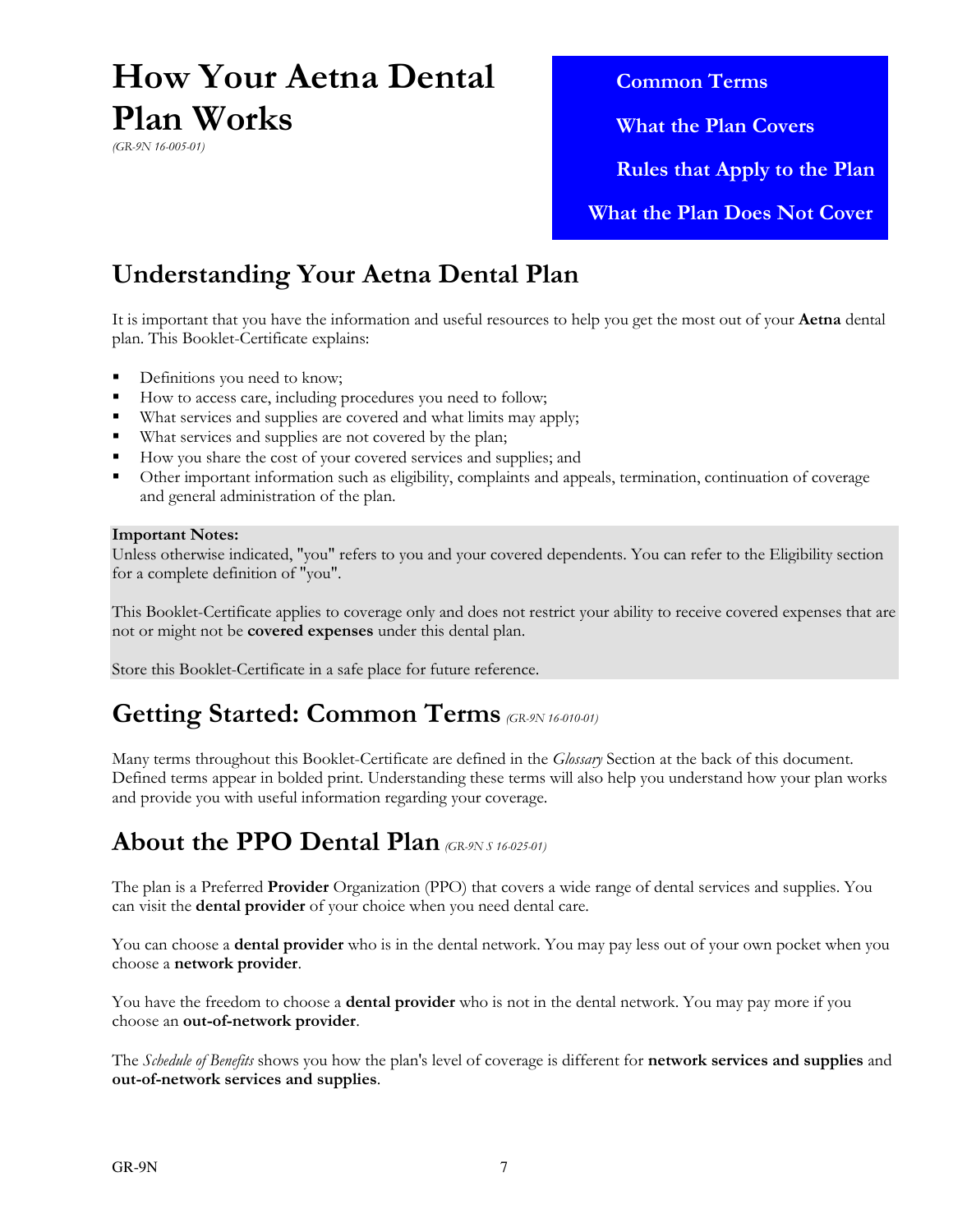### **The Choice Is Yours**

You have a choice each time you need dental care:

### **Using Network Providers**

- Your out-of-pocket expenses will be lower when your care is provided by a **network provider**.
- The plan begins to pay benefits after you satisfy a **deductible**.
- You share the cost of covered services and supplies by paying a portion of certain expenses (your **coinsurance**). **Network providers** have agreed to provide covered services and supplies at a **negotiated charge**. Your **coinsurance** is based on the **negotiated charge**. In no event will you have to pay any amounts above the **negotiated charge** for a covered service or supply. You have no further out-of-pocket expenses when the plan covers in network services at 100%.
- You will not have to submit dental claims for treatment received from **network providers**. Your **network provider** will take care of claim submission. You will be responsible for **deductibles, coinsurance** and **copayments**, if any.
- You will receive notification of what the plan has paid toward your **covered expenses**. It will indicate any amounts you owe towards your **deductible, copayment, coinsurance** or other non-**covered expenses** you have incurred. You may elect to receive this notification by e-mail, or through the mail. Call or e-mail Member Services if you have questions regarding your statement.

### **Availability of Providers**

**Aetna** cannot guarantee the availability or continued participation of a particular **provider**. Either **Aetna** or any **network provider** may terminate the provider contract or limit the number of patients accepted in a practice.

### **Using Out-of-Network Providers**

You can obtain dental care from **dental providers** who are not in the network. The plan covers **out-of-network services and supplies**, but your expenses will generally be higher.

You must satisfy a **deductible** before the plan begins to pay benefits.

You share the cost of covered services and supplies by paying a portion of certain expenses (your **coinsurance**).

If your **out-of-network provider** charges more than the **recognized charge**, you will be responsible for any expenses incurred above the **recognized charge**. The **recognized charge** is the maximum amount **Aetna** will pay for a covered expense from an **out-of-network provider**.

You must file a claim to receive reimbursement from the plan.

### **Important Reminder**

Refer to the *Schedule of Benefits* for details about any applicable **deductibles**, **copayments**, **coinsurance** and maximum benefit limits. There is a separate maximum that applies to **orthodontic treatment**.

# **Getting an Advance Claim Review** *(GR-9N-16-035-01)*

The purpose of the advance claim review is to determine, in advance, the benefits the plan will pay for proposed services. Knowing ahead of time which services are covered by the plan, and the benefit amount payable, helps you and your **dentist** make informed decisions about the care you are considering.

### **Important Note**

The pre-treatment review process is not a guarantee of benefit payment, but rather an estimate of the amount or scope of benefits to be paid.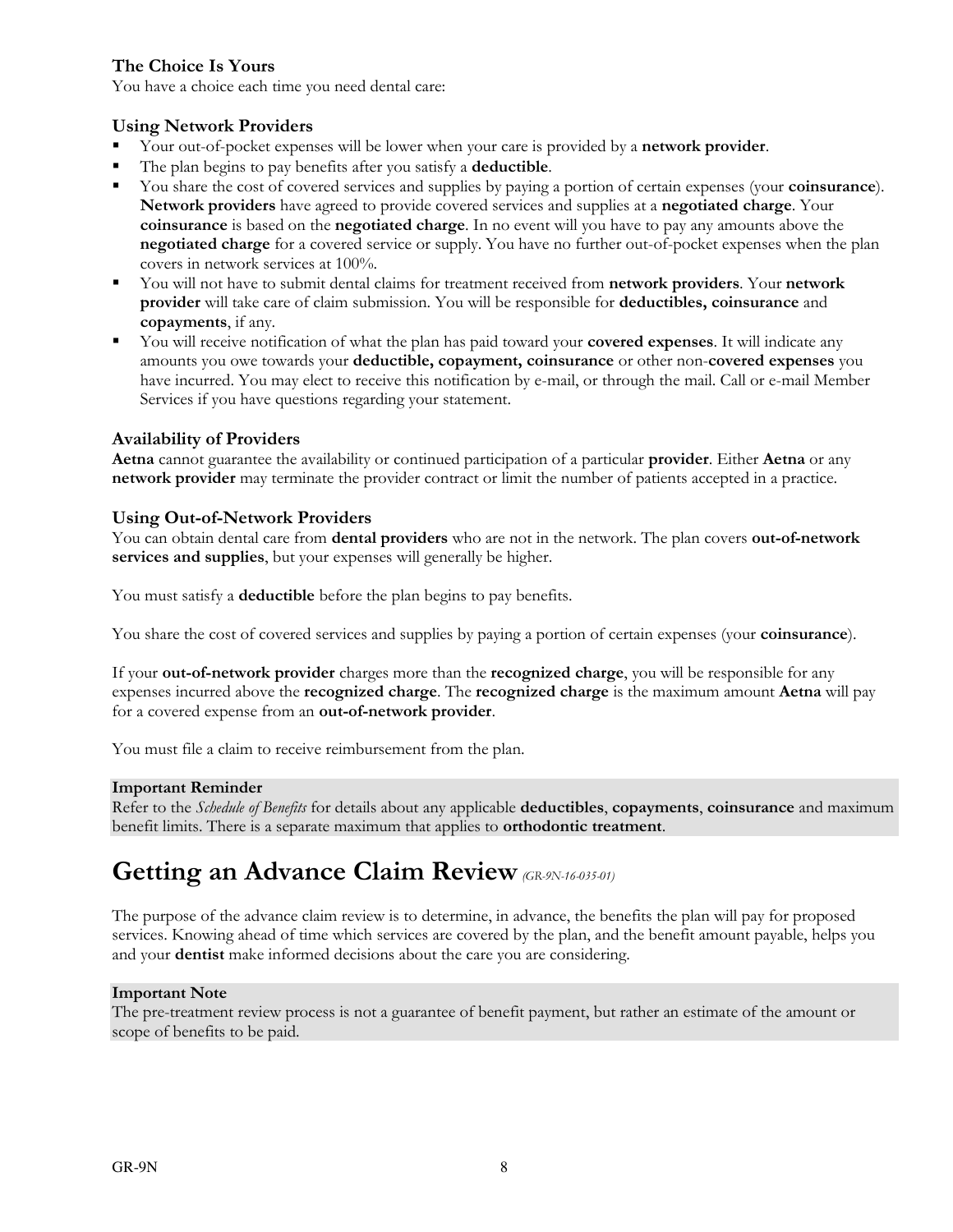## **When to Get an Advance Claim Review**

An advance claim review is recommended whenever a course of dental treatment is likely to cost more than \$350. Ask your **dentist** to write down a full description of the treatment you need, using either an **Aetna** claim form or an ADA approved claim form. Then, before actually treating you, your **dentist** should send the form to **Aetna**. **Aetna** may request supporting x-rays and other diagnostic records. Once all of the information has been gathered, **Aetna** will review the proposed treatment plan and provide you and your **dentist** with a statement outlining the benefits payable by the plan. You and your **dentist** can then decide how to proceed.

The advance claim review is voluntary. It is a service that provides you with information that you and your **dentist** can consider when deciding on a course of treatment. It is not necessary for emergency treatment or routine care such as cleaning teeth or check-ups.

In determining the amount of benefits payable, **Aetna** will take into account alternate procedures, services, or courses of treatment for the dental condition in question in order to accomplish the anticipated result. (See *Benefits When Alternate Procedures Are Available* for more information on alternate dental procedures.)

### **What is a Course of Dental Treatment?**

A course of dental treatment is a planned program of one or more services or supplies. The services or supplies are provided by one or more **dentists** to treat a dental condition that was diagnosed by the attending **dentist** as a result of an oral examination. A course of treatment starts on the date your **dentist** first renders a service to correct or treat the diagnosed dental condition.

# **What The Plan Covers** *(GR-9N 18-005-01)*

## **PPO Dental Plan**

## **Schedule of Benefits for the PPO Dental Plan**

PPO Dental is merely a name of the benefits in this section. The plan does not pay a benefit for all dental care expenses you incur.

### **Important Reminder**

Your dental services and supplies must meet the following rules to be covered by the plan:

- The services and supplies must be **medically necessary**.
- The services and supplies must be covered by the plan.
- You must be covered by the plan when you incur the expense.

**Covered expenses** include charges made by a **dentist** for the services and supplies that are listed in the dental care schedule.

The next sentence applies if:

- A charge is made for an unlisted service given for the dental care of a specific condition; and
- The list includes one of more services that, under standard practices, are separately suitable for the dental care of that condition.

In that case, the charge will be considered to have been made for a service in the list that **Aetna** determines would have produced a professionally acceptable result.

### **Dental Care Schedule**

The dental care schedule is a list of dental expenses that are covered by the plan. There are several categories of **covered expenses**:

- Preventive
- Diagnostic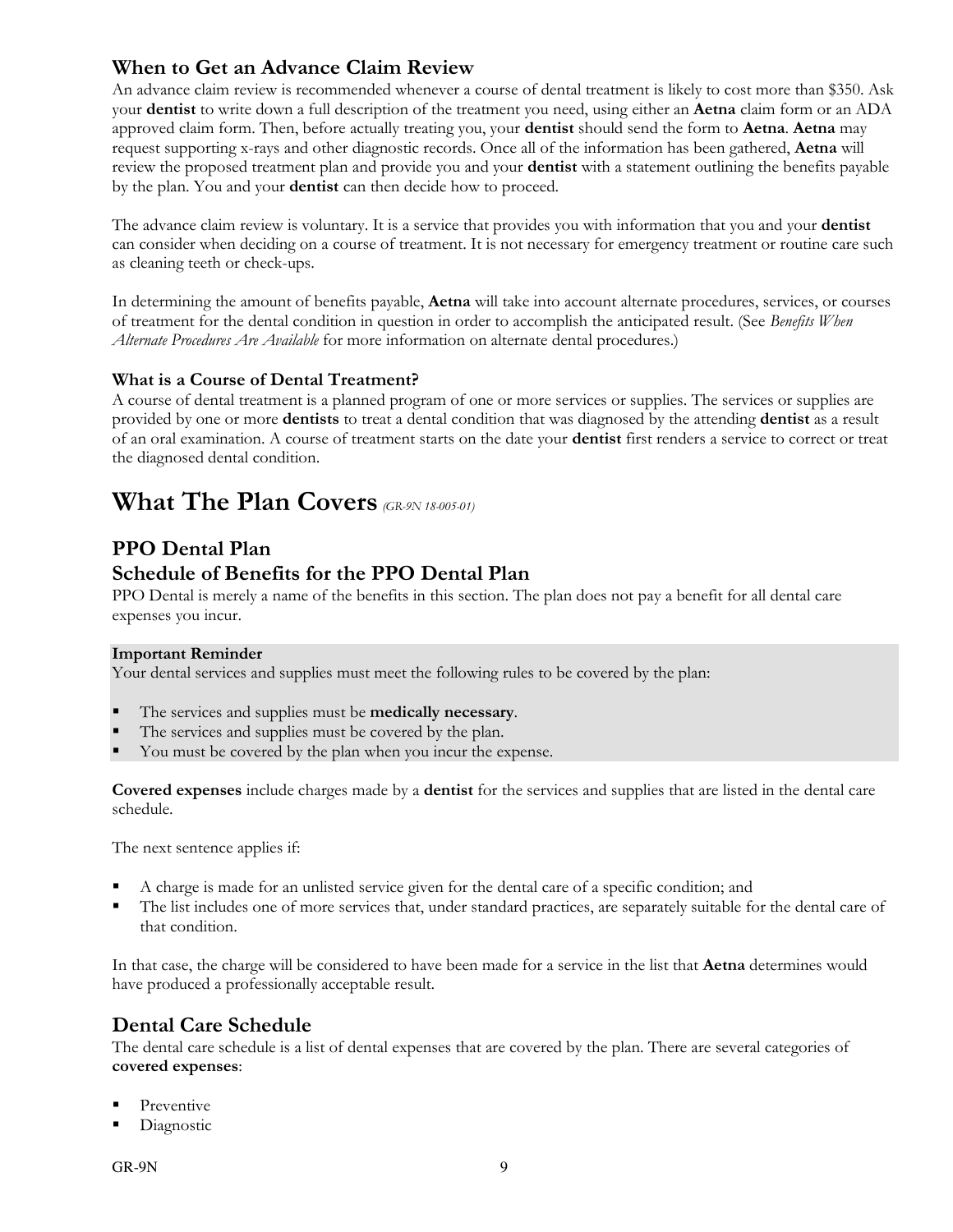- **Restorative**
- Oral surgery
- **Endodontics**
- **Periodontics**
- **Orthodontics**

These covered services and supplies are grouped as Type A, Type B or Type C.

### **Important Reminder** *(GR-9N-18-010-01)*

The **deductible**, **coinsurance** and maximums that apply to each type of dental care are shown in the *Schedule of Benefits*.

You may receive services and supplies from **network** and **out-of-network providers**. Services and supplies given by a **network provider** are covered at the **network** level of benefits shown in the *Schedule of Benefits*. Services and supplies given by an **out-of-network provider** are covered at the out-of-network level of benefits shown in the *Schedule of Benefits*.

Refer to *About the PPO Dental Coverage* for more information about covered services and supplies.

### **Type A Expenses: Diagnostic and Preventive Care - 100% - Not subject to Calendar Year Deductible**

### **Visits and X-Rays**

Office visit during regular office hours, for oral examination

Routine comprehensive or recall examination (limited to 2 visits every year)

Problem-focused examination (limited to 2 visits every year)

Prophylaxis (cleaning) (limited to 2 treatments per year)

Adult

Child

Topical application of fluoride, (limited to one course of treatment per 150 days and to children under age 16) Sealants, per tooth (limited to one application every 3 years for permanent bicuspids and molars only, and to children under age 19)

Bitewing X-rays (limited to 1 set per 150 days)

Complete X-ray series, including bitewings if necessary, or panoramic film (limited to 1 set every 3 years) Vertical bitewing X-rays (limited to 1 set every 3 years) Periapical x-rays (single films up to 13)

### **Type B Expenses: Basic Restorative Care - 80% Subject to Calendar Year Deductible**

### **Visits And X-Rays**

Professional visit after hours (payment will be made on the basis of services rendered or visit, whichever is greater) Emergency palliative treatment, per visit

### **Other drugs and medicaments**

**Space Maintainers** Only when needed to preserve space resulting from premature loss of primary teeth. (Includes all adjustments within 6 months after installation.) Fixed (unilateral or bilateral) Removable (unilateral or bilateral)

### **X-Ray And Pathology**

Intra-oral, occlusal view, maxillary or mandibular Upper or lower jaw, extra-oral Biopsy and histopathologic examination of oral tissue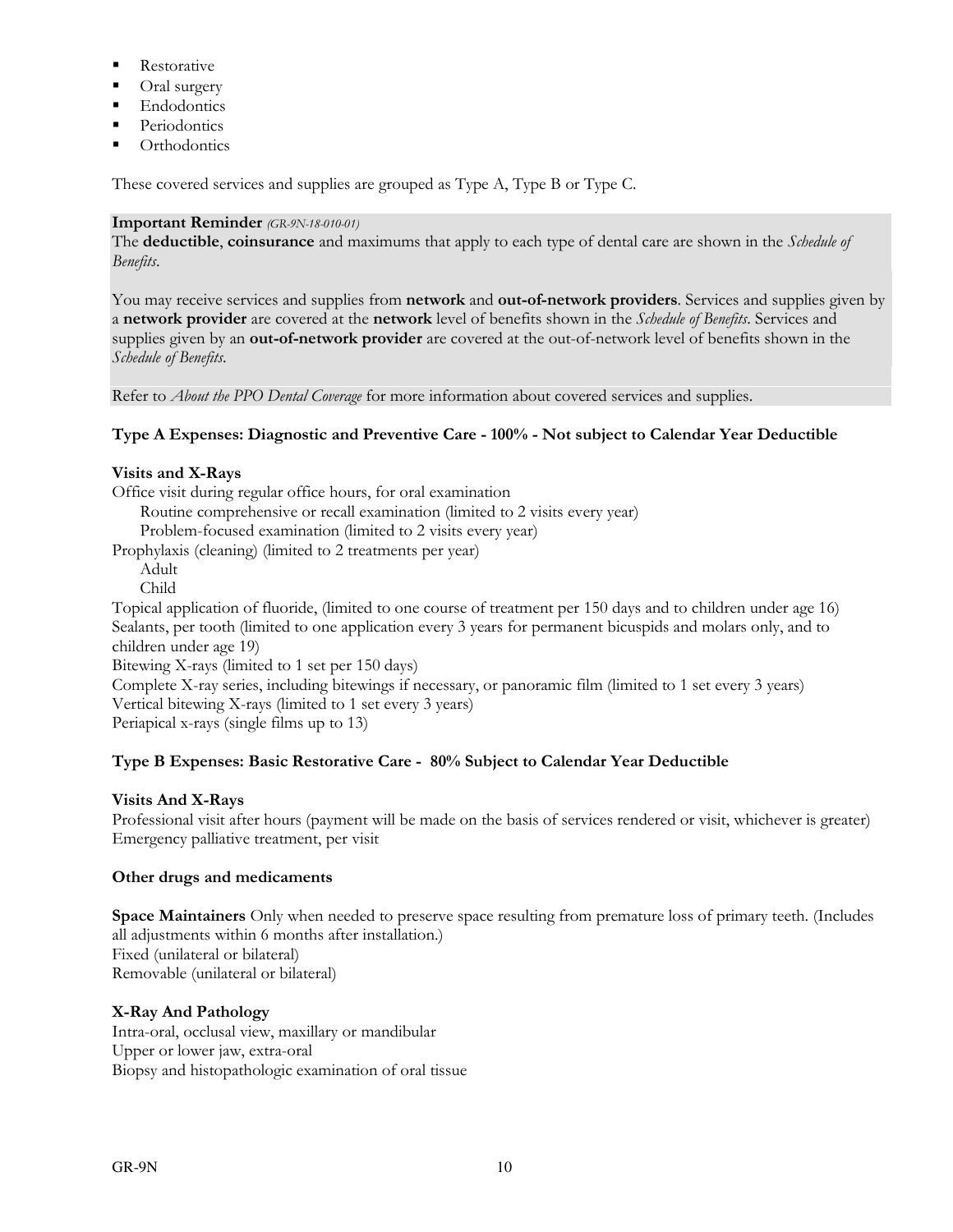### **Oral Surgery**

Extractions Erupted tooth or exposed root Coronal remnants Surgical removal of erupted tooth/root tip Impacted Teeth Removal of tooth (soft tissue) Surgical removal of impacted teeth Removal of tooth (partially bony) Removal of tooth (completely bony) Odontogenic Cysts and Neoplasms Incision and drainage of abscess Removal of odontogenic cyst or tumor Other Surgical Procedures Alveoplasty, in conjunction with extractions - per quadrant Alveoplasty, in conjunction with extractions, 1 to 3 teeth or tooth spaces - per quadrant Alveoplasty, not in conjunction with extraction - per quadrant Alveoplasty, not in conjunction with extractions, 1 to 3 teeth or tooth spaces - per quadrant Sialolithotomy: removal of salivary calculus Closure of salivary fistula Excision of hyperplastic tissue Removal of exostosis Transplantation of tooth or tooth bud Closure of oral fistula of maxillary sinus Sequestrectomy Crown exposure to aid eruption Removal of foreign body from soft tissue Frenectomy Suture of soft tissue injury

**Restorative Dentistry** Excludes inlays, crowns (other than prefabricated stainless steel or resin) and bridges. (Multiple restorations in 1 surface will be considered as a single restoration.)

Amalgam restorations

Resin-based composite restorations (other than for molars)

Pins

Pin retention—per tooth, in addition to amalgam or resin restoration

Crowns (when tooth cannot be restored with a filling material)

Prefabricated stainless steel

Prefabricated resin crown (excluding temporary crowns)

Recementation Inlay Crown Bridge

**Prosthodontics Repairs: crowns and bridges**  Office reline Laboratory reline Rebase, per denture

**General Anesthesia And Intravenous Sedation** (only when **medically necessary** and only when provided in conjunction with a covered surgical procedure)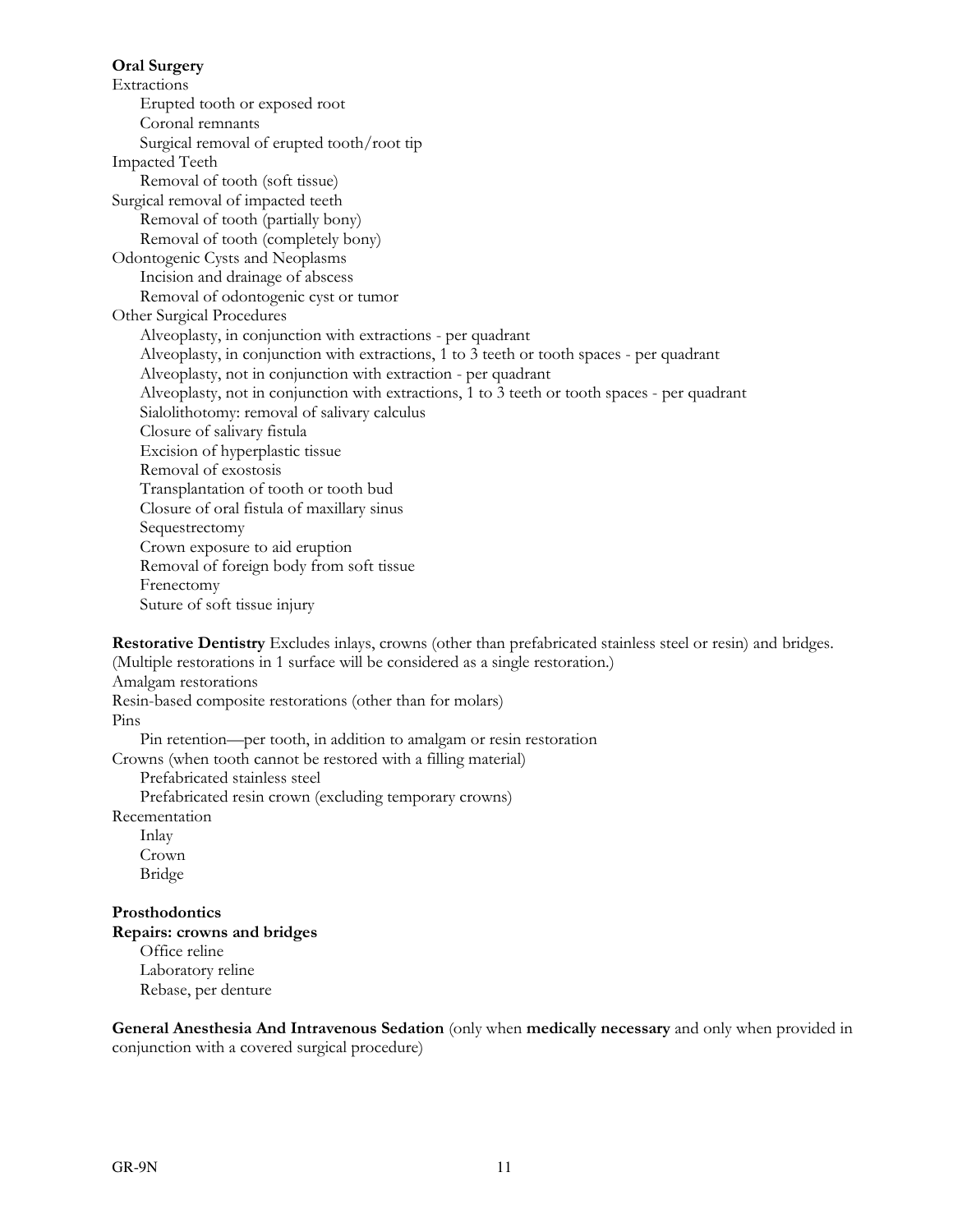### **Type C Expenses: Major Restorative Care - 50% Subject to Calendar Year Deductible**

### **Periodontics**

Occlusal adjustment (other than with an appliance or by restoration) Root planing and scaling, per quadrant Root planing and scaling – 1 to 3 teeth per quadrant Gingivectomy, per quadrant Gingivectomy, 1 to 3 teeth per quadrant Gingival flap procedure - per quadrant Gingival flap procedure  $-1$  to 3 teeth per quadrant Periodontal maintenance procedures following active therapy Localized delivery of antimicrobial agents Osseous surgery (including flap and closure), 1 to 3 teeth per quadrant Osseous surgery (including flap and closure), per quadrant Soft tissue graft procedures

### **Endodontics**

Pulp capping Pulpotomy Apexification/recalcification Apicoectomy Root canal therapy Including necessary X-rays Anterior Bicuspid Molar

**Restorative**. Inlays, onlays, labial veneers and crowns are covered only as treatment for decay or acute traumatic injury and only when teeth cannot be restored with a filling material or when the tooth is an abutment to a fixed bridge (limited to 1 per tooth every 5 years- see *Replacement Rule*).

Inlays/Onlays

Labial Veneers Laminate-chairside Resin laminate – laboratory Porcelain laminate – laboratory

Crowns

 Resin Resin with noble metal Resin with base metal Porcelain/ceramic substrate Porcelain with noble metal Porcelain with base metal Base metal (full cast) Noble metal (full cast) 3/4 cast metallic or porcelain/ceramic Post and core Crown build up

**Prosthodontics**- First installation of dentures and bridges is covered only if needed to replace teeth extracted while coverage was in force and which were not abutments to a denture or bridge less than 5 years old. (See *Tooth Missing But Not Replaced Rule*.) Replacement of existing bridges or dentures is limited to 1 every 5 years. (See *Replacement Rule*.) Bridge Abutments (See Inlays and Crowns) **Pontics** 

 Base metal (full cast) Noble metal (full cast) Porcelain with noble metal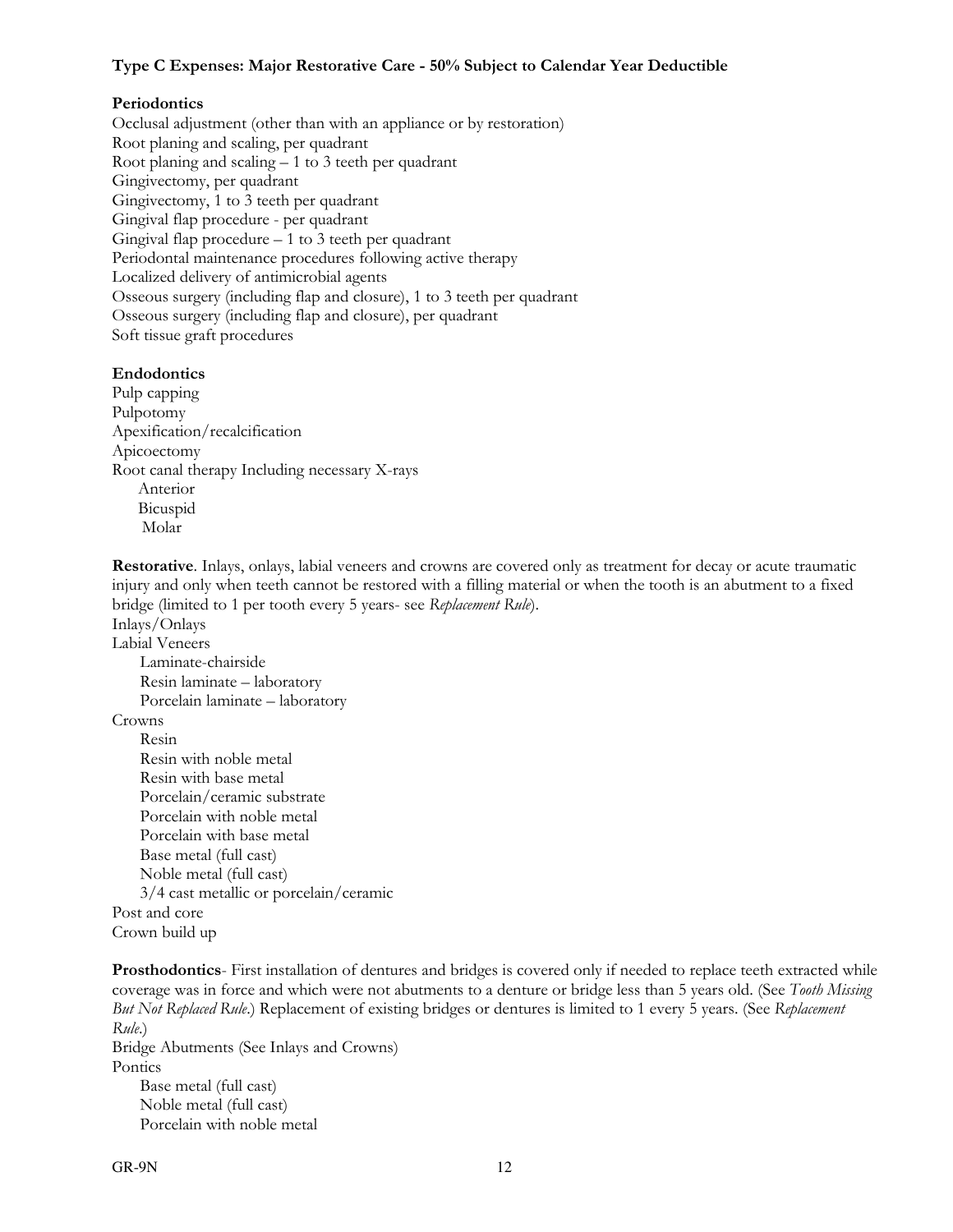Porcelain with base metal Resin with noble metal Resin with base metal Removable Bridge (unilateral)

 One piece casting, chrome cobalt alloy clasp attachment (all types) per unit, including pontics Dentures and Partials (Fees for dentures and partial dentures include relines, rebases and adjustments within 6 months after installation. Fees for relines and rebases include adjustments within 6 months after installation. Specialized techniques and characterizations are not eligible.)

 Complete upper denture Complete lower denture Partial upper or lower, resin base (including any conventional clasps, rests and teeth) Partial upper or lower, cast metal base with resin saddles (including any conventional clasps, rests and teeth) Stress breakers Interim partial denture (stayplate), anterior only Special tissue conditioning, per denture Adjustment to denture more than 6 months after installation Full and partial denture repairs Broken dentures, no teeth involved Repair cast framework Replacing missing or broken teeth, each tooth Adding teeth to existing partial denture Each tooth Each clasp Occlusal guard (for bruxism only)

### **Orthodontics - 50% - Not subject to Calendar Year Deductible**

Interceptive orthodontic treatment Limited orthodontic treatment Comprehensive orthodontic treatment of adolescent dentition Comprehensive orthodontic treatment of adult dentition Post treatment stabilization Removable appliance therapy to control harmful habits Fixed appliance therapy to control harmful habits

# **Rules and Limits That Apply to the Dental Plan** *(GR-9N 20-005-01)*

Several rules apply to the dental plan. Following these rules will help you use the plan to your advantage by avoiding expenses that are not covered by the plan.

## **Orthodontic Treatment Rule**

The plan does not cover the following orthodontic services and supplies:

- Replacement of broken appliances;
- Re-treatment of orthodontic cases;
- Changes in treatment necessitated by an **accident**;
- **Maxillofacial surgery;**
- **Myofunctional therapy;**
- **Treatment of cleft palate;**
- Treatment of micrognathia;
- **Treatment of macroglossia;**
- Lingually placed direct bonded appliances and arch wires (i.e. "invisible braces"); or
- Removable acrylic aligners (i.e. "invisible aligners").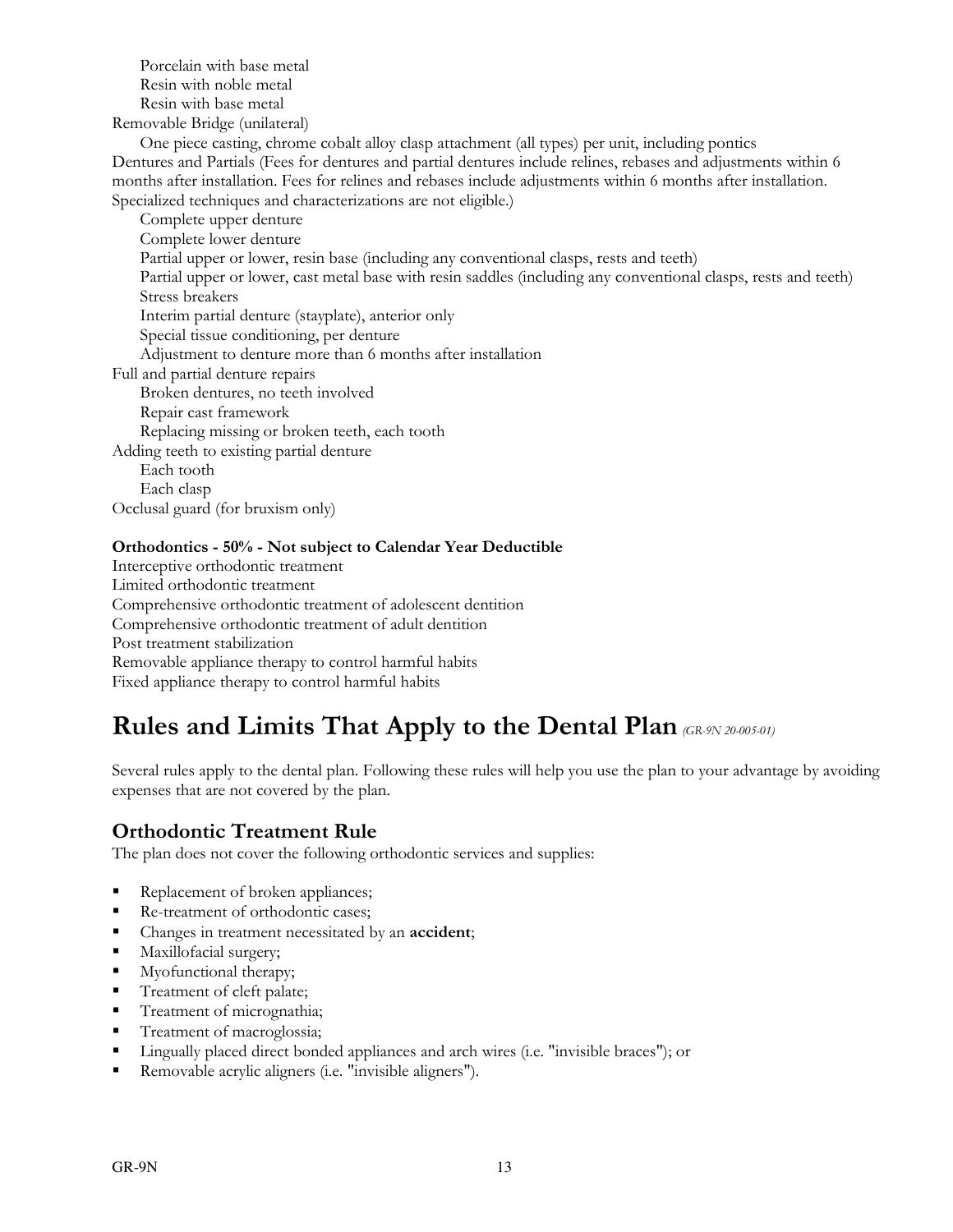# **Orthodontic Limitation for Late Enrollees**

The plan will not cover the charges for an orthodontic procedure for which an active appliance for that procedure has been installed within the 12 month period starting with the date you became covered by the plan.

### **Replacement Rule** *(GR-9N 20-010-01)*

Crowns, inlays, onlays and veneers, complete dentures, removable partial dentures, fixed partial dentures (bridges) and other prosthetic services are subject to the plan's replacement rule. That means certain replacements of, or additions to, existing crowns, inlays, onlays, veneers, dentures or bridges are covered only when you give proof to **Aetna** that:

- While you were covered by the plan, you had a tooth (or teeth) extracted after the existing denture or bridge was installed. As a result, you need to replace or add teeth to your denture or bridge.
- The present crown, inlay and onlay, veneer, complete denture, removable partial denture, fixed partial denture (bridge), or other prosthetic service was installed at least 5 years before its replacement and cannot be made serviceable.
- You had a tooth (or teeth) extracted while you were covered by the plan. Your present denture is an immediate temporary one that replaces that tooth (or teeth). A permanent denture is needed, and the temporary denture cannot be used as a permanent denture. Replacement must occur within 12 months from the date that the temporary denture was installed.

# **Tooth Missing but Not Replaced Rule**

The first installation of complete dentures, removable partial dentures, fixed partial dentures (bridges), and other prosthetic services will be covered if:

- The dentures, bridges or other prosthetic services are needed to replace one or more natural teeth that were removed while you were covered by the plan; and
- The tooth that was removed was not an abutment to a removable or fixed partial denture installed during the prior 5 years. The extraction of a third molar does not qualify. Any such appliance or fixed bridge must include the replacement of an extracted tooth or teeth.

### **Alternate Treatment Rule** *(GR-9N-20-015-01)*

Sometimes there are several ways to treat a dental problem, all of which provide acceptable results. When alternate services or supplies can be used, the plan's coverage will be limited to the cost of the least expensive service or supply that is:

- Customarily used nationwide for treatment, and
- Deemed by the dental profession to be appropriate for treatment of the condition in question. The service or supply must meet broadly accepted standards of dental practice, taking into account your current oral condition.

You should review the differences in the cost of alternate treatment with your **dental provider**. Of course, you and your **dental provider** can still choose the more costly treatment method. You are responsible for any charges in excess of what the plan will cover.

# **Coverage for Dental Work Begun Before You Are Covered by the Plan** *(GR-9N 20-020-01)*

The plan does not cover dental work that began before you were covered by the plan. This means that the following dental work is not covered:

- An appliance, or modification of an appliance, if an impression for it was made before you were covered by the plan;
- A crown, bridge, or cast or processed restoration, if a tooth was prepared for it before you were covered by the plan; or
- Root canal therapy, if the pulp chamber for it was opened before you were covered by the plan.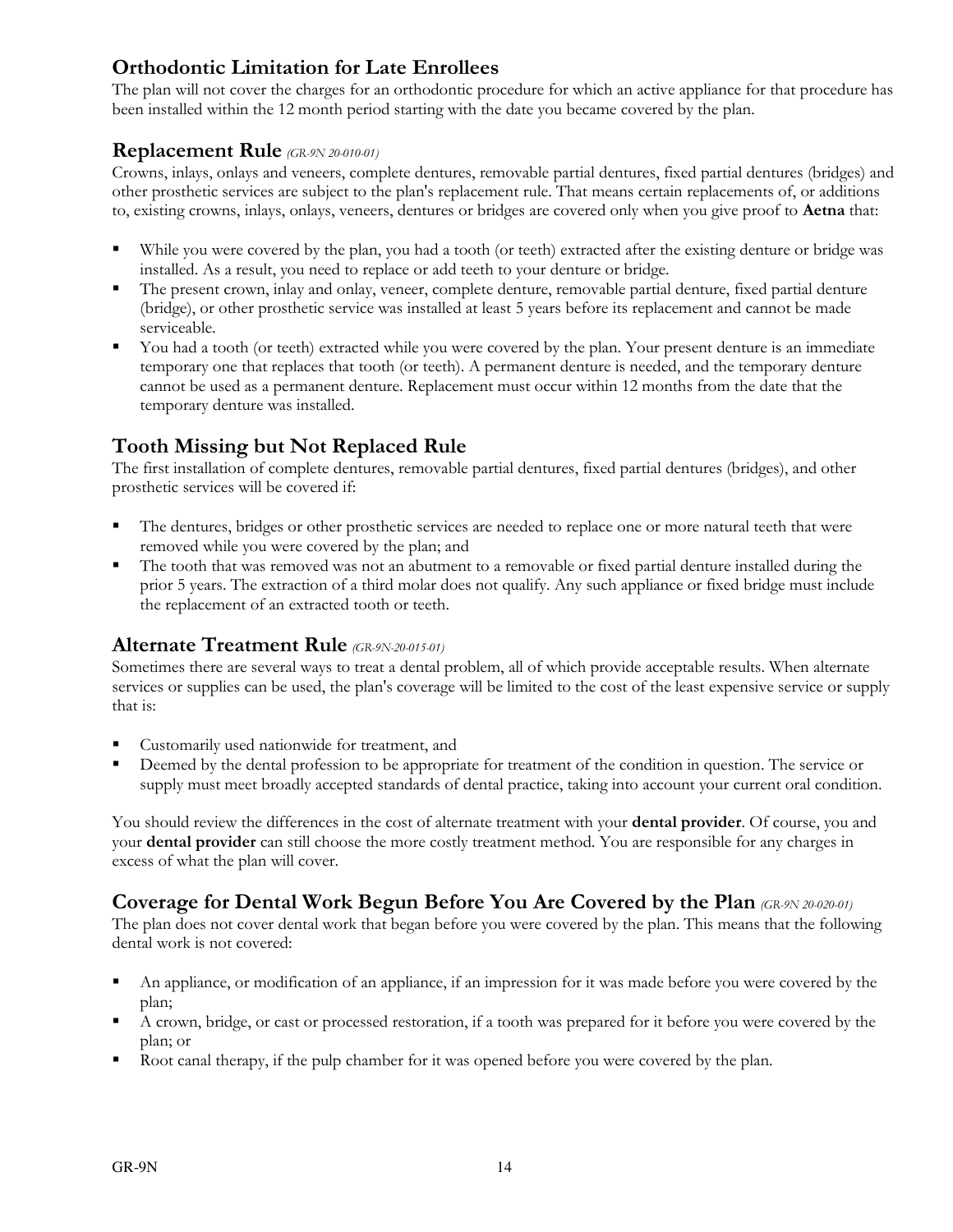# **Coverage for Dental Work Completed After Termination of Coverage**

Your dental coverage may end while you or your covered dependent is in the middle of treatment. The plan does not cover dental services that are given after your coverage terminates. There is an exception. The plan will cover the following services if they are ordered while you were covered by the plan, and installed within 30 days after your coverage ends.

- Inlays;
- Onlays;
- Crowns;
- Removable bridges;
- Cast or processed restorations;
- Dentures;
- Fixed partial dentures (bridges); and
- Root canals.

"Ordered" means:

- For a denture: the impressions from which the denture will be made were taken.
- For a root canal: the pulp chamber was opened.
- For any other item: the teeth which will serve as retainers or supports, or the teeth which are being restored:
	- Must have been fully prepared to receive the item; and
	- Impressions have been taken from which the item will be prepared.

# **What The PPO Dental Plan Does Not Cover***(GR-9N-28-025-01)*

Not every dental care service or supply is covered by the plan, even if prescribed, recommended, or approved by your **physician** or **dentist**. The plan covers only those services and supplies that are **medically necessary** and included in the *What the Plan Covers* section. Charges made for the following are not covered except to the extent listed under the *What the Plan Covers* section or by amendment attached to this Booklet-Certificate. In addition, some services are specifically limited or excluded. This section describes expenses that are not covered or subject to special limitations.

These dental exclusions are in addition to the exclusions that apply to health coverage.

Any instruction for diet, plaque control and oral hygiene.

**Cosmetic** services and supplies including plastic surgery, reconstructive surgery, **cosmetic** surgery, personalization or characterization of dentures or other services and supplies which improve alter or enhance appearance, augmentation and vestibuloplasty, and other substances to protect, clean, whiten bleach or alter the appearance of teeth; whether or not for psychological or emotional reasons; except to the extent coverage is specifically provided in the *What the Plan Covers* section. Facings on molar crowns and pontics will always be considered **cosmetic**.

Crown, inlays and onlays, and veneers unless:

- It is treatment for decay or traumatic **injury** and teeth cannot be restored with a filling material; or
- The tooth is an abutment to a covered partial denture or fixed bridge.

Dental implants, braces, mouth guards, and other devices to protect, replace or reposition teeth and removal of implants.

Dental services and supplies that are covered in whole or in part:

- Under any other part of this plan; or
- Under any other plan of group benefits provided by the policyholder.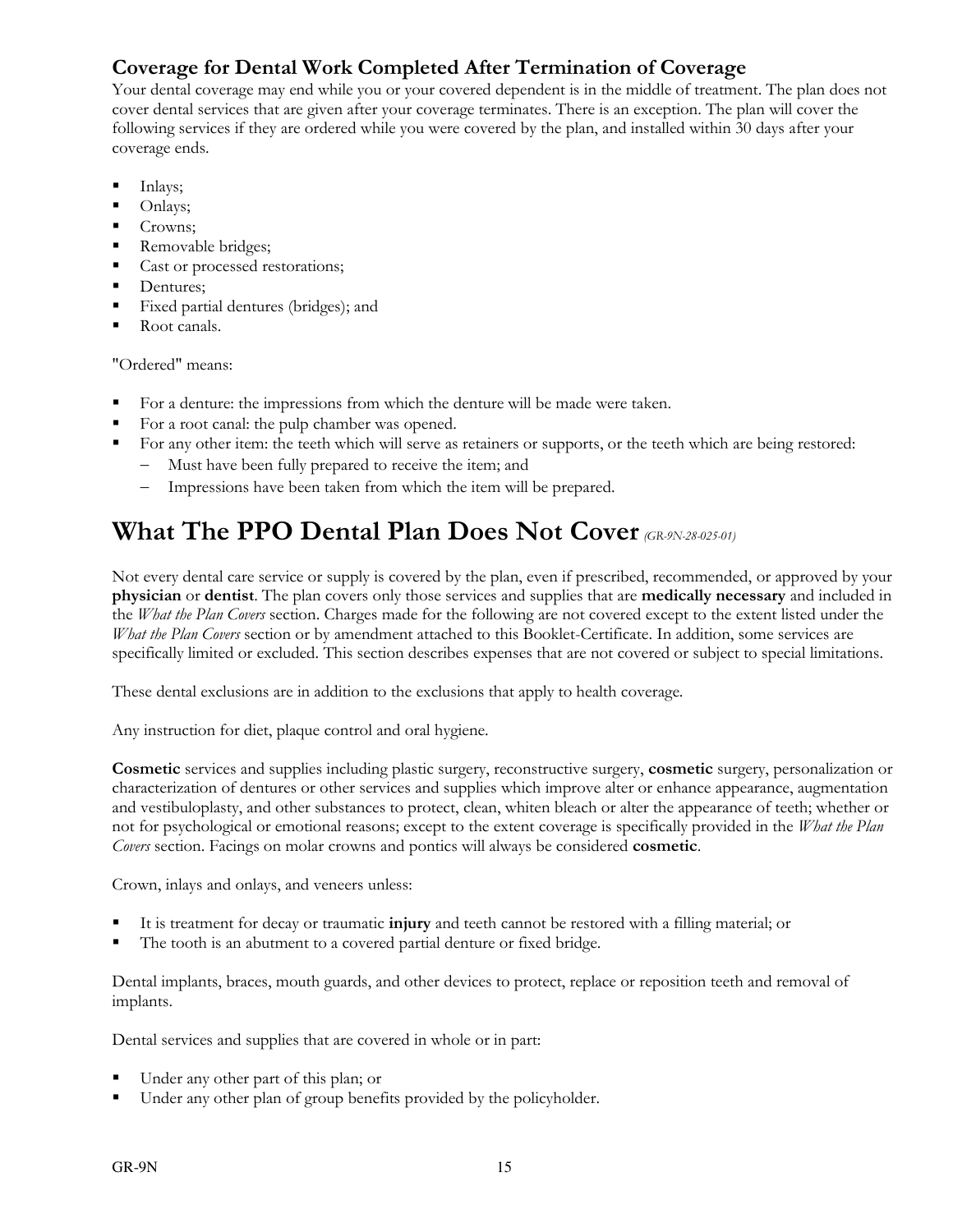Dentures, crowns, inlays, onlays, bridges, or other appliances or services used for the purpose of splinting, to alter vertical dimension, to restore occlusion, or correcting attrition, abrasion, or erosion.

Except as covered in the *What the Plan Covers* section, treatment of any **jaw joint disorder** and treatments to alter bite or the alignment or operation of the jaw, including temporomandibular joint disorder (TMJ) treatment, orthognathic surgery, and treatment of malocclusion or devices to alter bite or alignment.

First installation of a denture or fixed bridge, and any inlay and crown that serves as an abutment to replace congenitally missing teeth or to replace teeth all of which were lost while the person was not covered.

General anesthesia and intravenous sedation, unless specifically covered and only when done in connection with another necessary covered service or supply.

**Orthodontic treatment** except as covered in the *What the Plan Covers* section.

Pontics, crowns, cast or processed restorations made with high noble metals (gold or titanium).

Prescribed drugs; pre-medication; or analgesia.

Replacement of a device or appliance that is lost, missing or stolen, and for the replacement of appliances that have been damaged due to abuse, misuse or neglect and for an extra set of dentures.

Services and supplies done where there is no evidence of pathology, dysfunction, or disease other than covered preventive services.

Services and supplies provided for your personal comfort or convenience, or the convenience of any other person, including a provider.

Services and supplies provided in connection with treatment or care that is not covered under the plan.

Space maintainers except when needed to preserve space resulting from the premature loss of deciduous teeth.

Surgical removal of impacted wisdom teeth only for orthodontic reasons.

Treatment by other than a **dentist**. However, the plan will cover some services provided by a licensed dental hygienist under the supervision and guidance of a **dentist**. These are:

- Scaling of teeth; and
- Cleaning of teeth.

# **Additional Items Not Covered By A Health Plan** *(GR-9N-28-015-01-VA)*

Not every health service or supply is covered by the plan, even if prescribed, recommended, or approved by your **physician** or **dentist**. The plan covers only those services and supplies that are **medically necessary** and included in the *What the Plan Covers* section. Charges made for the following are not covered except to the extent listed under the *What The Plan Covers* section or by amendment attached to this Booklet-Certificate.

Acupuncture, acupressure and acupuncture therapy, except as provided in the *What the Plan Covers* section.

Any charges in excess of the benefit, dollar, day, visit or supply limits stated in this Booklet-Certificate.

Charges submitted for services by an unlicensed **hospital**, **physician** or other provider or not within the scope of the provider's license.

Charges submitted for services that are not rendered, or rendered to a person not eligible for coverage under the plan.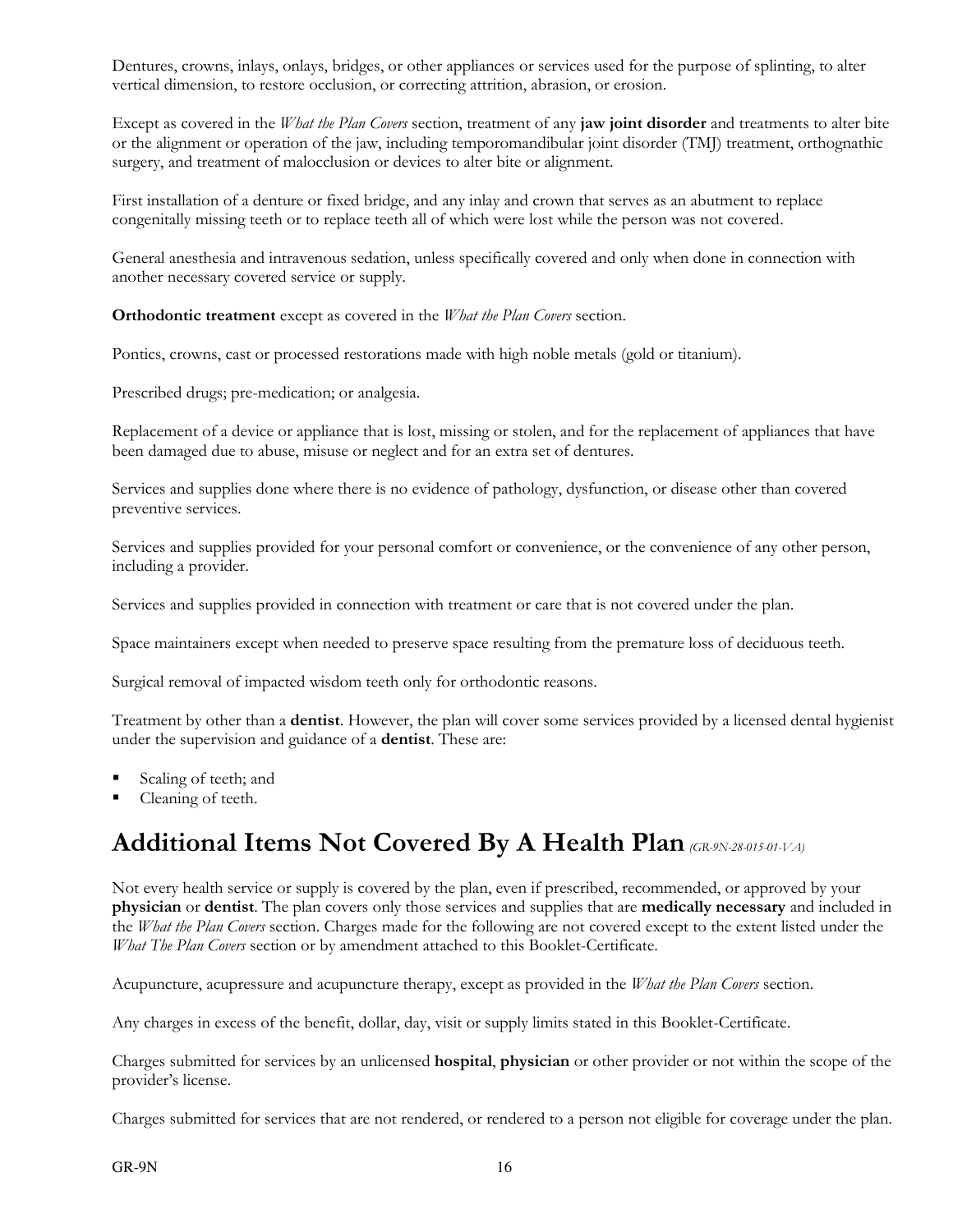Court ordered services, including those required as a condition of parole or release.

Examinations:

- Any dental examinations:
	- required by a third party, including examinations and treatments required to obtain or maintain employment, or which an employer is required to provide under a labor agreement;
	- required by any law of a government, securing insurance or school admissions, or professional or other licenses;
	- required to travel, attend a school, camp, or sporting event or participate in a sport or other recreational activity; and
	- any special medical reports not directly related to treatment except when provided as part of a covered service.

**Experimental or investigational** drugs, devices, treatments or procedures, except as described in the *What the Plan Covers* section.

Medicare: Payment for that portion of the charge for which Medicare or another party is the primary payer.

Miscellaneous charges for services or supplies including:

- Cancelled or missed appointment charges or charges to complete claim forms;
- Charges the recipient has no legal obligation to pay; or the charges would not be made if the recipient did not have coverage (to the extent exclusion is permitted by law) including:
	- Care in charitable institutions;
	- Care for conditions related to current or previous military service; or
	- Care while in the custody of a governmental authority.

Non-**medically necessary** services, including but not limited to, those treatments, services, **prescription drugs** and supplies which are not **medically necessary**, as determined by **Aetna**, for the diagnosis and treatment of **illness**, **injury**, restoration of physiological functions, or covered preventive services. This applies even if they are prescribed, recommended or approved by your **physician** or **dentist**.

Routine dental exams and other preventive services and supplies, except as specifically provided in the *What the Plan Covers* section.

Services rendered before the effective date or after the termination of coverage, unless coverage is continued under the *Continuation of Coverage* section of this Booklet-Certificate.

Work related: Any **illness** or **injury** related to employment or self-employment including any **injuries** that arise out of (or in the course of) any work for pay or profit, unless no other source of coverage or reimbursement is available to you for the services or supplies. Sources of coverage or reimbursement may include your employer, workers' compensation, or an **occupational illness** or similar program under local, state or federal law. A source of coverage or reimbursement will be considered available to you even if you waived your right to payment from that source. If you are also covered under a workers' compensation law or similar law, and submit proof that you are not covered for a particular **illness** or **injury** under such law, that **illness** or **injury** will be considered "non-occupational" regardless of cause.

# **When Coverage Ends** *(GR-9N-30-005-05 VA)*

Coverage under your plan can end for a variety of reasons. In this section, you will find details on how and why coverage ends, and how you may still be able to continue coverage.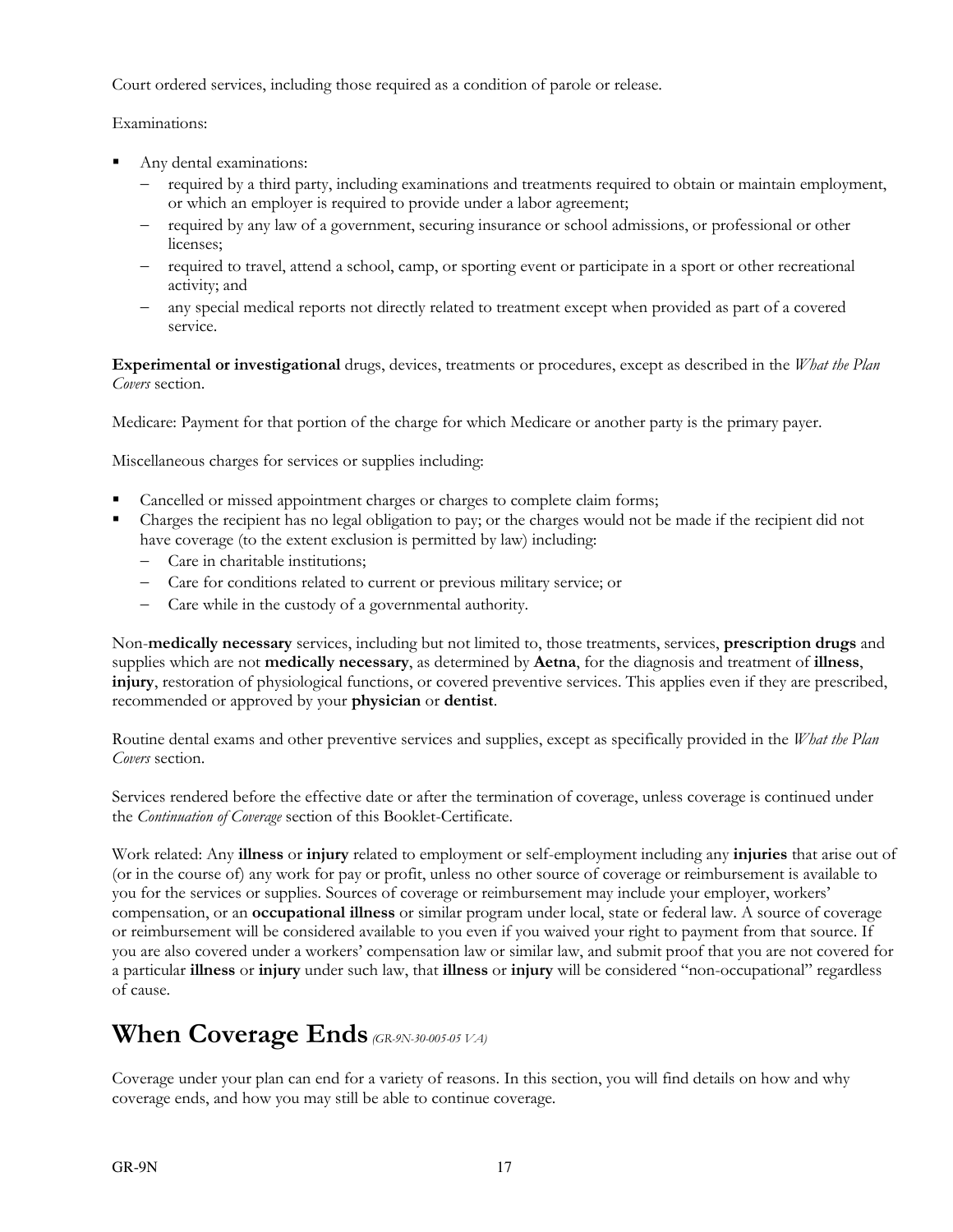# **When Coverage Ends for Employees**

Your coverage under the plan will end if:

- The plan is discontinued;
- You voluntarily stop your coverage;
- $\blacksquare$  The group policy ends;
- You are no longer eligible for coverage;
- You do not make any required contributions;
- Tou become covered under another plan offered by your employer;
- You have exhausted your overall maximum lifetime benefit under your health plan, if your plan contains such a maximum benefit; or
- Your employment stops for any reason, including a job elimination or being placed on severance. This will be either the date you stop active work, or the day before the first premium due date that occurs after you stop active work. However, if premium payments are made on your behalf, **Aetna** may deem your employment to continue, for purposes of remaining eligible for coverage under this Plan, as described below:
	- If you are not actively at work due to **illness or injury**, your coverage may continue, until stopped by your employer, but not beyond 30 months from the start of your absence.
	- If you are not actively at work due to temporary lay-off or leave of absence, your coverage will stop on your last full day you are actively at work before the start of the lay-off or leave of absence.

It is your employer's responsibility to let **Aetna** know when your employment ends. The limits above may be extended only if **Aetna** and your employer agree, in writing, to extend them.

## **When Coverage Ends for Dependents** *(GR-9N-30-015-02 VA)*

Coverage for your dependents will end if:

- You are no longer eligible for dependents' coverage;
- Tou do not make your contribution for the cost of dependents' coverage;
- Your own coverage ends for any of the reasons listed under *When Coverage Ends* for Employees (This does not apply if you use up your lifetime maximum, if included);
- Your dependent is no longer eligible for coverage. Coverage ends at the end of the calendar month when your dependent does not meet the plan's definition of a dependent. However, when a dependent child is a full-time student who is on a medically necessary leave of absence from school, coverage under this plan will remain in force for up to 12 months from the date the dependent ceases to be a full-time student, or until the dependent does not meet the plan's definition of a dependent, whichever occurs first; or
- As permitted under applicable federal and state law, your dependent becomes eligible for like benefits under this or any other group plan offered by your employer.

In addition, a "domestic partner" will no longer be considered to be a defined dependent on the earlier to occur of:

- The date this plan no longer allows coverage for domestic partners.
- The date of termination of the domestic partnership. In that event, you should provide your Employer a completed and signed Declaration of Termination of Domestic Partnership.

Coverage for handicapped dependents may continue after they reach any limiting age. See *Continuation of Coverage* for more information.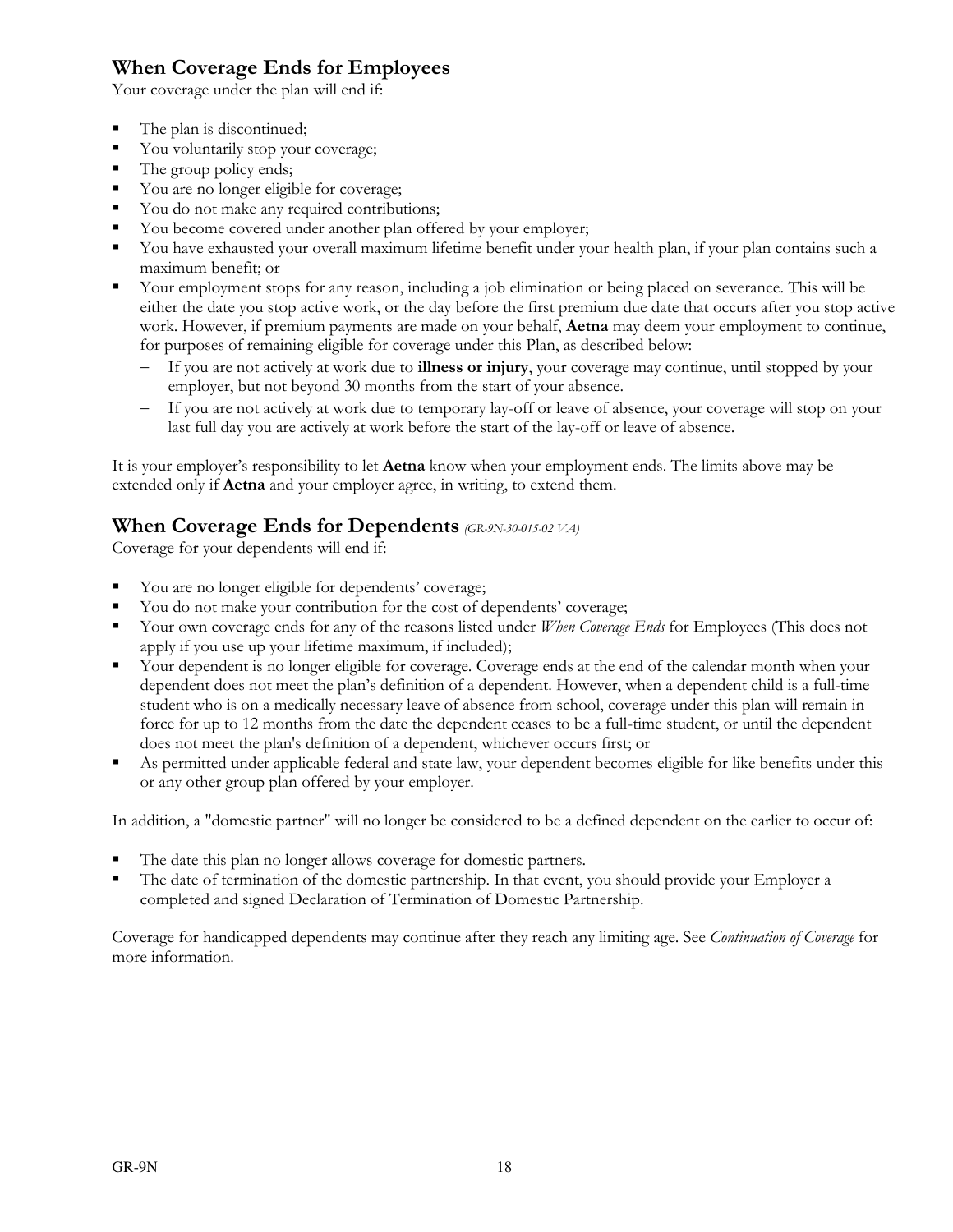# **Continuation of Coverage** *(GR-9N-31-010-03 VA)*

# **Continuing Health Care Benefits** *(GR-9N-31-015-06)*

# **Handicapped Dependent Children** *(GR-9N-31-015-01 VA)*

Health Expense Coverage for your fully handicapped dependent child may be continued past the maximum age for a dependent child. However, such coverage may not be continued if the child has been issued an individual medical conversion policy.

Your child is fully handicapped if:

- he or she is not able to earn his or her own living because of mental retardation or a physical handicap which started prior to the date he or she reaches the maximum age for dependent children under your plan; and
- he or she depends chiefly on you for support and maintenance.

Proof that your child is fully handicapped must be submitted to **Aetna** no later than 31 days after the date your child reaches the maximum age under your plan.

Coverage will cease on the first to occur of:

- Cessation of the handicap.
- Failure to give proof that the handicap continues.
- Failure to have any required exam.
- Termination of Dependent Coverage as to your child for any reason other than reaching the maximum age under your plan.

**Aetna** will have the right to require proof of the continuation of the handicap. **Aetna** also has the right to examine your child as often as needed while the handicap continues at its own expense. An exam will not be required more often than once each year after 2 years from the date your child reached the maximum age under your plan.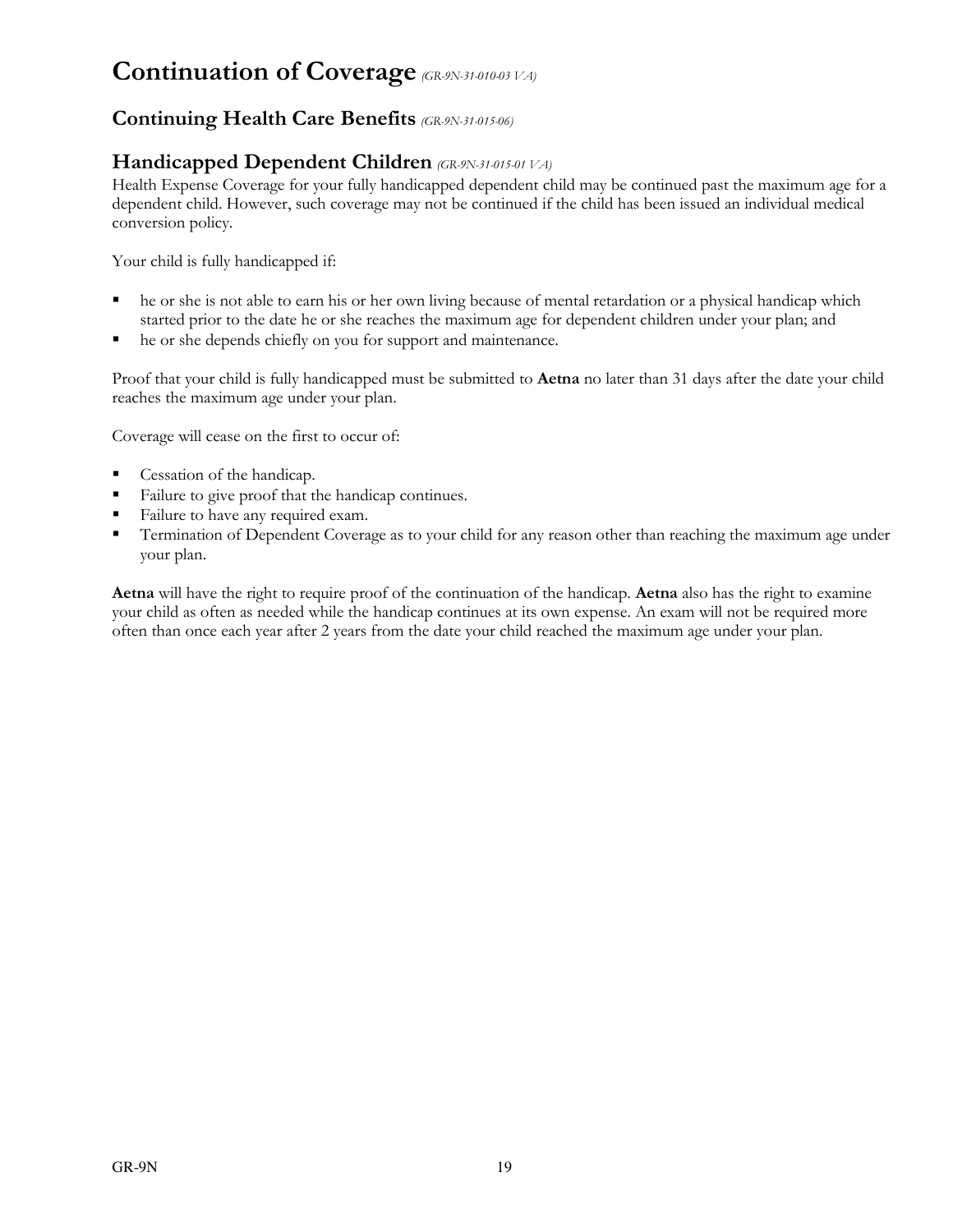# **Coordination of Benefits - What Happens When There is More Than One Health Plan**

 **Other Plans Not Including Medicare** 

# **When Coordination of Benefits Applies**

This Coordination of Benefits (COB) provision applies to this plan when you or your covered dependent has health coverage under more than one plan. "Plan" and "This plan" are defined herein. The Order of Benefit Determination Rules below determines which plan will pay as the primary plan. The primary plan pays first without regard to the possibility that another plan may cover some expenses. A secondary plan pays after the primary plan and may reduce the benefits it pays so that payments from all group plans do not exceed 100% of the total allowable expense.

# **Getting Started - Important Terms**

When used in this provision, the following words and phrases have the meaning explained herein.

**Allowable Expense** means a health care service or expense, including, coinsurance and **copayments** and without reduction of any applicable **deductible**, that is covered at least in part by any of the Plans covering the person. When a Plan provides benefits in the form of services (for example an HMO), the reasonable cash value of each service will be considered an allowable expense and a benefit paid. An expense or service that is not covered by any of the Plans is not an allowable expense. Any expense that a health care provider by law or in accordance with a contractual agreement is prohibited from charging a covered person is not an allowable expense. The following are examples of expenses and services that are not allowable expenses:

- 1. If a covered person is confined in a private **hospital** room, the difference between the cost of a semi-private room in the **hospital** and the private room is not an allowable expense. This does not apply if one of the Plans provides coverage for a private room.
- 2. If a person is covered by 2 or more Plans that compute their benefit payments on the basis of reasonable or **recognized charges**, any amount in excess of the highest of the reasonable or **recognized charges** for a specific benefit is not an allowable expense.
- 3. If a person is covered by 2 or more Plans that provide benefits or services on the basis of negotiated charges, an amount in excess of the highest of the negotiated charges is not an allowable expense.
- 4. The amount a benefit is reduced or not reimbursed by the primary Plan because a covered person does not comply with the Plan provisions is not an allowable expense. Examples of these provisions are second surgical opinions, precertification of admissions, and preferred provider arrangements.
- 5. If all Plans covering a person are high deductible Plans and the person intends to contribute to a health savings account established in accordance with section 223 of the Internal Revenue Code of 1986, the primary high deductible Plan's deductible is not an allowable expense, except as to any health expense that may not be subject to the deductible as described in section  $223(c)(2)(C)$  of the Internal Revenue Code of 1986.

If a person is covered by one Plan that computes its benefit payments on the basis of reasonable or **recognized charges** and another Plan that provides its benefits or services on the basis of negotiated charges, the primary plan's payment arrangements shall be the allowable expense for all the Plans. However, if the secondary plan has a negotiated fee or payment amount different from the primary plan and if the provider contract permits, that negotiated fee will be the allowable expense used by the secondary plan to determine benefits.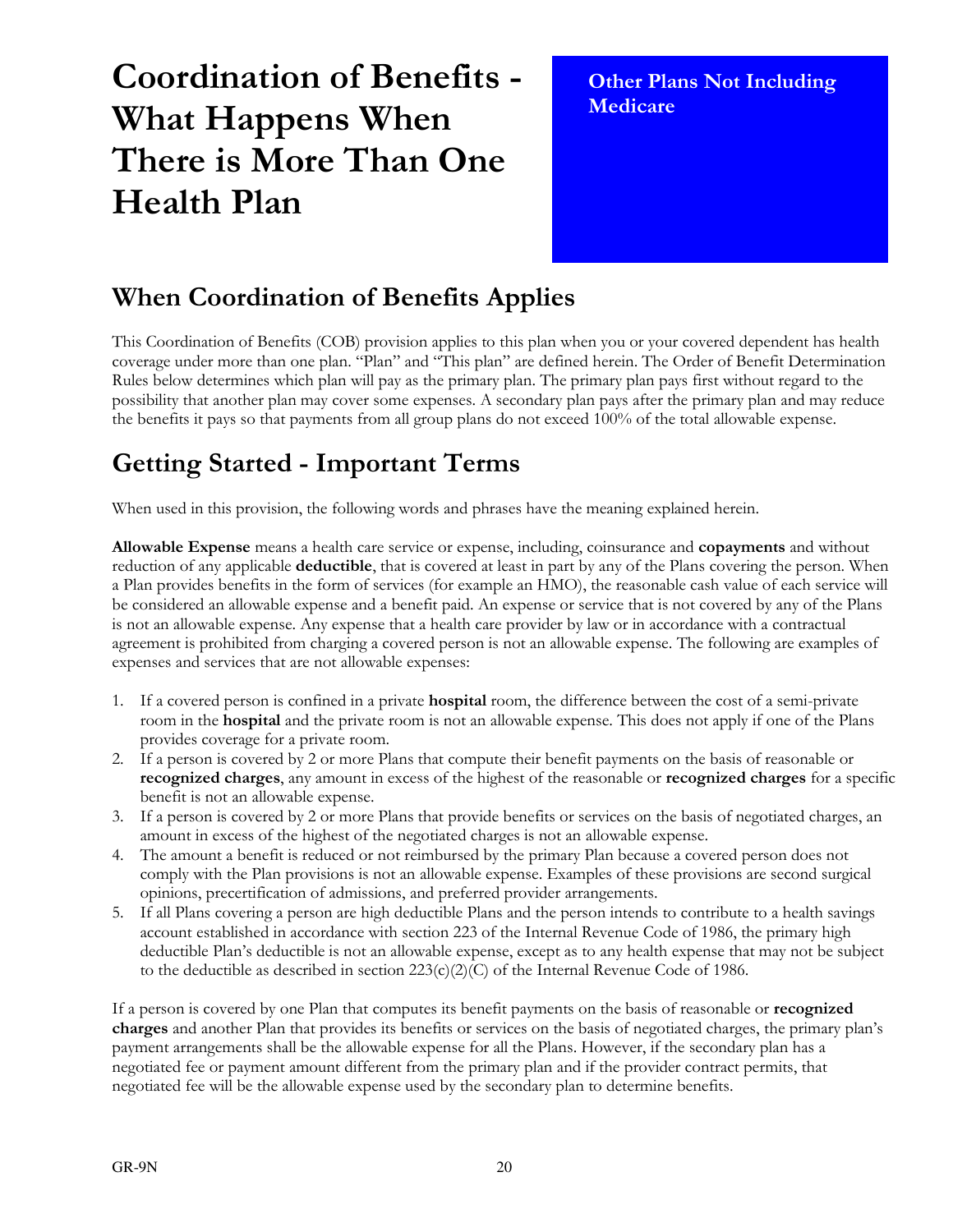When a plan provides benefits in the form of services, the reasonable cash value of each service rendered shall be deemed an allowable expense and a benefit paid.

**Closed Panel Plan(s)**. A plan that provides health benefits to covered persons primarily in the form of services through a panel of providers that have contracted with or are employed by the plan, and that limits or excludes benefits for services provided by other providers, except in cases of emergency or referral by a panel member.

**Custodial Parent**. A parent awarded custody by a court decree. In the absence of a court decree, it is the parent with whom the child resides more than one half of the calendar year without regard to any temporary visitation.

**Plan**. Any Plan providing benefits or services by reason of health care or treatment, which benefits or services are provided by one of the following:

- Group or nongroup, blanket, or franchise health insurance policies issued by insurers, including health care service contractors;
- Other prepaid coverage under service Plan contracts, or under group or individual practice;
- Uninsured arrangements of group or group-type coverage;
- Labor-management trustee Plans, labor organization plans, employer organization Plans, or employee benefit organization Plans;
- Medical benefits coverage in a group, group-type, and individual automobile "no-fault" and traditional automobile "fault" type contracts;
- Medicare or other governmental benefits;
- Other group-type contracts. Group type contracts are those which are not available to the general public and can be obtained and maintained only because membership in or connection with a particular organization or group.

If the Plan includes medical, prescription drug, dental, vision and hearing coverage, those coverages will be considered separate plans. For example, Medical coverage will be coordinated with other Medical plans, and dental coverage will be coordinated with other dental plans.

This Plan is any part of the policy that provides benefits for health care expenses.

**Primary Plan/Secondary Plan.** The order of benefit determination rules state whether This Plan is a Primary Plan or Secondary Plan as to another Plan covering the person.

When This Plan is a primary Plan, its benefits are determined before those of the other Plan and without considering the other Plan's benefits.

When This Plan is a Secondary Plan, its benefits are determined after those of the other Plan and may be reduced because of the other Plan's benefits.

When there are more than two Plans covering the person, this Plan may be a Primary Plan as to one or more other Plans, and may be a Secondary Plan as to a different Plan or Plans.

# **Which Plan Pays First** *(GR-9N-33-010-01)*

When two or more plans pay benefits, the rules for determining the order of payment are as follows:

- The primary plan pays or provides its benefits as if the secondary plan or plans did not exist.
- A plan that does not contain a coordination of benefits provision that is consistent with this provision is always primary. There is one exception: coverage that is obtained by virtue of membership in a group that is designed to supplement a part of a basic package of benefits may provide that the supplementary coverage shall be excess to any other parts of the plan provided by the contract holder. Examples of these types of situations are major medical coverages that are superimposed over base plan **hospital** and surgical benefits, and insurance type coverages that are written in connection with a closed panel plan to provide out-of-network benefits.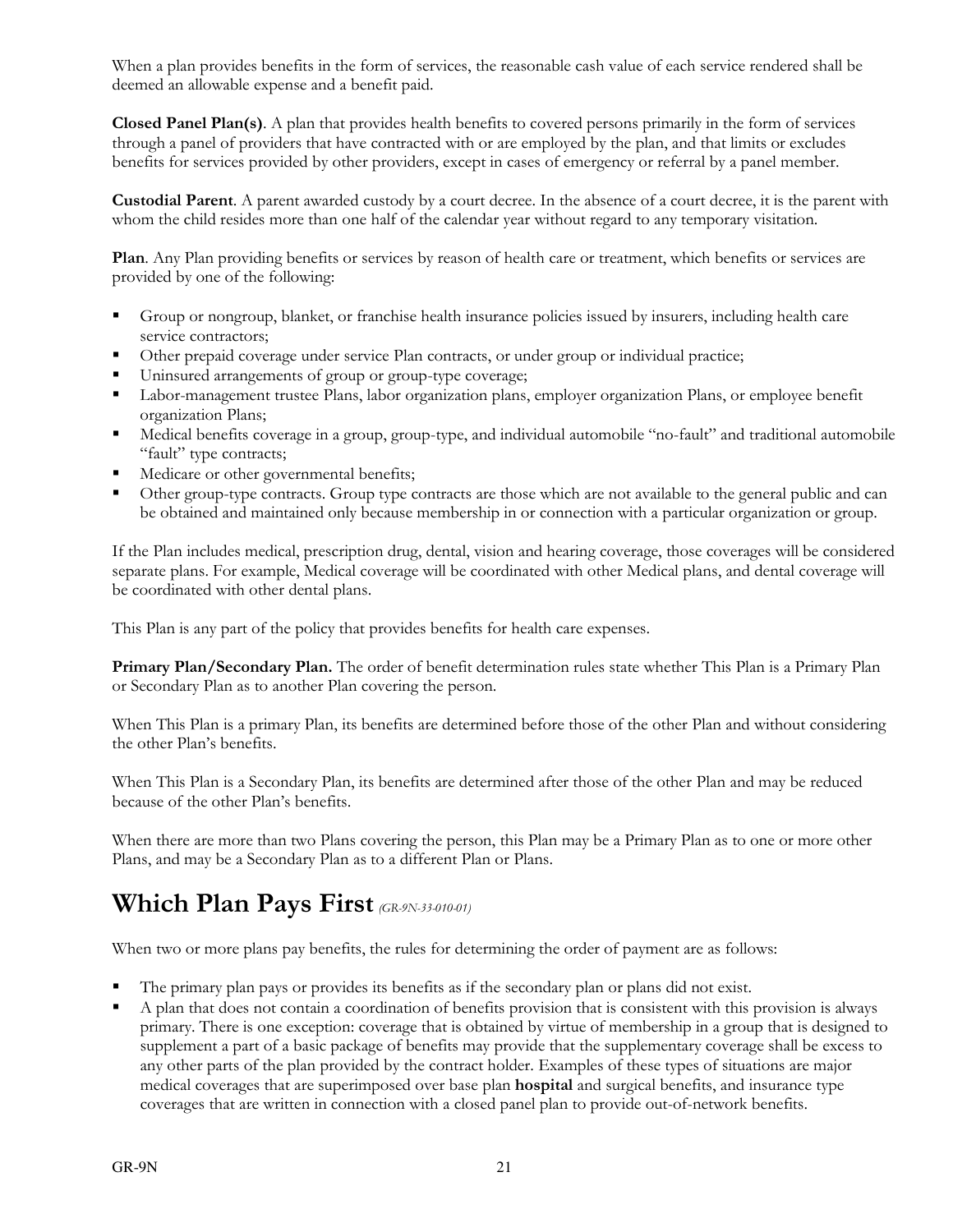A plan may consider the benefits paid or provided by another plan in determining its benefits only when it is secondary to that other plan.

The first of the following rules that describes which plan pays its benefits before another plan is the rule to use:

- 1. Non-Dependent or Dependent. The plan that covers the person other than as a dependent, for example as an employee, member, subscriber or retiree is primary and the plan that covers the person as a dependent is secondary. However, if the person is a **Medicare** beneficiary and, as a result of federal law, **Medicare** is secondary to the plan covering the person as a dependent; and primary to the plan covering the person as other than a dependent (e.g. a retired employee); then the order of benefits between the two plans is reversed so that the plan covering the person as an employee, member, subscriber or retiree is secondary and the other plan is primary.
- 2. Child Covered Under More than One Plan. The order of benefits when a child is covered by more than one plan is:
	- A. The primary plan is the plan of the parent whose birthday is earlier in the year if:
		- i. The parents are married or living together whether or not married;
		- ii. A court decree awards joint custody without specifying that one party has the responsibility to provide health care coverage or if the decree states that both parents are responsible for health coverage. If both parents have the same birthday, the plan that covered either of the parents longer is primary.
	- B. If the specific terms of a court decree state that one of the parents is responsible for the child's health care expenses or health care coverage and the plan of that parent has actual knowledge of those terms, that plan is primary. If the parent with responsibility has no health coverage for the dependent child's health care expenses, but that parent's spouse does, the plan of the parent's spouse is the primary plan.
	- C. If the parents are separated or divorced or are not living together whether or not they have ever been married and there is no court decree allocating responsibility for health coverage, the order of benefits is:
		- The plan of the custodial parent;
		- The plan of the spouse of the **custodial parent**;
		- The plan of the non**custodial parent**; and then
		- The plan of the spouse of the non**custodial parent**.

For a dependent child covered under more than one plan of individuals who are not the parents of the child, the order of benefits should be determined as outlined above as if the individuals were the parents.

- 3. Active Employee or Retired or Laid off Employee. The plan that covers a person as an employee who is neither laid off nor retired or as a dependent of an active employee, is the primary plan. The plan covering that same person as a retired or laid off employee or as a dependent of a retired or laid off employee is the secondary plan. If the other plan does not have this rule, and if, as a result, the plans do not agree on the order of benefits, this rule is ignored. This rule will not apply if the Non-Dependent or Dependent rules above determine the order of benefits.
- 4. Continuation Coverage. If a person whose coverage is provided under a right of continuation provided by federal or state law also is covered under another plan, the plan covering the person as an employee, member, subscriber or retiree (or as that person's dependent) is primary, and the continuation coverage is secondary. If the other plan does not have this rule, and if, as a result, the plans do not agree on the order of benefits, this rule is ignored. This rule will not apply if the Non-Dependent or Dependent rules above determine the order of benefits.
- 5. Longer or Shorter Length of Coverage. The plan that covered the person as an employee, member, or subscriber longer is primary.
- 6. If the preceding rules do not determine the primary plan, the allowable expenses shall be shared equally between the plans meeting the definition of plan under this provision. In addition, This Plan will not pay more than it would have paid had it been primary.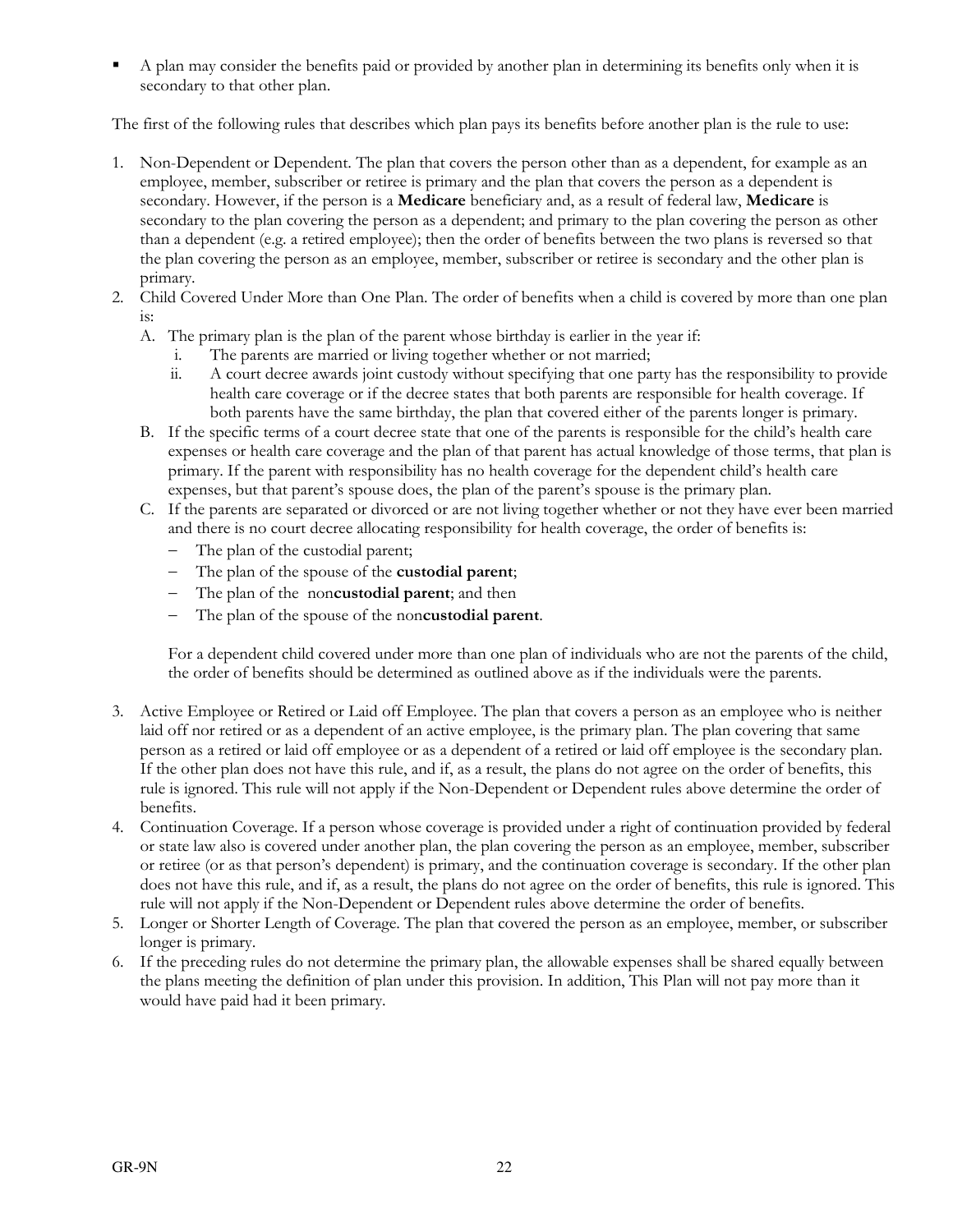# **How Coordination of Benefits Works**

When this plan is secondary, it may reduce its benefits so that total benefits paid or provided by all plans during a claim determination period are not more than 100% of total allowable expenses. The difference between the benefit payments that this plan would have paid had it been the primary plan, and the benefit payments that it actually paid or provided shall be recorded as a benefit reserve for the covered person and used by this plan to pay any allowable expenses, not otherwise paid during the claim determination period.

In addition, a **secondary plan** will credit to its plan deductible any amounts that would have been credited in the absence of other coverage.

Under the COB provision of **This Plan**, the amount normally reimbursed for covered benefits or expenses under **This Plan** is reduced to take into account payments made by other plans. The general rule is that the benefits otherwise payable under **This Plan** for all covered benefits or expenses will be reduced by all other plan benefits payable for those expenses. When the COB rules of **This Plan** and another plan both agree that **This Plan** determines its benefits before such other plan, the benefits of the other plan will be ignored in applying the general rule above to the claim involved. Such reduced amount will be charged against any applicable benefit limit of this coverage.

If a covered person is enrolled in two or more **closed panel plans** COB generally does not occur with respect to the use of panel providers. However, COB may occur if a person receives emergency services that would have been covered by both plans.

# **Right To Receive And Release Needed Information**

Certain facts about health care coverage and services are needed to apply these COB rules and to determine benefits under this plan and other plans. **Aetna** has the right to release or obtain any information and make or recover any payments it considers necessary in order to administer this provision.

# **Facility of Payment**

Any payment made under another plan may include an amount, which should have been paid under this plan. If so, **Aetna** may pay that amount to the organization, which made that payment. That amount will then be treated as though it were a benefit paid under this plan. **Aetna** will not have to pay that amount again. The term "payment made" means reasonable cash value of the benefits provided in the form of services.

## **Right of Recovery**

If the amount of the payments made by **Aetna** is more than it should have paid under this COB provision, it may recover the excess from one or more of the persons it has paid or for whom it has paid; or any other person or organization that may be responsible for the benefits or services provided for the covered person. The "amount of the payments made" includes the reasonable cash value of any benefits provided in the form of services.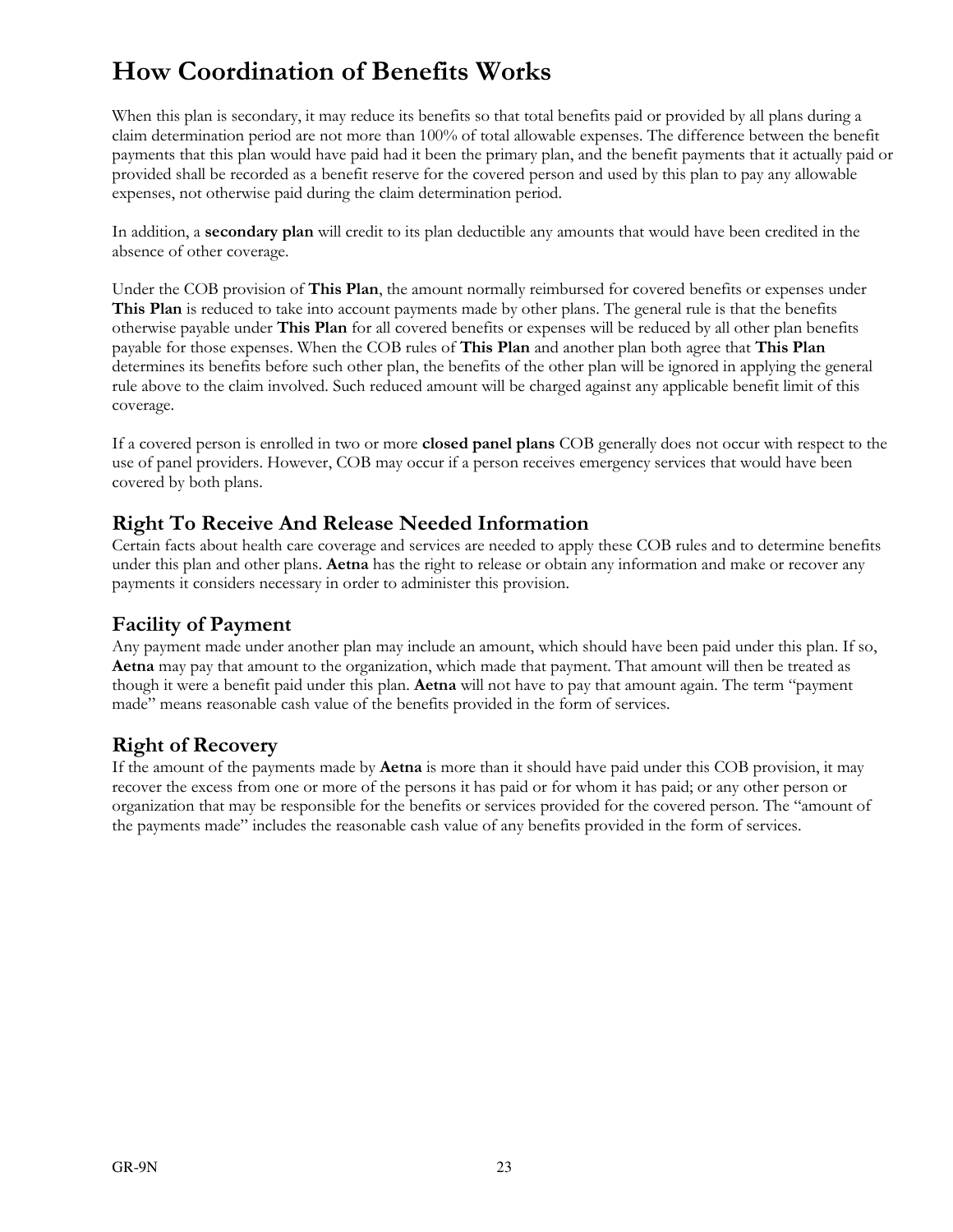# **When You Have Medicare Coverage** *(GR-9N-33-020-01)*

 **Which Plan Pays First**

 **How Coordination with Medicare Works**

 **What is Not Covered**

This section explains how the benefits under **This Plan** interact with benefits available under **Medicare**.

**Medicare**, when used in this Booklet-Certificate, means the health insurance provided by Title XVIII of the Social Security Act, as amended. It includes Health Maintenance Organization (HMO) or similar coverage that is an authorized alternative to Parts A and B of **Medicare**

You are eligible for **Medicare** if you are:

- Covered under it by reason of age, disability, or
- End Stage Renal Disease; or
- Not covered under it because you:
	- 1. Refused it;
	- 2. Dropped it; or
	- 3. Failed to make a proper request for it.

If you are eligible for **Medicare**, the plan coordinates the benefits it pays with the benefits that **Medicare** pays. Sometimes, the **plan** is the primary payor, which means that the **plan** pays benefits before **Medicare** pays benefits. Under other circumstances, the **plan** is the secondary payor, and pays benefits after **Medicare**.

# **Which Plan Pays First**

The plan is the primary payor when your coverage for the **plan**'s benefits is based on current employment with your employer. The **plan** will act as the primary payor for the **Medicare** beneficiary who is eligible for **Medicare**:

- Solely due to age if the **plan** is subject to the Social Security Act requirements for **Medicare** with respect to working aged (i.e., generally a plan of an employer with 20 or more employees);
- Due to diagnosis of end stage renal disease, but only during the first 30 months of such eligibility for **Medicare** benefits. This provision does not apply if, at the start of eligibility, you were already eligible for **Medicare** benefits, and the **plan**'s benefits were payable on a secondary basis;
- Solely due to any disability other than end stage renal disease; but only if the **plan** meets the definition of a large group health plan as outlined in the Internal Revenue Code (i.e., generally a plan of an employer with 100 or more employees).

The plan is the secondary payor in all other circumstances.

# **How Coordination With Medicare Works**

### **When the Plan is Primary**

The **plan** pays benefits first when it is the primary payor. You may then submit your claim to **Medicare** for consideration.

### **When Medicare is Primary**

Your health care expense must be considered for payment by **Medicare** first. You may then submit the expense to **Aetna** for consideration.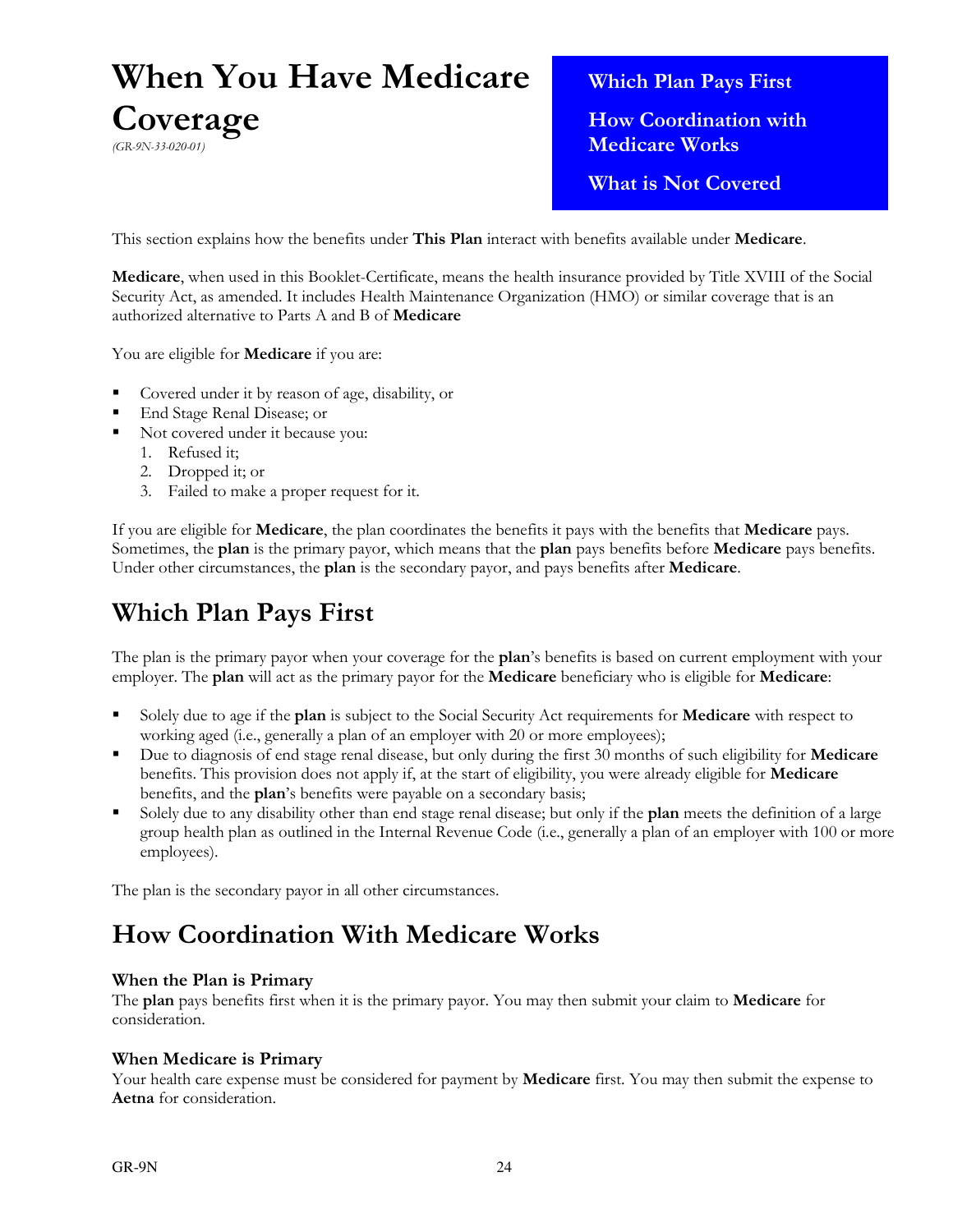**Aetna** will calculate the benefits the **plan** would pay in the absence of **Medicare**:

The amount will be reduced so that when combined with the amount paid by **Medicare**, the total benefits paid or provided by all plans for the claim do not exceed 100 % of the total **allowable expense**.

This review is done on a claim-by-claim basis.

Charges used to satisfy your Part B deductible under **Medicare** will be applied under the **plan** in the order received by **Aetna**. **Aetna** will apply the largest charge first when two or more charges are received at the same time.

**Aetna** will apply any rule for coordinating health care benefits after determining the benefits payable.

### **Right to Receive and Release Required Information** *(GR-9N-33-025-01)*

Certain facts about health care coverage and services are required to apply coordination of benefits (COB) rules to determine benefits under **This Plan** and other **plans**. **Aetna** has the right to obtain or release any information, and make or recover any payments it considers necessary, in order to administer this provision.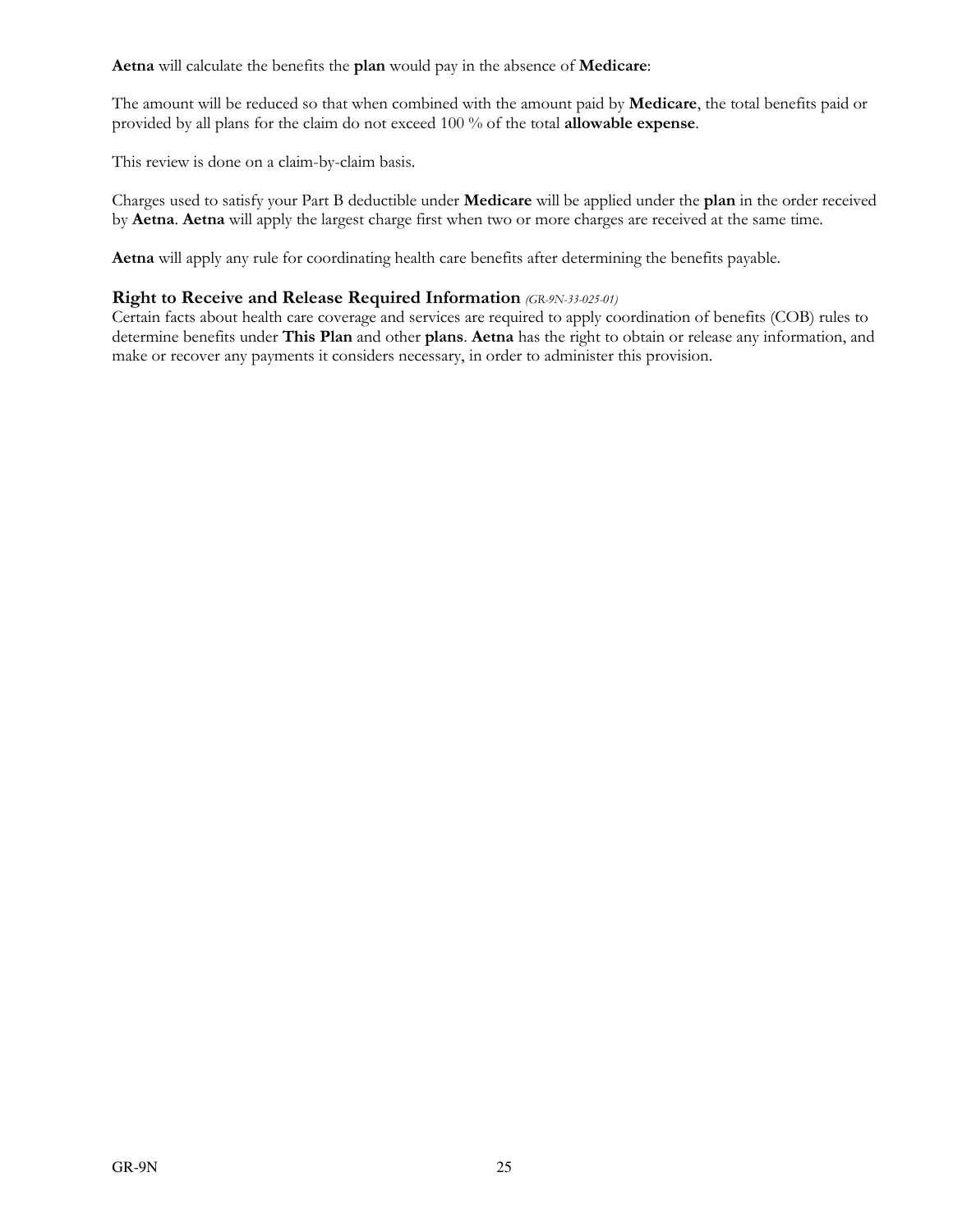# **General Provisions** *(GR-9N-32-005-02 VA)*

# **Type of Coverage**

Coverage under the plan is **non-occupational**. Only **non-occupational** accidental **injuries** and **non-occupational illnesses** are covered. The plan covers charges made for services and supplies only while the person is covered under the plan.

# **Physical Examinations**

**Aetna** will have the right and opportunity to examine and evaluate any person who is the basis of any claim at all reasonable times while a claim is pending or under review. This will be done at no cost to you.

# **Legal Action**

No legal action can be brought to recover payment under any benefit after 3 years from the deadline for filing claims.

**Aetna** will not try to reduce or deny a benefit payment on the grounds that a condition existed before your coverage went into effect, if the loss occurs more than 2 years from the date coverage commenced. This will not apply to conditions excluded from coverage on the date of the loss.

# **Confidentiality**

Information contained in your medical records and information received from any provider incident to the providerpatient relationship shall be kept confidential in accordance with applicable law. Information may be used or disclosed by **Aetna** when necessary for your care or treatment, the operation of the plan and administration of this Booklet-Certificate, or other activities, as permitted by applicable law. You can obtain a copy of **Aetna**'s Notice of Information Practices by calling **Aetna**'s toll-free Member Service telephone.

# **Additional Provisions**

The following additional provisions apply to your coverage.

- This Booklet-Certificate applies to coverage only, and does not restrict your ability to receive health care services that are not, or might not be, covered.
- You cannot receive multiple coverage under the plan because you are connected with more than one employer.
- In the event of a misstatement of any fact affecting your coverage under the plan, the true facts will be used to determine the coverage in force.
- This document describes the main features of the plan. Additional provisions are described elsewhere in the *group policy*. If you have any questions about the terms of the plan or about the proper payment of benefits, contact your employer or **Aetna**.
- Your employer hopes to continue the plan indefinitely but, as with all group plans, the plan may be changed or discontinued with respect to your coverage.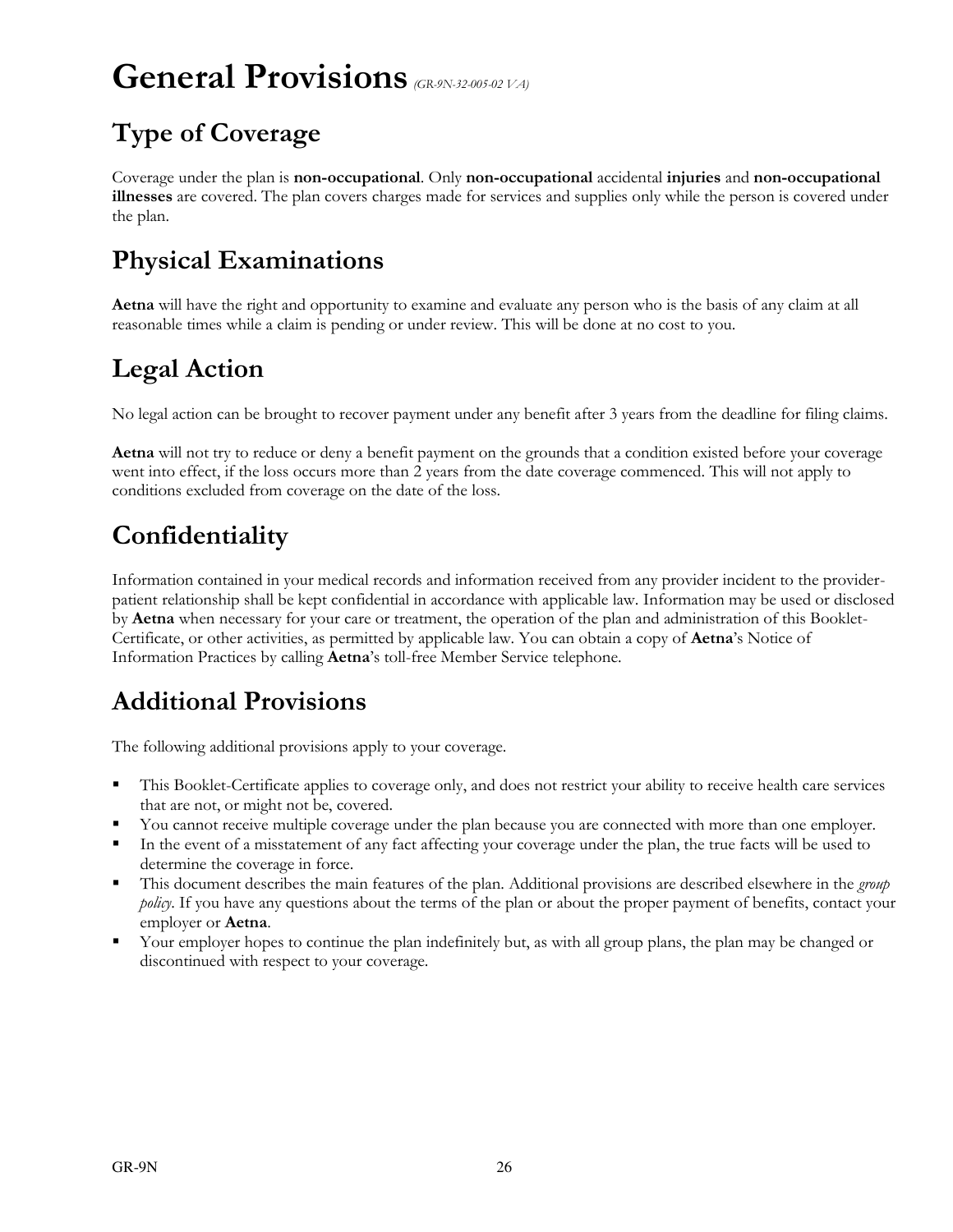# **Assignments** *(GR-9N-32-005-01)*

Coverage may be assigned only with the written consent of **Aetna**. To the extent allowed by law, **Aetna** will not accept an assignment to an **out-of-network provider**, including but not limited to, an assignment of:

- The benefits due under this group insurance policy;
- The right to receive payments due under this group insurance policy; or
- Any claim you make for damages resulting from a breach or alleged breach, of the terms of this group insurance policy.

# **Misstatements** *(GR-9N-32-005-03)*

If any fact as to the Policyholder or you is found to have been misstated, a fair change in premiums may be made. If the misstatement affects the existence or amount of coverage, the true facts will be used in determining whether coverage is or remains in force and its amount.

All statements made by the Policyholder or you shall be deemed representations and not warranties. No written statement made by you shall be used by **Aetna** in a contest unless a copy of the statement is or has been furnished to you or your beneficiary, or the person making the claim.

**Aetna's** failure to implement or insist upon compliance with any provision of this policy at any given time or times, shall not constitute a waiver of **Aetna's** right to implement or insist upon compliance with that provision at any other time or times. This includes, but is not limited to, the payment of premiums. This applies whether or not the circumstances are the same.

# **Incontestability**

As to Accident and Health Benefits:

Except as to a fraudulent misstatement, or issues concerning Premiums due:

- No statement made by the Policyholder or you or your dependent shall be the basis for voiding coverage or denying coverage or be used in defense of a claim unless it is in writing after it has been in force for 2 years from its effective date.
- No statement made by the Policyholder shall be the basis for voiding this Policy after it has been in force for 2 years from its effective date.
- No statement made by you, an eligible employee or your dependent shall be used in defense of a claim for loss incurred or starting after coverage as to which claim is made has been in effect for 2 years.

# **Recovery of Overpayments** *(GR-9N-32-015-01 VA)*

# **Health Coverage**

If a benefit payment is made by **Aetna**, to or on your behalf, which exceeds the benefit amount that you are entitled to receive, **Aetna** has the right:

- To require the return of the overpayment; or
- To reduce by the amount of the overpayment, any future benefit payment made to or on behalf of that person or another person in his or her family.

Such right does not affect any other right of recovery **Aetna** may have with respect to such overpayment.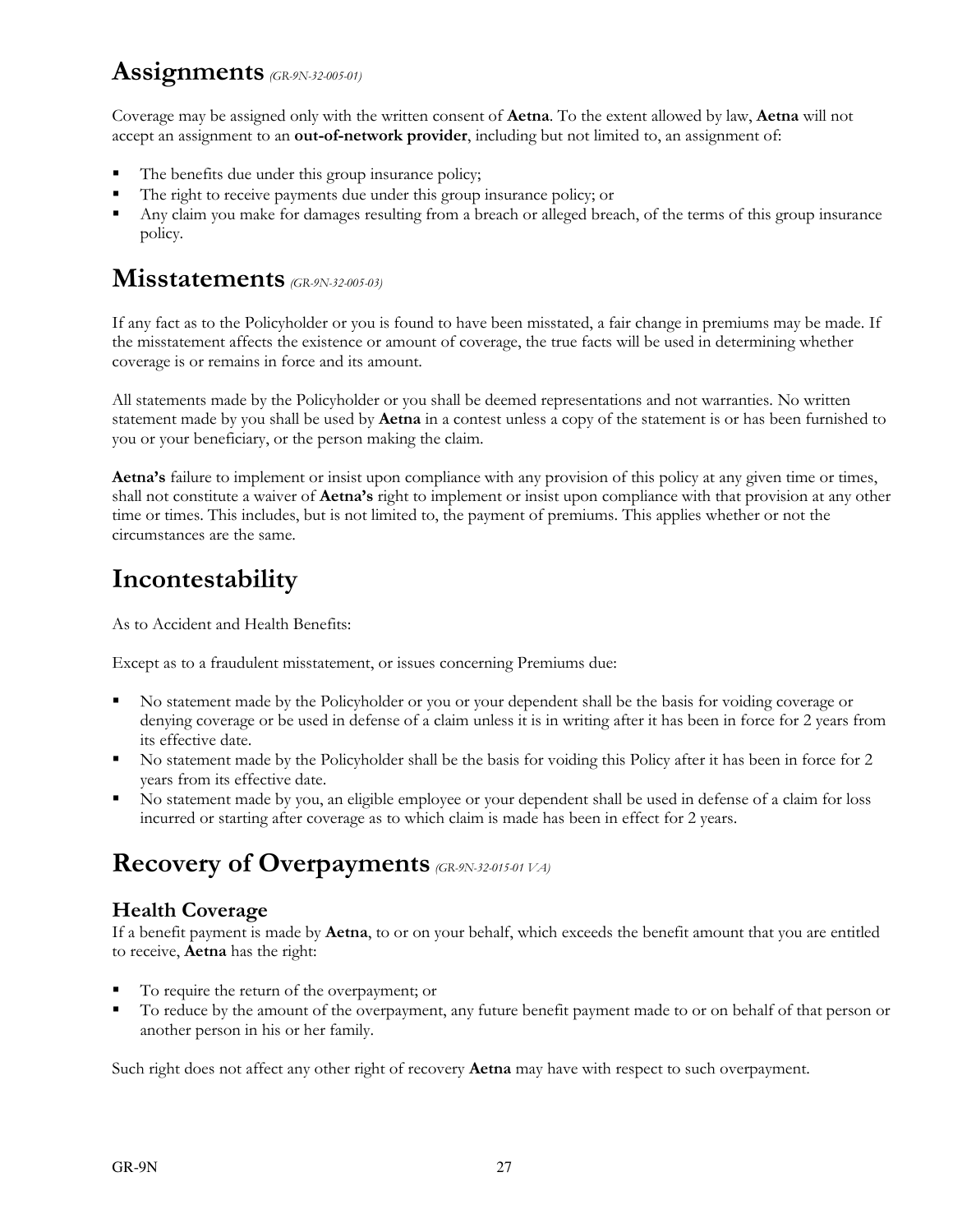# **Reporting of Claims** *(GR-9N-32-020 01-VA)*

A claim must be submitted to **Aetna** in writing. It must give proof of the nature and extent of the loss. Your employer or **Aetna** has claim forms. **Aetna** will supply you with a claim form within 15 days of your request.

All other claims should be reported promptly. Written notice of a claim must be given to **Aetna** within 20 days after the occurrence or commencement of any loss covered under this policy. Failure to give notice within that time shall not invalidate or reduce any claim if it can be shown that notice was given as soon as reasonably possible. The deadline for filing a claim is 90 days after the date of the loss.

If, through no fault of your own, you are not able to meet the deadline for filing claim, your claim will still be accepted if you file as soon as possible. Unless you are legally incapacitated, late claims for health benefits will not be covered if they are filed more than 2 years after the deadline.

# **Payment of Benefits** *(GR-9N-32-005-02-VA)*

Benefits will be paid as soon as the necessary proof to support the claim is received. Written proof must be provided for all benefits.

All benefits are payable to you. However, **Aetna** has the right to pay any health benefits to the service provider. This will be done unless you have told **Aetna** otherwise by the time you file the claim.

Any unpaid balance will be paid within 30 days of receipt by **Aetna** of the due written proof.

**Aetna** may pay up to \$5,000 of any other benefit to any of your relatives whom it believes are fairly entitled to it. This can be done if the benefit is payable to you and you are a minor or not able to give a valid release. It can also be done if a benefit is payable to your estate.

# **Records of Expenses** *(GR-9N-32-030-02)*

Keep complete records of the expenses of each person. They will be required when a claim is made.

Very important are:

- Names of **dentists** who furnish services.
- Dates expenses are incurred.
- Copies of all bills and receipts.

# **Contacting Aetna**

If you have questions, comments or concerns about your benefits or coverage, or if you are required to submit information to **Aetna**, you may contact **Aetna**'s Home Office at:

Aetna Life Insurance Company 151 Farmington Avenue Hartford, CT 06156

You may also use **Aetna**'s toll free Member Services phone number on your ID card or visit **Aetna**'s web site at [www.aetna.com.](http://www.aetna.com/)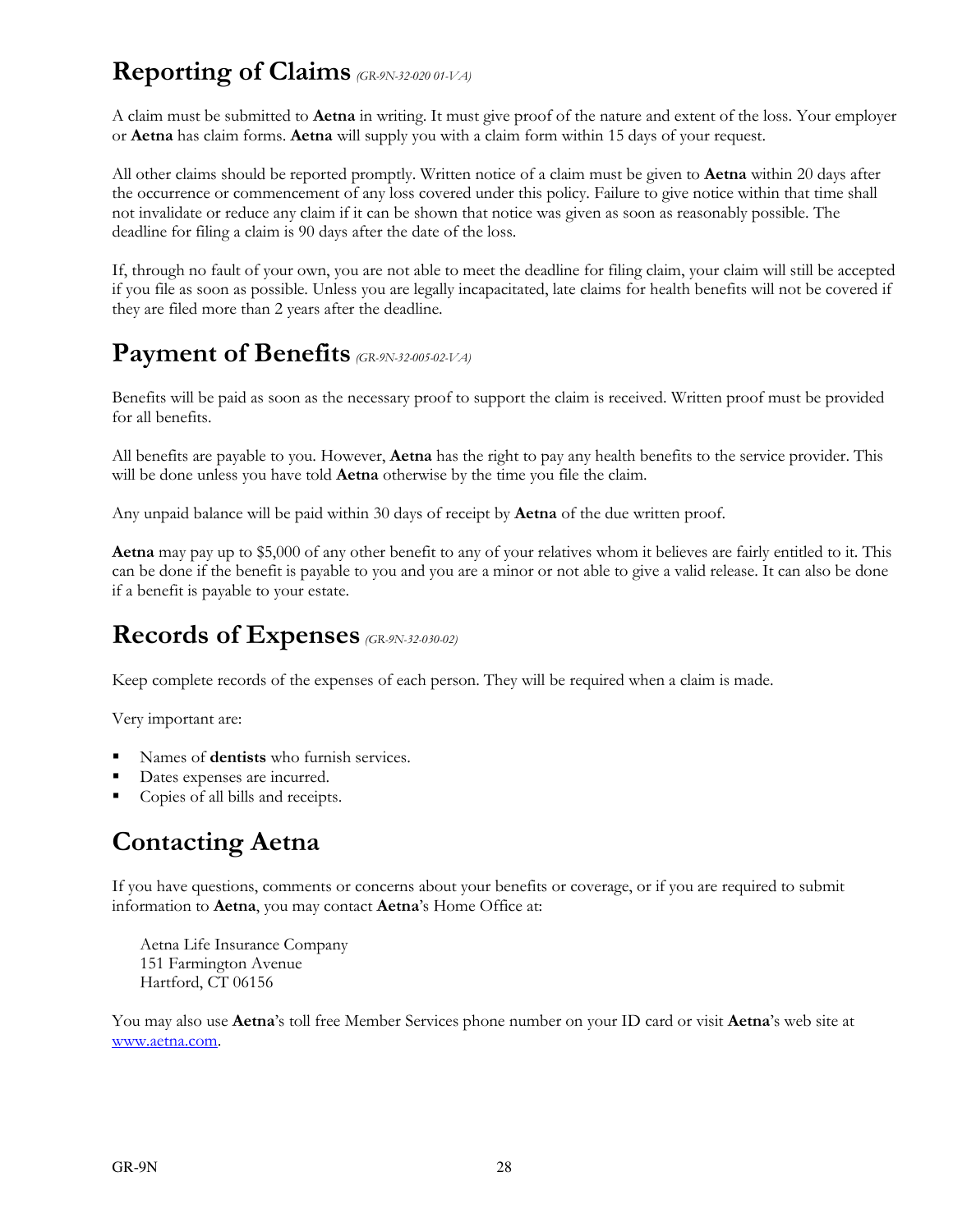# **Effect of Benefits Under Other Plans** *(GR-9N 32-035-01)*

# **Effect of An Health Maintenance Organization Plan (HMO Plan) On Coverage**

If you are in an eligible class and have chosen dental coverage under an HMO Plan offered by your employer, you will be excluded from dental expense coverage on the date of your coverage under such HMO Plan.

If you are in an eligible class and are covered under an HMO Plan providing dental coverage, you can choose to change to coverage for yourself and your covered dependents under this plan. If you:

- Live in an HMO Plan enrollment area and choose to change dental coverage during an open enrollment period, coverage will take effect on the group policy anniversary date after the open enrollment period. There will be no rules for waiting periods or preexisting conditions.
- **I** Live in an HMO Plan enrollment area and choose to change dental coverage when there is not an open enrollment period, coverage will take effect only if and when **Aetna** gives its written consent.
- Move from an HMO Plan enrollment area or if the HMO discontinues and you choose to change dental coverage within 31 days of the move or the discontinuance, coverage will take effect on the date you elect such coverage. There will be no restrictions for waiting periods or preexisting conditions. If you choose to change coverage after 31 days, coverage will take effect only if and when **Aetna** gives its written consent.

No benefits will be paid for any charges for services rendered or supplies furnished under an HMO Plan.

# **Effect of Prior Coverage - Transferred Business** *(GR-9N 32-040 02 VA)*

If your coverage under any part of this plan replaces any prior coverage for you, the rules below apply to that part.

"Prior coverage" is any plan of group coverage that has been replaced by coverage under part or all of this plan; it must have been sponsored by your employer (e.g., transferred business). The replacement can be complete or in part for the eligible class to which you belong. Any such plan is prior coverage if provided by another group contract or any benefit section of this plan.

Coverage under any other section of this plan will be in exchange for all privileges and benefits provided under any like prior coverage. Any benefits provided under such prior coverage may reduce benefits payable under this plan.

# **Discount Programs** *(GR-9N-32-045-01 VA)*

## **Discount Arrangements**

From time to time, we may offer, provide, or arrange for discount arrangements or special rates from certain service providers such as pharmacies, optometrists, **dentists**, alternative medicine, wellness and healthy living providers to you under this plan. Some of these arrangements may be made available through third parties who may make payments to **Aetna** in exchange for making these services available.

The third party service providers are independent contractors and are solely responsible to you for the provision of any such goods and/or services. We reserve the right to modify or discontinue such arrangements at any time. These discount arrangements are not insurance. There are no benefits payable to you nor do we compensate providers for services they may render through discount arrangements.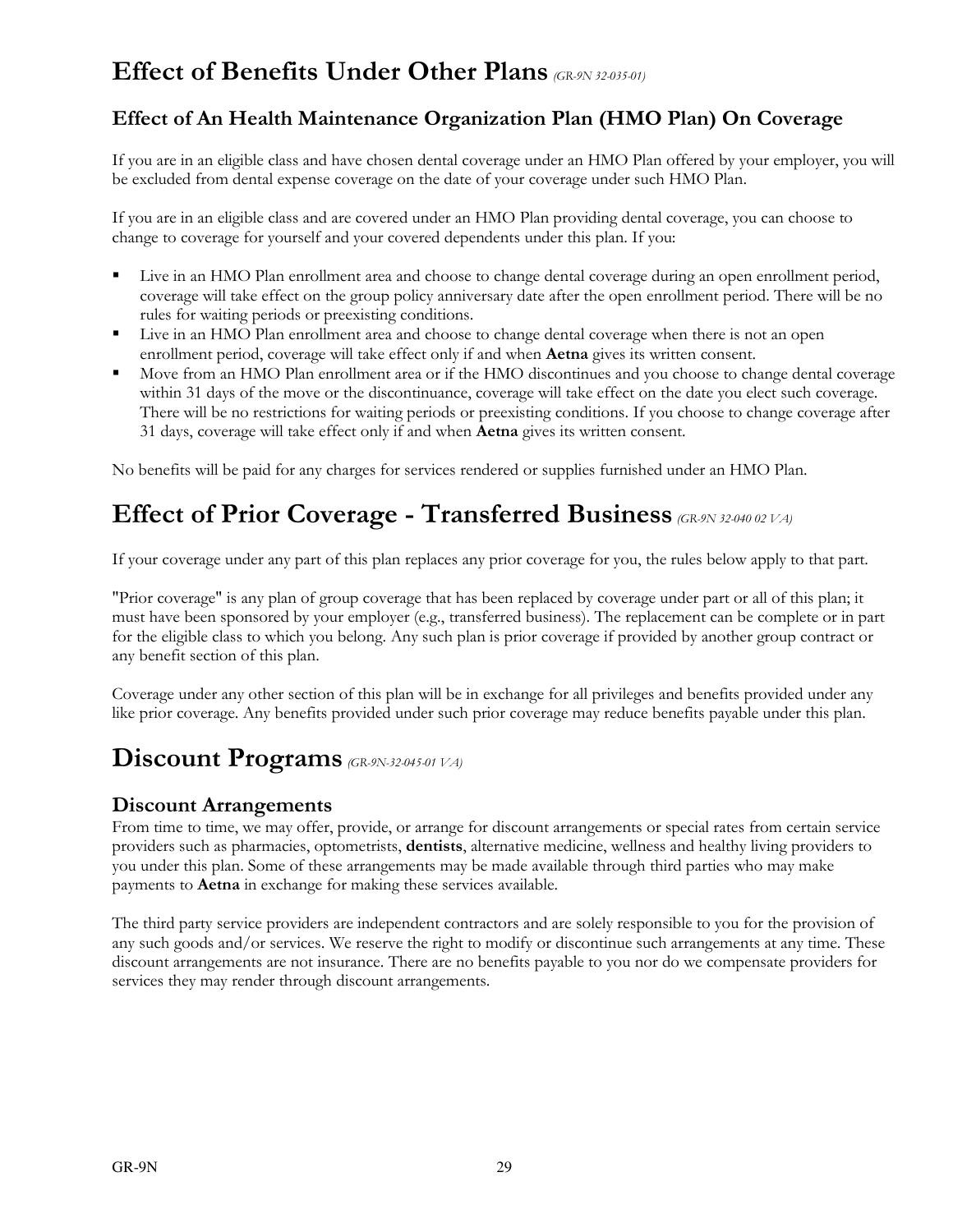# **Incentives** *(GR-9N-32-045-01 VA)*

In order to encourage you to access certain medical services when deemed appropriate by you in consultation with your **physician** or other service providers, we may, from time to time, offer to waive or reduce a member's **copayment**, coinsurance, and/or a **deductible** otherwise required under the plan or offer coupons or other financial incentives. We have the right to determine the amount and duration of any waiver, reduction, coupon, or financial incentive and to limit the covered persons to whom these arrangements are available.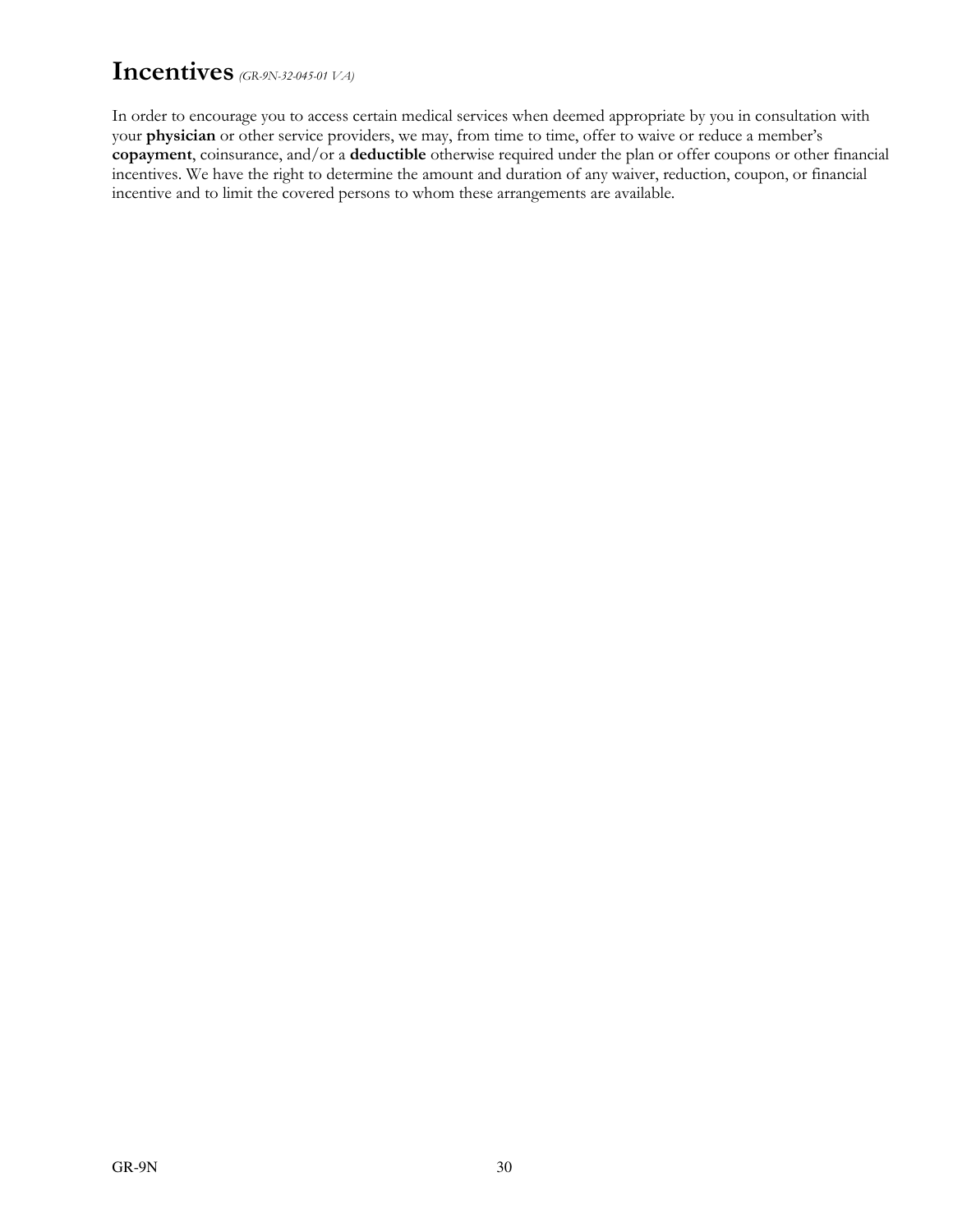

*(GR-9N-34-005-01 VA)*

In this section, you will find definitions for the words and phrases that appear in **bold type** throughout the text of this Booklet-Certificate.

**A***(GR-9N-34-005-05)*

### **Accident** *(GR-9N-34-005-01 VA)*

This means a sudden; unexpected; and unforeseen; identifiable **occurrence** or event producing, at the time, objective symptoms of a bodily **injury**. The **accident** must occur while the person is covered under this Policy. The **occurrence** or event must be definite as to time and place. It must not be due to, or contributed by, an **illness** or disease of any kind.

### **Aetna**

**Aetna** Life Insurance Company, an affiliate, or a third party vendor under contract with **Aetna**.

**C***(GR-9N-34-015-02 VA)*

## **Coinsurance**

**Coinsurance** is both the percentage of **covered expenses** that the plan pays, and the percentage of **covered expenses** that you pay. The percentage that the plan pays is referred to as "plan **coinsurance**" and varies by the type of expense. Please refer to the *Schedule of Benefits* for specific information on **coinsurance** amounts.

## **Copay or Copayment**

The specific dollar amount or percentage required to be paid by you or on your behalf. The plan includes various **copayments**, and these **copayment** amounts or percentages are specified in the *Schedule of Benefits*.

### **Cosmetic**

Services or supplies that alter, improve or enhance appearance.

## **Covered Expenses**

Medical, dental, vision or hearing services and supplies shown as covered under this Booklet.

**D***(GR-9N-34-020-01 VA)*

## **Deductible**

The part of your **covered expenses** you pay before the plan starts to pay benefits. Additional information regarding **deductibles** and **deductible** amounts can be found in the *Schedule of Benefits*.

### **Dental Provider**

This is:

- Any **dentist**;
- Group;
- **C**reanization;
- Dental facility; or
- Other institution or person.

legally qualified to furnish dental services or supplies.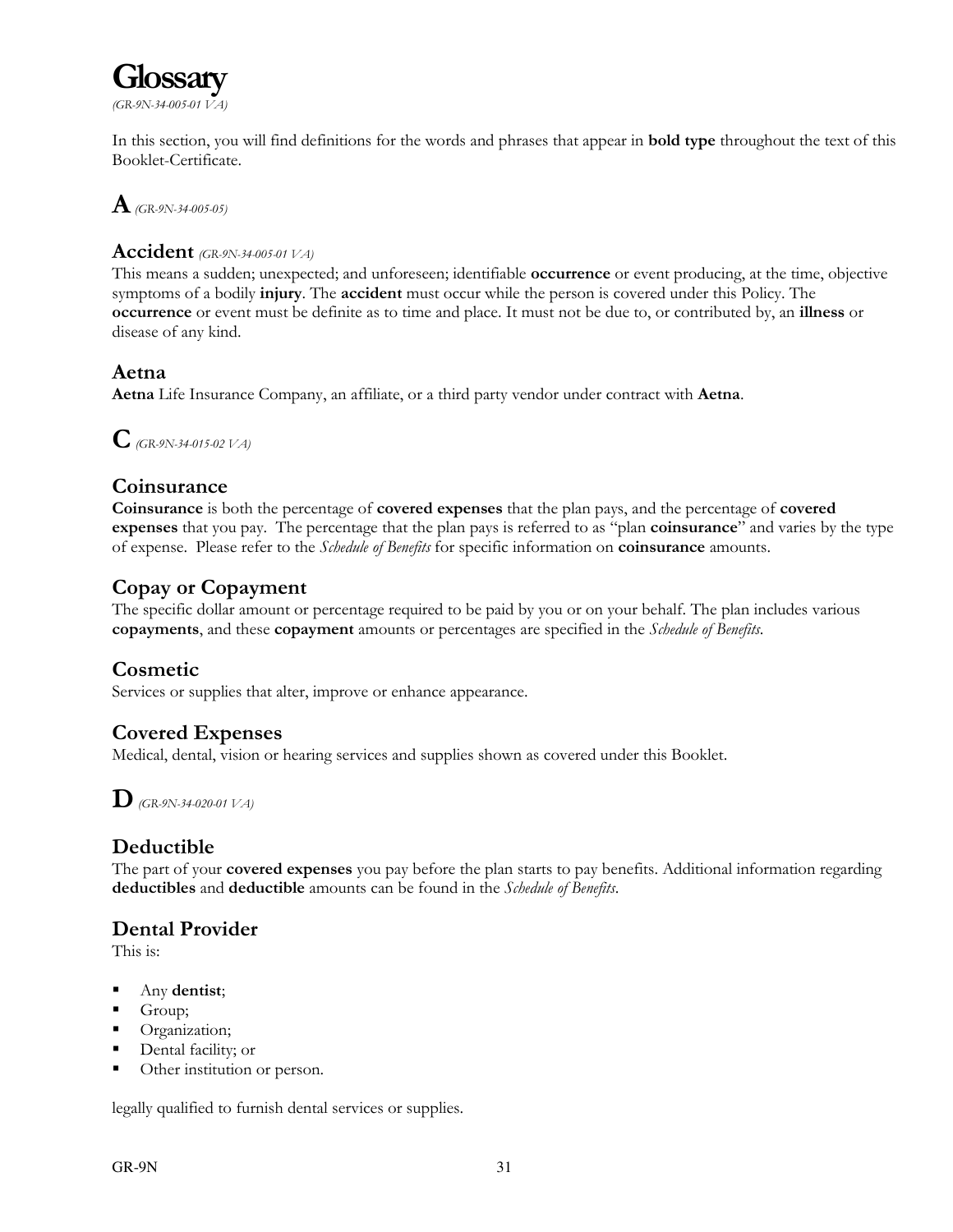# **Dental Emergency**

Any dental condition that:

- Occurs unexpectedly;
- Requires immediate diagnosis and treatment in order to stabilize the condition; and
- Is characterized by symptoms such as severe pain and bleeding.

## **Dentist**

A legally qualified **dentist**, or a **physician** licensed to do the dental work he or she performs.

## **Directory**

A listing of all **network providers** serving the class of employees to which you belong. The policyholder will give you a copy of this **directory**. **Network provider** information is available through **Aetna's** online provider **directory**, DocFind®. You can also call the Member Services phone number listed on your ID card to request a copy of this **directory**.

**E** *(GR-9N 34-025 04)*

## **Experimental or Investigational**

Except as provided for under the Clinical Trials benefit provision, a drug, a device, a procedure, or treatment will be determined to be **experimental or investigational** if:

- There is not enough outcomes data available from controlled clinical trials published in the peer-reviewed literature to substantiate its safety and effectiveness for the **illness** or **injury** involved; or
- Approval required by the FDA has not been granted for marketing; or
- A recognized national medical or dental society or regulatory agency has determined, in writing, that it is **experimental or investigational**, or for research purposes; or
- It is a type of drug, device or treatment that is the subject of a Phase I or Phase II clinical trial or the experimental or research arm of a Phase III clinical trial, using the definition of "phases" indicated in regulations and other official actions and publications of the FDA and Department of Health and Human Services; or
- The written protocol or protocols used by the treating facility, or the protocol or protocols of any other facility studying substantially the same:
	- drug;
	- device;
	- procedure; or
	- treatment.

It also includes the written informed consent used by:

- the treating facility; or
- by another facility studying the same:
	- drug;
	- device;
	- procedure; or
	- treatment.

that states that it is **experimental or investigational**, or for research purposes.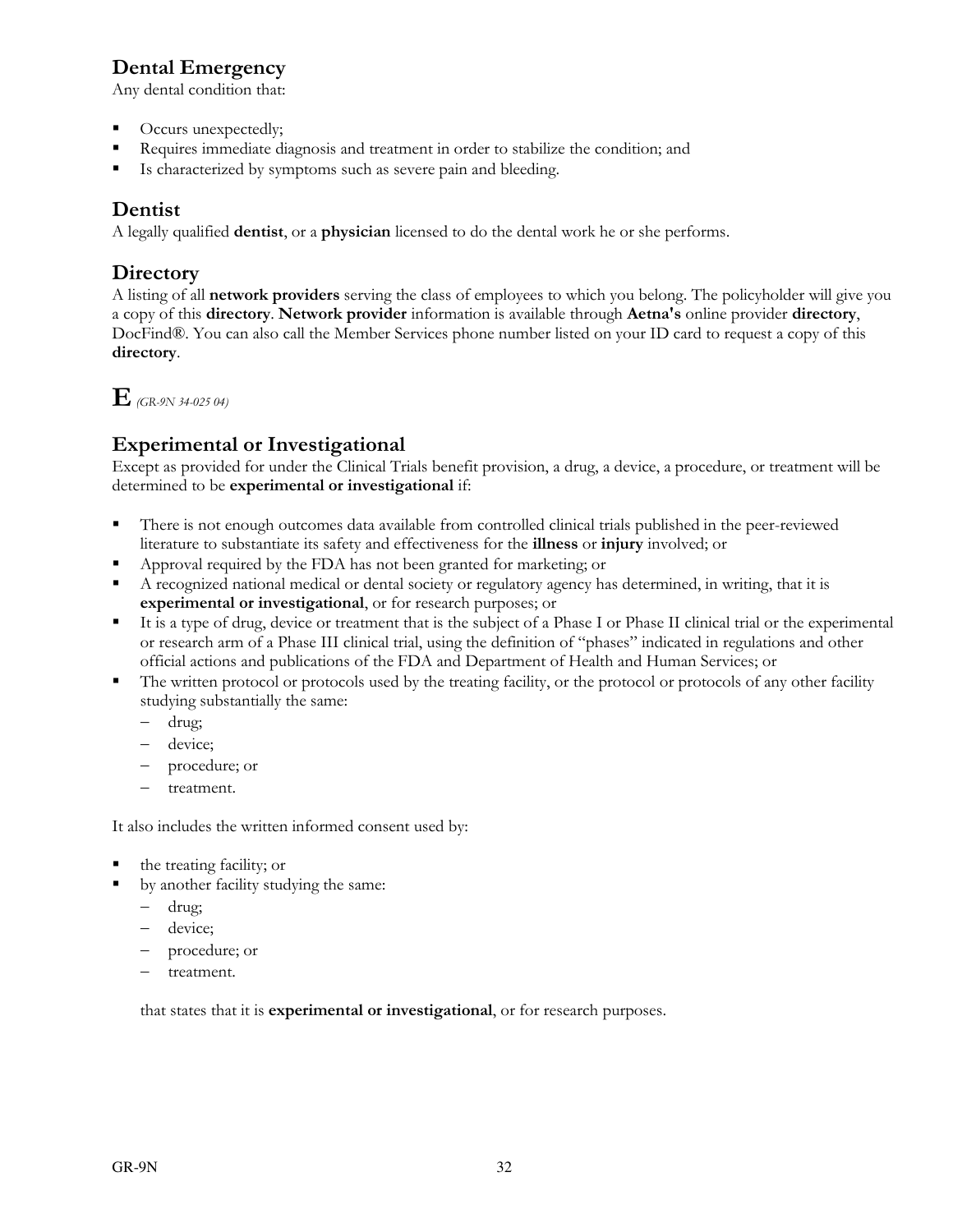# **Hospital**

An institution that:

- Is primarily engaged in providing, on its premises, inpatient medical, surgical and diagnostic services;
- Is supervised by a staff of **physicians**;
- Provides twenty-four (24) hour-a-day **R.N.** service,
- Charges patients for its services;
- Is operating in accordance with the laws of the jurisdiction in which it is located; and
- Does not meet all of the requirements above, but does meet the requirements of the jurisdiction in which it operates for licensing as a **hospital** and is accredited as a **hospital** by the Joint Commission on the Accreditation of Healthcare Organizations.

**In no event** does **hospital** include a convalescent nursing home or any institution or part of one which is used principally as a convalescent facility, rest facility, nursing facility, facility for the aged, extended care facility, intermediate care facility, **skilled nursing facility**, hospice, rehabilitative **hospital** or facility primarily for rehabilitative or custodial services.

## **I***(GR-9N 34-045 02)*

## **Illness**

A pathological condition of the body that presents a group of clinical signs and symptoms and laboratory findings peculiar to the findings set the condition apart as an abnormal entity differing from other normal or pathological body states.

# **Injury**

An accidental bodily **injury** that is the sole and direct result of:

- An unexpected or reasonably unforeseen occurrence or event; or
- The reasonable unforeseeable consequences of a voluntary act by the person.
- An act or event must be definite as to time and place.

# **J***(GR-9N 34-050 01)*

## **Jaw Joint Disorder** *(GR-9N 34-050 01)*

This is:

- A Temporomandibular Joint (TMJ) dysfunction or any alike disorder of the jaw joint; or
- A Myofacial Pain Dysfunction (MPD); or
- Any alike disorder in the relationship of the jaw joint and the related muscles and nerves.

# **L***(GR-9N 34-055 01)*

# **Lifetime Maximum**

This is the most the plan will pay for **covered expenses** incurred by any one covered person in their lifetime.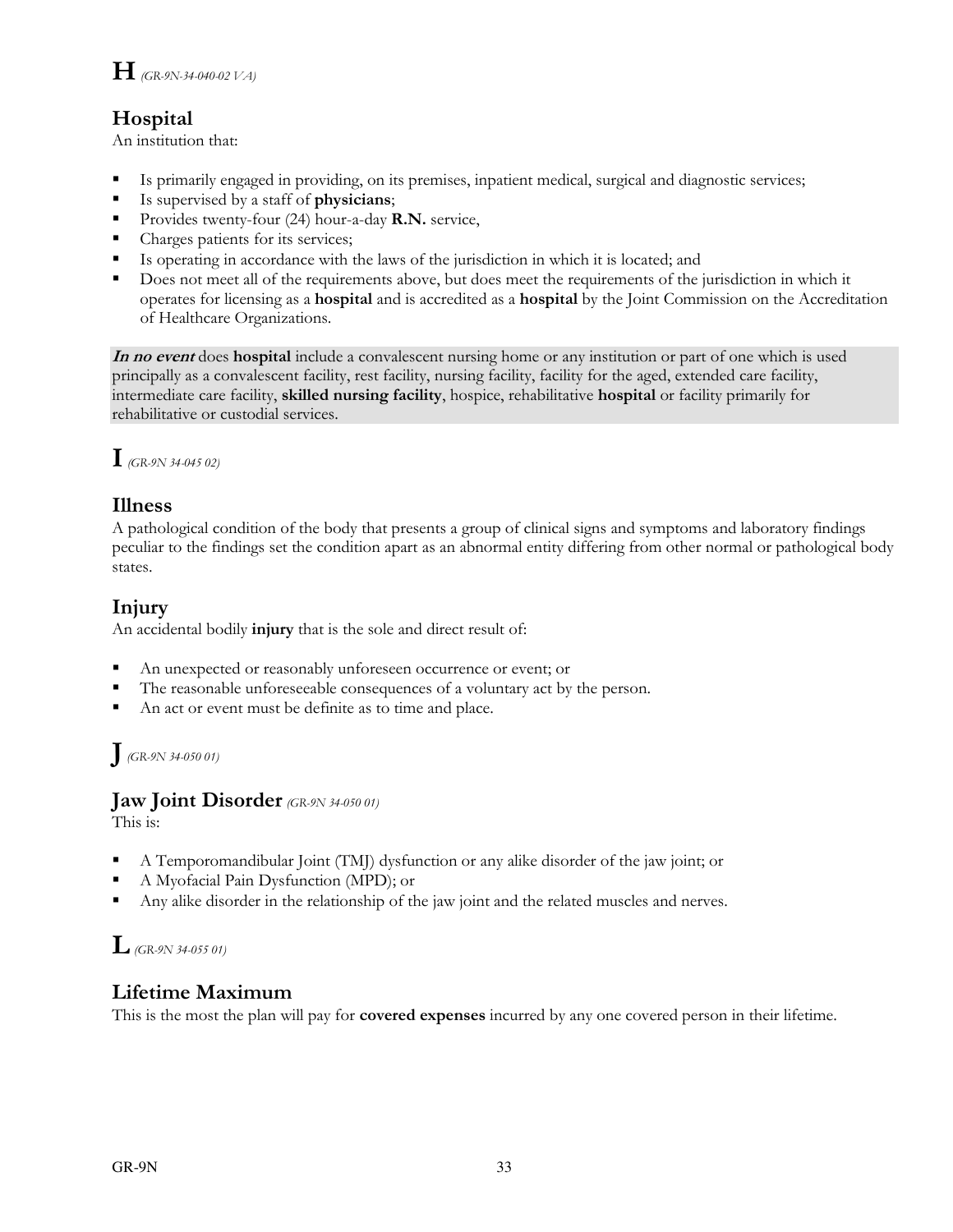# **Medically Necessary or Medical Necessity**

These are health care or dental services, and supplies or **prescription drug**s that a **physician**, other health care provider or **dental provider**, exercising prudent clinical judgment, would give to a patient for the purpose of:

- preventing;
- evaluating;
- diagnosing; or
- treating:
	- an **illness**;
	- an **injury**;
	- a disease; or
	- its symptoms.

The provision of the service, supply or **prescription drug** must be:

- a) In accordance with generally accepted standards of medical or dental practice;
- b) Clinically appropriate, in terms of type, frequency, extent, site and duration, and considered effective for the patient's **illness**, **injury** or disease; and
- c) Not mostly for the convenience of the patient, **physician**, other health care or **dental provider**; and
- d) And do not cost more than an alternative service or sequence of services at least as likely to produce the same therapeutic or diagnostic results as to the diagnosis or treatment of that patient's **illness**, **injury**, or disease.

For these purposes "generally accepted standards of medical or dental practice" means standards that are based on credible scientific evidence published in peer-reviewed literature. They must be generally recognized by the relevant medical or dental community. Otherwise, the standards are consistent with **physician** or dental specialty society recommendations. They must be consistent with the views of **physicians** or **dentists** practicing in relevant clinical areas and any other relevant factors.

# **N** *(GR-9N-34-070-02 VA)*

# **Negotiated Charge**

The maximum charge a **network provider** has agreed to make as to any service or supply for the purpose of the benefits under this plan.

# **Network Provider**

A **dental provider** who has contracted to furnish services or supplies for this plan; but only if the provider is, with **Aetna**'s consent, included in the **directory** as a **network provider** for:

- The service or supply involved; and
- The class of employees to which you belong.

# **Network Service(s) or Supply(ies)**

Health care service or supply that is:

Furnished by a **network provider**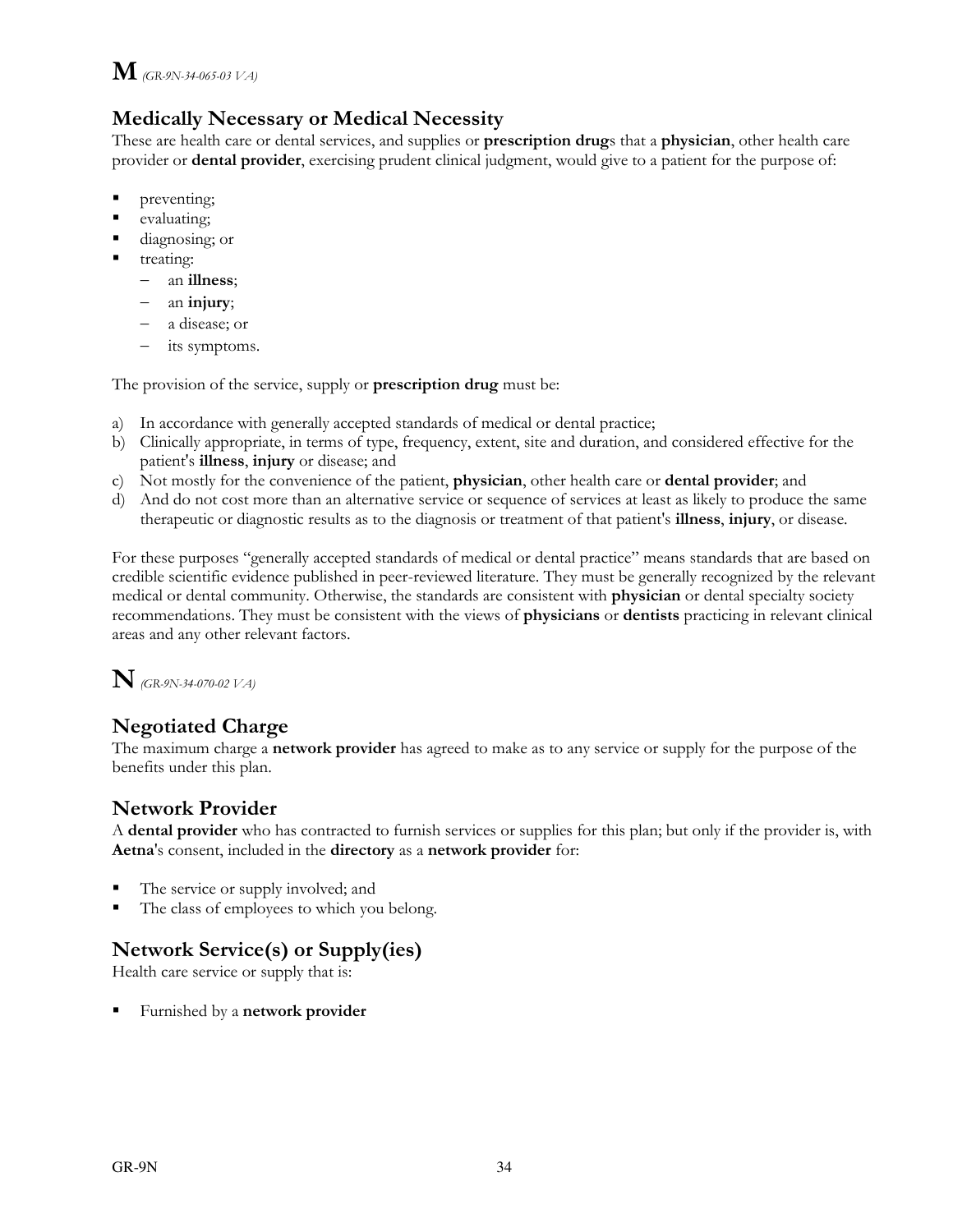## **Non-Occupational Illness**

A **non-occupational illness** is an **illness** that does not:

- Arise out of (or in the course of) any work for pay or profit; or
- Result in any way from an **illness** that does.

An **illness** will be deemed to be non-occupational regardless of cause if proof is furnished that the person:

- Is covered under any type of workers' compensation law; and
- Is not covered for that **illness** under such law.

## **Non-Occupational Injury**

A **non-occupational injury** is an accidental bodily **injury** that does not:

- Arise out of (or in the course of) any work for pay or profit; or
- Result in any way from an **injury** which does.

# **O***(GR-9N-34-075-01 VA)*

# **Occupational Injury or Occupational Illness**

An **injury** or **illness** that:

- Arises out of (or in the course of) any activity in connection with employment or self-employment whether or not on a full time basis; or
- Results in any way from an **injury** or **illness** that does.

## **Occurrence**

This means a period of disease or **injury**. An **occurrence** ends when 60 consecutive days have passed during which the covered person:

- Receives no medical treatment; services; or supplies; for a disease or **injury**; and
- Neither takes any medication, nor has any medication prescribed, for a disease or **injury**.

### **Orthodontic Treatment** *(GR-9N-34-075-01 VA)*

This is any:

- Medical service or supply; or
- Dental service or supply;

furnished to prevent or to diagnose or to correct a misalignment:

- Of the teeth; or
- Of the bite; or
- Of the jaws or jaw joint relationship;

whether or not for the purpose of relieving pain.

## **Out-of-Network Service(s) and Supply(ies)** *(GR-9N-34-075-01 VA)*

Health care service or supply that is:

Furnished by an **out-of network provider**.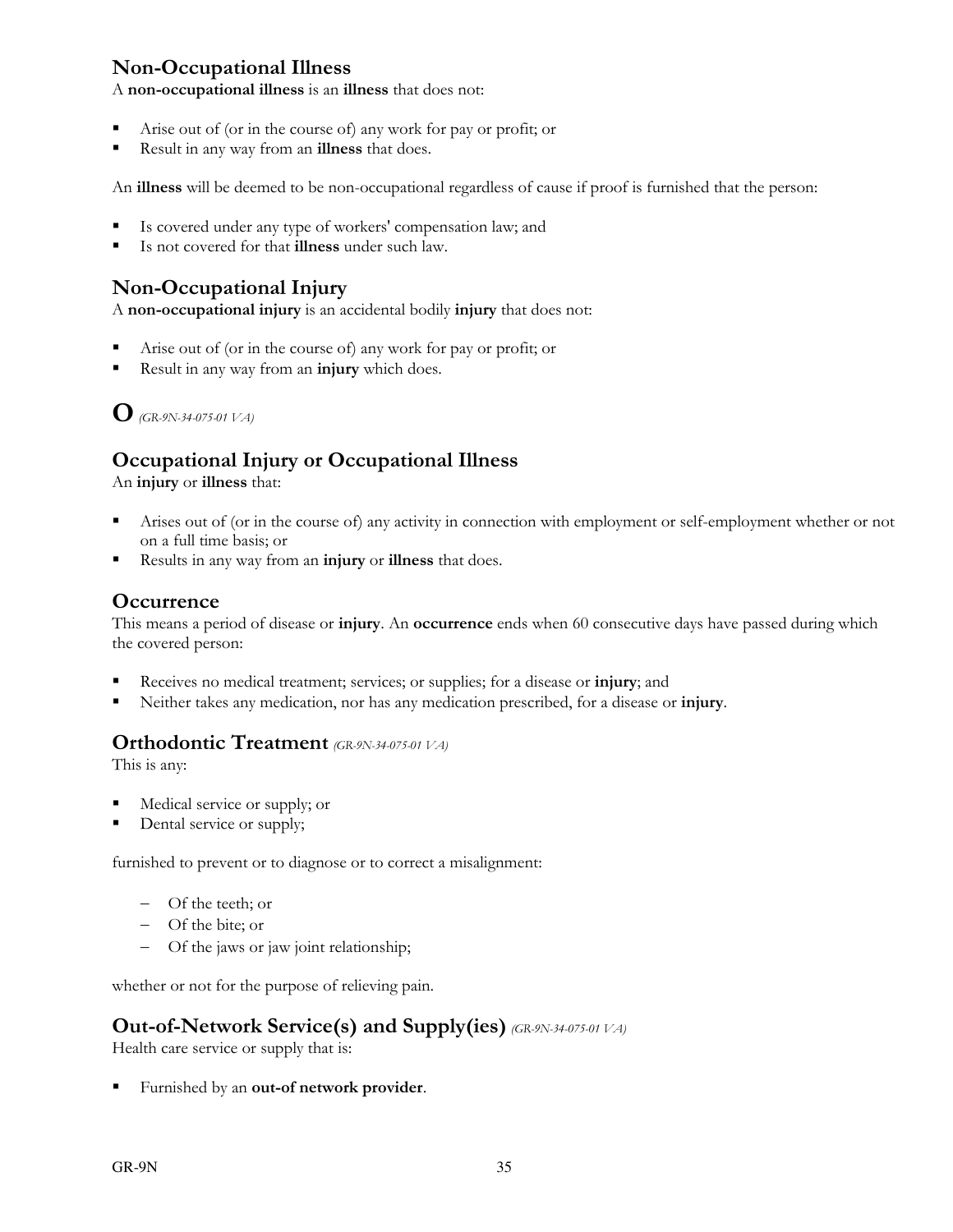# **Out-of-Network Provider**

A **dental provider** who has not contracted with **Aetna**, an affiliate, or a third party vendor, to furnish services or supplies for this plan.

 ${\bf P}$  (GR-9N-34-080-05 VA)

## **Physician**

A duly licensed member of a medical profession who:

- Has an M.D. or D.O. degree;
- Is properly licensed or certified to provide medical care under the laws of the jurisdiction where the individual practices; and
- Provides medical services which are within the scope of his or her license or certificate.

This also includes a health professional who:

- Is properly licensed or certified to provide medical care under the laws of the jurisdiction where he or she practices;
- Provides medical services which are within the scope of his or her license or certificate;
- Under applicable insurance law is considered a "physician" for purposes of this coverage;
- Has the medical training and clinical expertise suitable to treat your condition;
- Specializes in psychiatry, if your **illness** or **injury** is caused, to any extent, by alcohol abuse, substance abuse or a mental disorder; and
- A physician is not you or related to you.

## **Precertification or Precertify**

A process where **Aetna** is contacted before certain services are provided, such as **hospitalization** or outpatient surgery, or **prescription drugs** are prescribed to determine whether the services being recommended or the drugs prescribed are considered **covered expenses** under the plan. It is not a guarantee that benefits will be payable.

## **Prescriber**

Any **physician** or **dentist**, acting within the scope of his or her license, who has the legal authority to write an order for a **prescription drug**.

## **Prescription**

An order for the dispensing of a **prescription drug** by a **prescriber**. If it is an oral order, it must be promptly put in writing by the pharmacy.

## **Prescription Drug**

A drug, biological, or compounded **prescription** which, by State and Federal Law, may be dispensed only by **prescription** and which is required to be labeled "Caution: Federal Law prohibits dispensing without prescription." This includes:

 An injectable drug prescribed to be self-administered or administered by any other person except one who is acting within his or her capacity as a paid healthcare professional. Covered injectable drugs include injectable insulin.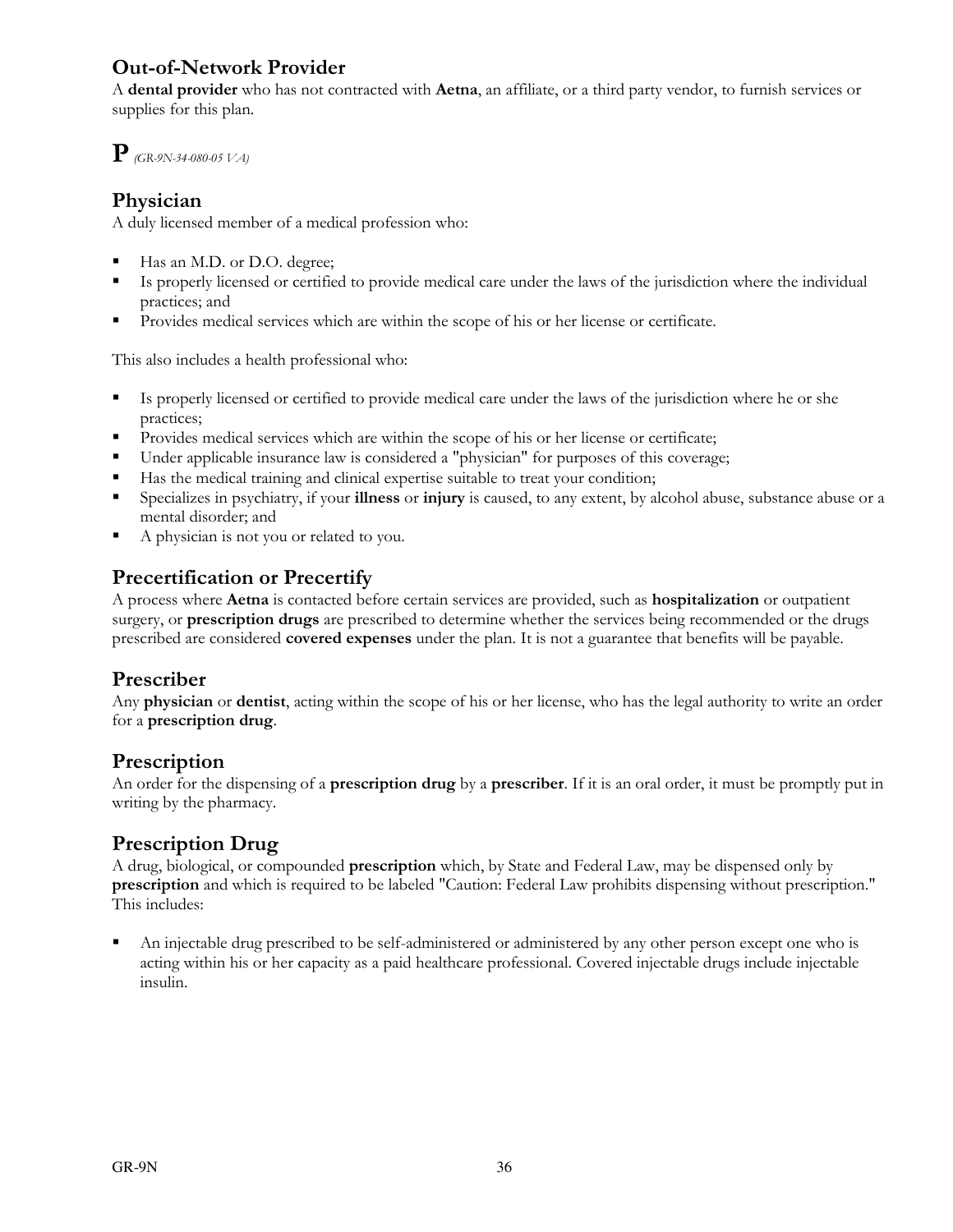# **R***(GR-9N-34-090-01 VA)*

## **Recognized Charge** *(GR-9N-34-090-01 VA)*

The **covered expense** is only that part of a charge which is the **recognized charge.**

As to dental expenses, the **recognized charge** for each service or supply is the lesser of:

- What the provider bills or submits for that service or supply; and
- The 85th percentile of the Prevailing Charge Rate; for the Geographic Area where the service is furnished.

If **Aetna** has an agreement with a provider (directly, or indirectly through a third party) which sets the rate that **Aetna** will pay for a service or supply, then the **recognized charge** is the rate established in such agreement.

**Aetna** may also reduce the **recognized charge** by applying **Aetna** Reimbursement Policies. **Aetna** Reimbursement Policies address the appropriate billing of services, taking into account factors that are relevant to the cost of the service such as:

- the duration and complexity of a service;
- whether multiple procedures are billed at the same time, but no additional overhead is required;
- whether an assistant surgeon is involved and necessary for the service;
- if follow up care is included;
- whether there are any other characteristics that may modify or make a particular service unique; and
- when a charge includes more than one claim line, whether any services described by a claim line are part of or incidental to the primary service provided.

**Aetna** Reimbursement Policies are based on **Aetna's** review of: the policies developed for Medicare; the generally accepted standards of medical and dental practice, which are based on credible scientific evidence published in peerreviewed literature generally recognized by the relevant medical or dental community or which is otherwise consistent with **physician** or dental specialty society recommendations; and the views of **physicians** and dentists practicing in the relevant clinical areas. **Aetna** uses a commercial software package to administer some of these policies.

As used above, Geographic Area and Prevailing Charge Rates are defined as follows:

- Geographic Area: This means an expense area grouping defined by the first three digits of the U.S. Postal Service zip codes. If the volume of charges in a single three digit zip code is sufficient to produce a statistically valid sample, an expense area is made up of a single three digit zip code. If the volume of charges is not sufficient to produce a statistically valid sample, two or more three digit zip codes are grouped to produce a statistically valid sample. When it is necessary to group three digit zip codes, the grouping never crosses state lines.
- Prevailing Charge Rates: These are the rates reported by FAIR Health, a nonprofit company, in their database. FAIR Health reviews and, if necessary, changes these rates periodically. **Aetna** updates its systems with these changes within 180 days after receiving them from FAIR Health.

### **Important Note**

**Aetna** periodically updates its systems with changes made to the Prevailing Charge Rates. *What this means to you* is that the **recognized charge** is based on the version of the rates that is in use by **Aetna** on the date that the service or supply was provided.

### **Additional Information**

**Aetna's** website aetna.com may contain additional information which may help you determine the cost of a service or supply. Log on to **Aetna** Navigator to access the "Estimate the Cost of Care" feature. Within this feature, view our "Cost of Care" and "Member Payment Estimator" tools, or contact our Customer Service Department for assistance.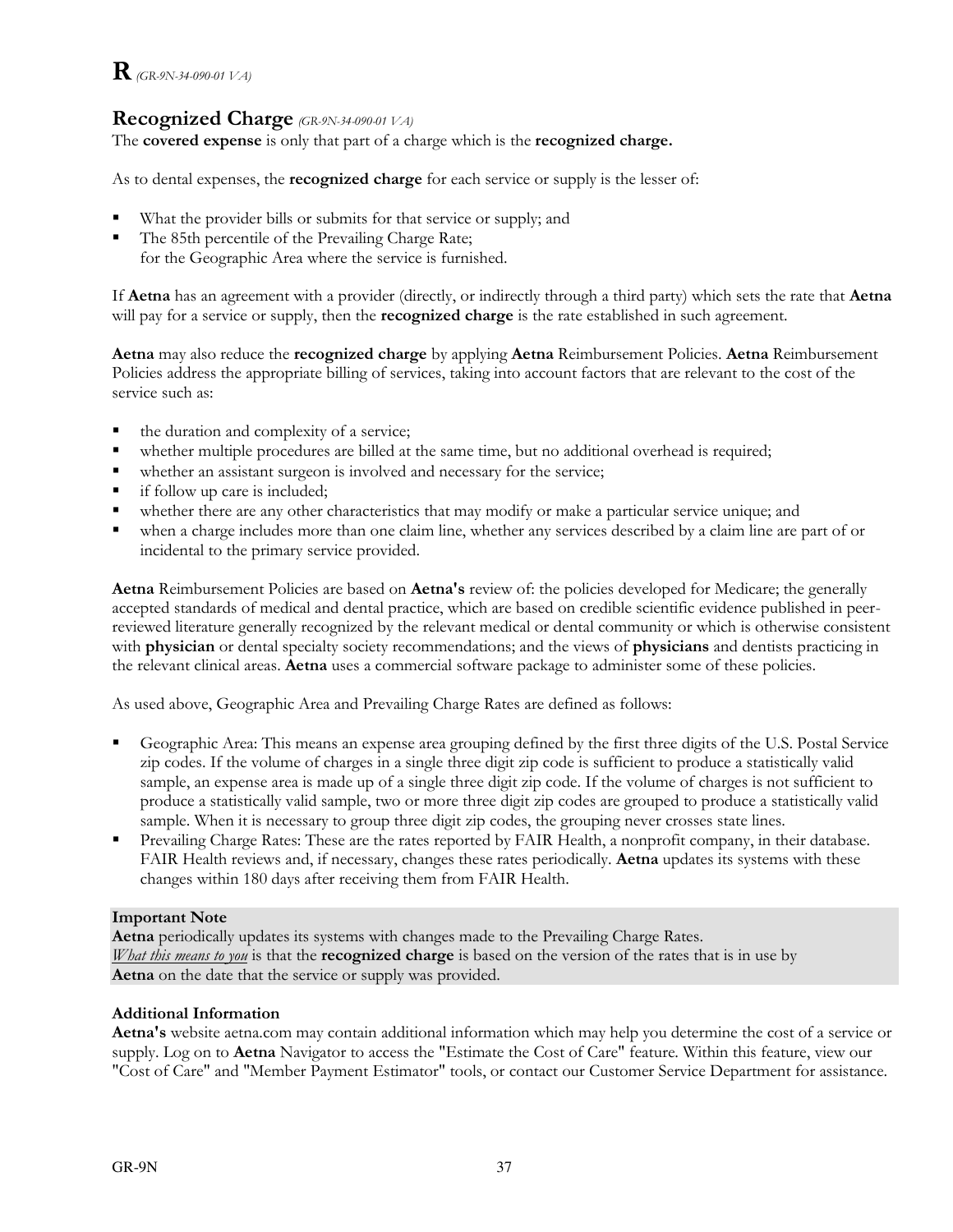**R.N.**

A registered nurse.

**S** *(GR-9N 34-095-05)*

# **Skilled Nursing Facility**

An institution that meets all of the following requirements:

- It is licensed to provide, and does provide, the following on an inpatient basis for persons convalescing from **illness** or **injury**:
	- Professional nursing care by an **R.N.**, or by a L.P.N. directed by a full-time **R.N.**; and
	- Physical restoration services to help patients to meet a goal of self-care in daily living activities.
- Provides 24 hour a day nursing care by licensed nurses directed by a full-time **R.N.**
- Is supervised full-time by a **physician** or an **R.N.**
- Keeps a complete medical record on each patient.
- Has a utilization review plan.
- Is not mainly a place for rest, for the aged, for drug addicts, for alcoholics, for mental retardates, for custodial or educational care, or for care of **mental disorder**s.
- Charges patients for its services.
- An institution or a distinct part of an institution that meets all of the following requirements:
	- It is licensed or approved under state or local law.
	- Is primarily engaged in providing skilled nursing care and related services for residents who require medical or nursing care, or rehabilitation services for the rehabilitation of injured, disabled, or sick persons.
- Qualifies as a **skilled nursing facility** under Medicare or as an institution accredited by**:**
	- The Joint Commission on Accreditation of Health Care Organizations;
	- The Bureau of **Hospitals** of the American Osteopathic Association; or
	- The Commission on the Accreditation of Rehabilitative Facilities

**Skilled nursing facilities** also include rehabilitation **hospitals** (all levels of care, e.g. acute) and portions of a **hospital** designated for skilled or rehabilitation services.

### **Skilled nursing facility** does not include:

- Institutions which provide only:
	- Minimal care;
	- Custodial care services;
	- Ambulatory; or
	- Part-time care services.
- Institutions which primarily provide for the care and treatment of alcoholism, substance abuse or mental disorders.

## **Specialist**

A **physician** who practices in any generally accepted medical or surgical sub-specialty.

## **Specialist Dentist**

Any **dentist** who, by virtue of advanced training is board eligible or certified by a Specialty Board as being qualified to practice in a special field of dentistry.

## **Specialty Care**

Health care services or supplies that require the services of a **specialist**.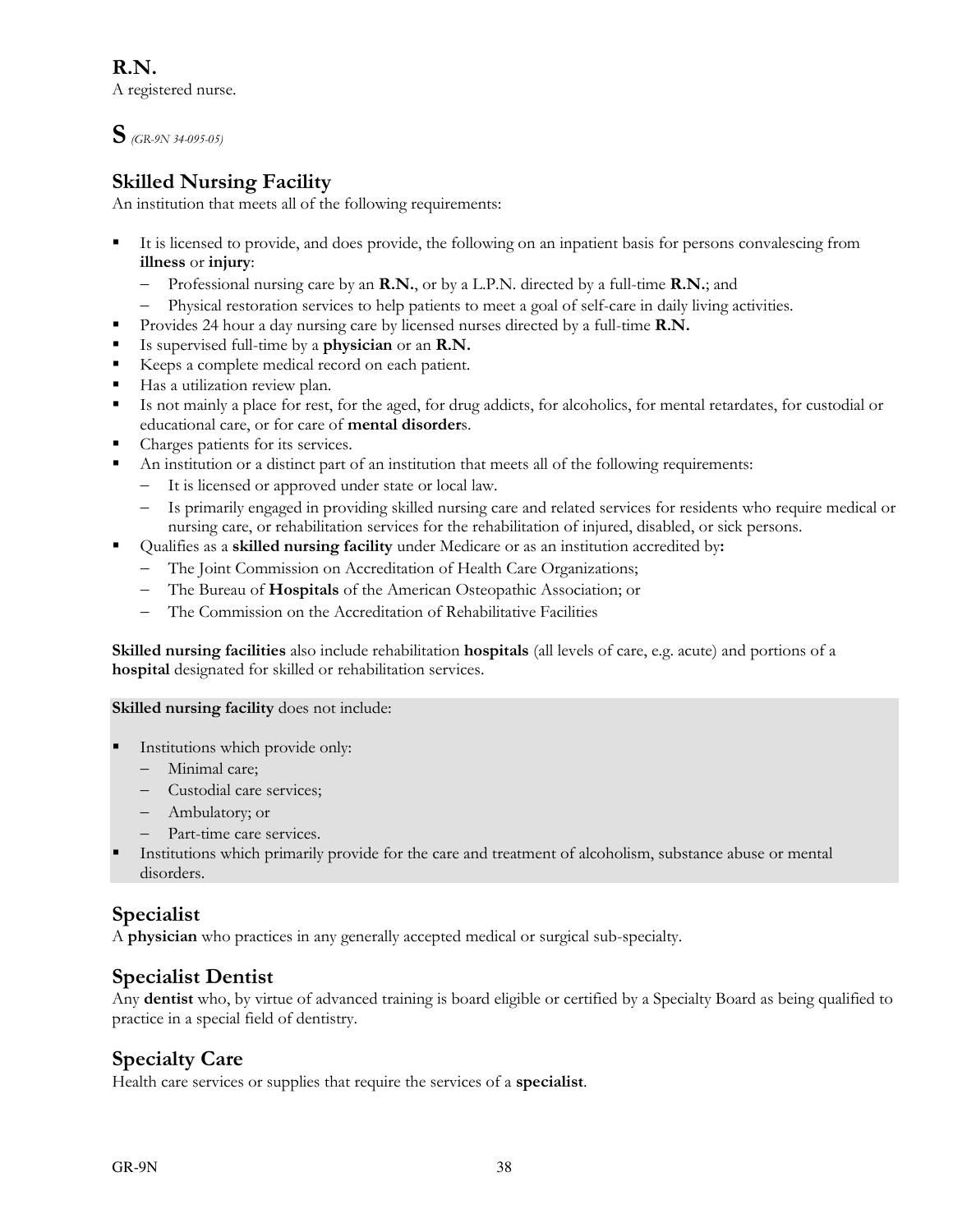### **Confidentiality Notice**

Aetna considers personal information to be confidential and has policies and procedures in place to protect it against unlawful use and disclosure. By "personal information," we mean information that relates to a member's physical or mental health or condition, the provision of health care to the member, or payment for the provision of health care or disability or life benefits to the member. Personal information does not include publicly available information or information that is available or reported in a summarized or aggregate fashion but does not identify the member.

When necessary or appropriate for your care or treatment, the operation of our health, disability or life insurance plans, or other related activities, we use personal information internally, share it with our affiliates, and disclose it to health care providers (doctors, dentists, pharmacies, hospitals and other caregivers), payors (health care provider organizations, employers who sponsor self-funded health plans or who share responsibility for the payment of benefits, and others who may be financially responsible for payment for the services or benefits you receive under your plan), other insurers, third party administrators, vendors, consultants, government authorities, and their respective agents. These parties are required to keep personal information confidential as provided by applicable law. In our health plans, participating network providers are also required to give you access to your medical records within a reasonable amount of time after you make a request.

Some of the ways in which personal information is used include claim payment; utilization review and management; medical necessity reviews; coordination of care and benefits; preventive health, early detection, vocational rehabilitation and disease and case management; quality assessment and improvement activities; auditing and antifraud activities; performance measurement and outcomes assessment; health, disability and life claims analysis and reporting; health services, disability and life research; data and information systems management; compliance with legal and regulatory requirements; formulary management; litigation proceedings; transfer of policies or contracts to and from other insurers, HMOs and third party administrators; underwriting activities; and due diligence activities in connection with the purchase or sale of some or all of our business. We consider these activities key for the operation of our health, disability and life plans. To the extent permitted by law, we use and disclose personal information as provided above without member consent. However, we recognize that many members do not want to receive unsolicited marketing materials unrelated to their health, disability and life benefits. We do not disclose personal information for these marketing purposes unless the member consents. We also have policies addressing circumstances in which members are unable to give consent.

To obtain a copy of our Notice of Privacy Practices, which describes in greater detail our practices concerning use and disclosure of personal information, please call the toll-free Member Services number on your ID card or visit our Internet site at www.aetna.com.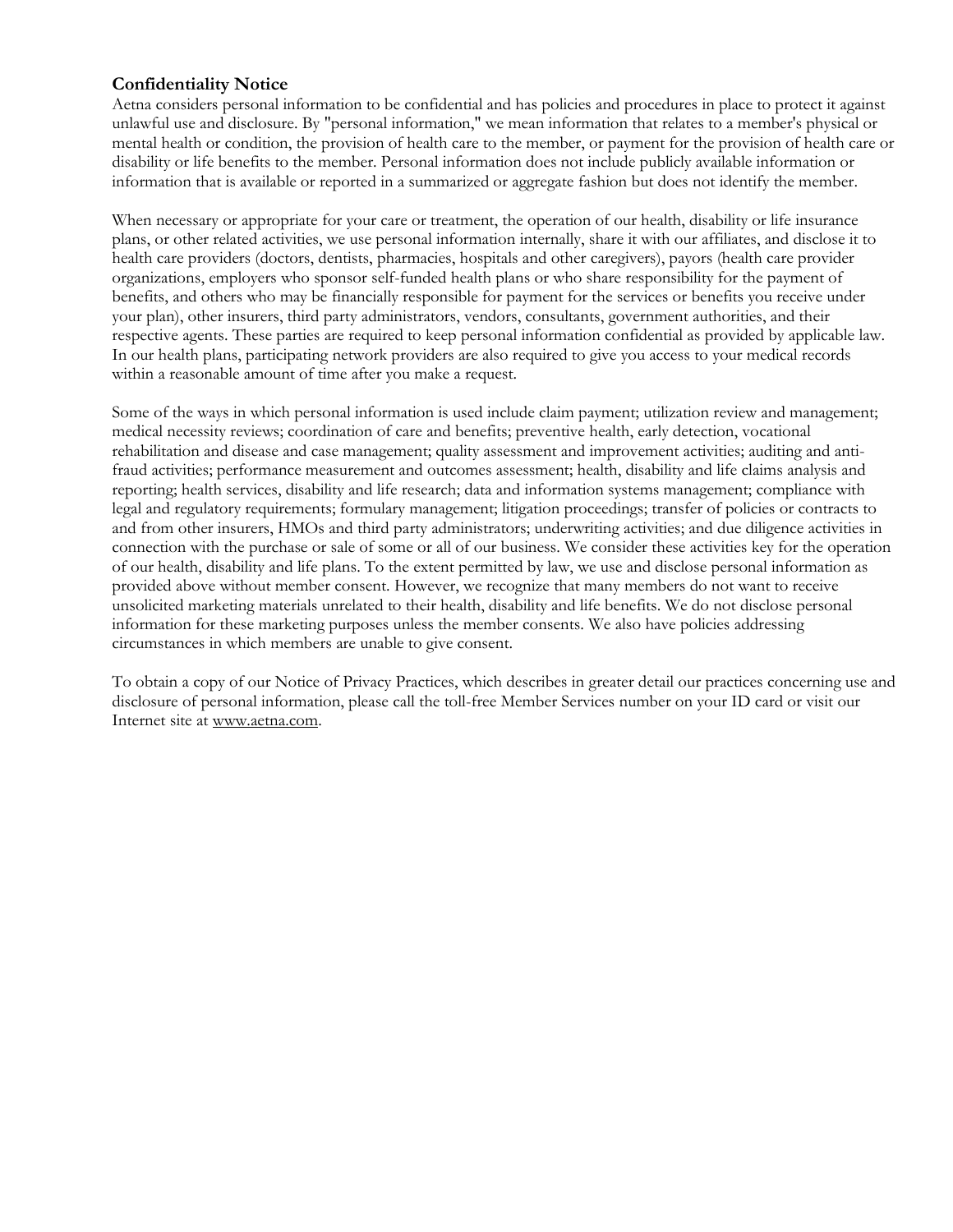### **Continuation of Coverage During an Approved Leave of Absence Granted to Comply With Federal Law**

This continuation of coverage section applies only for the period of any approved family or medical leave (approved FMLA leave) required by Family and Medical Leave Act of 1993 (FMLA). If your Employer grants you an approved FMLA leave for a period in excess of the period required by FMLA, any continuation of coverage during that excess period will be subject to prior written agreement between Aetna and your Employer.

If your Employer grants you an approved FMLA leave in accordance with FMLA, you may, during the continuance of such approved FMLA leave, continue Health Expense Benefits for you and your eligible dependents.

At the time you request the leave, you must agree to make any contributions required by your Employer to continue coverage. Your Employer must continue to make premium payments.

If Health Expense Benefits has reduction rules applicable by reason of age or retirement, Health Expense Benefits will be subject to such rules while you are on FMLA leave.

Coverage will not be continued beyond the first to occur of:

- The date you are required to make any contribution and you fail to do so.
- The date your Employer determines your approved FMLA leave is terminated.
- The date the coverage involved discontinues as to your eligible class. However, coverage for health expenses may be available to you under another plan sponsored by your Employer.

Any coverage being continued for a dependent will not be continued beyond the date it would otherwise terminate.

If you acquire a new dependent while your coverage is continued during an approved FMLA leave, the dependent will be eligible for the continued coverage on the same terms as would be applicable if you were actively at work, not on an approved FMLA leave.

If you return to work for your Employer following the date your Employer determines the approved FMLA leave is terminated, your coverage under the group contract will be in force as though you had continued in active employment rather than going on an approved FMLA leave provided you make request for such coverage within 31 days of the date your Employer determines the approved FMLA leave to be terminated. If you do not make such request within 31 days, coverage will again be effective under the group contract only if and when Aetna gives its written consent.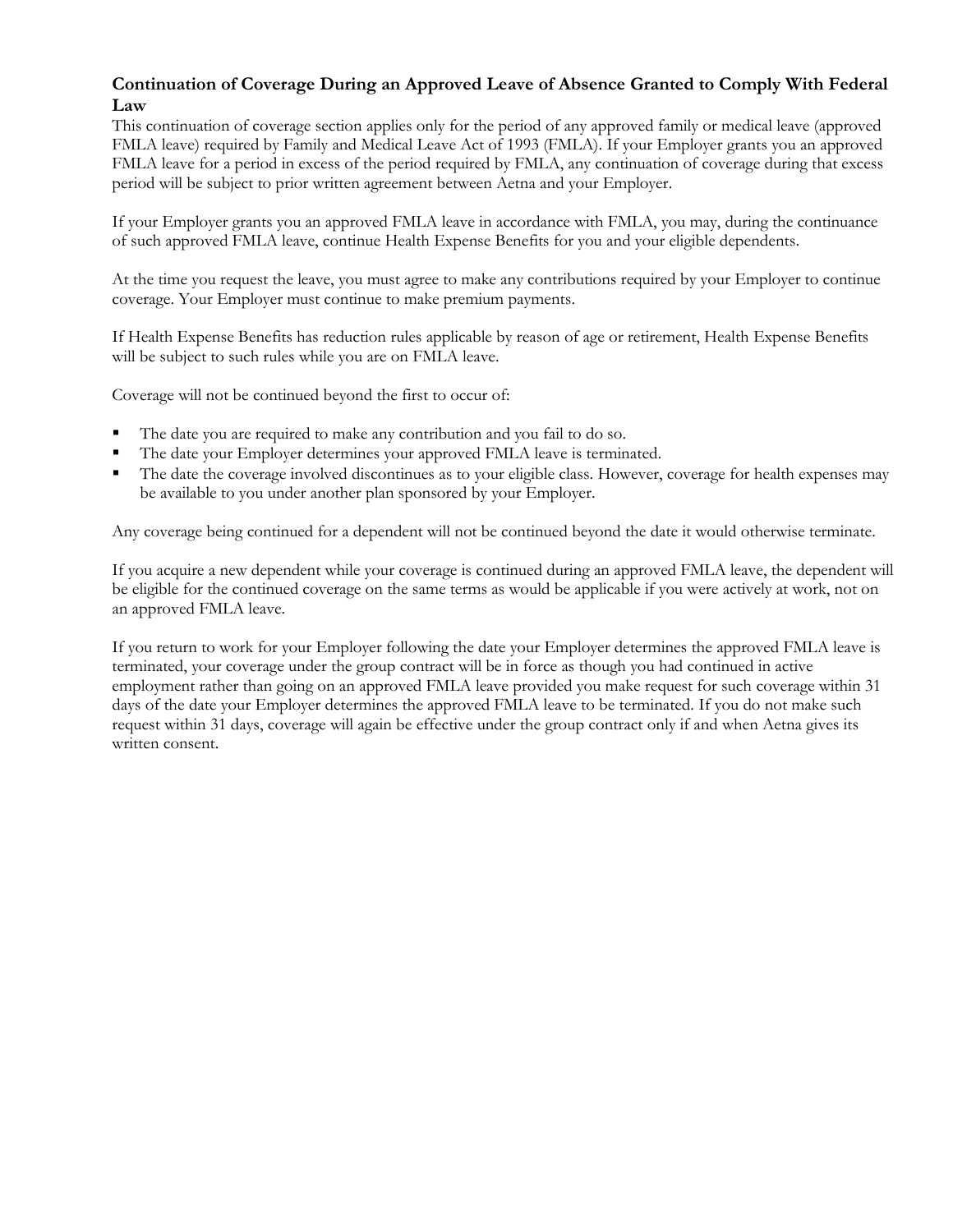# **Aetna Life Insurance Company**

Hartford, Connecticut 06156

| <b>Amendment</b> (GR-9N-Appeals 01-01 01 VA) |                                             |
|----------------------------------------------|---------------------------------------------|
| Policyholder:                                | Department Of Defense Nonappropriated Fund  |
|                                              | Health Benefits Program                     |
| <b>Group Policy No.:</b>                     | GP-620387                                   |
| Rider:                                       | Virginia Complaint and Appeals Health Rider |
| <b>Issue Date:</b>                           | January 28, 2015                            |
| <b>Effective Date:</b>                       | January 1, 2015                             |
|                                              |                                             |

## **Complaint and Appeals - Health Coverage**

The group policy specified above and the Certificate of Insurance describing the policy terms have been amended to include the following Appeals Procedure. This amendment is effective on the date shown above.

### **Appeals Procedure Definitions**

**Adverse Benefit Determination**: A denial; reduction; termination of; or failure to provide or make payment (in whole or in part) for a service, supply or benefit.

Such **adverse benefit determination** may be based on:

- Your eligibility for coverage;
- The results of any Utilization Review activities;
- A determination that the service or supply is **experimental or investigational**; or
- A determination that the service or supply is not **medically necessary**.

**Appeal**: A written request to Aetna to reconsider an **adverse benefit determination**.

**Complaint:** Any written expression of dissatisfaction about quality of care or the operation of the Plan.

**Concurrent Care Claim Extension**: A request to extend a previously approved course of treatment.

**Concurrent Care Claim Reduction or Termination**: A decision to reduce or terminate a previously approved course of treatment.

**Pre-Service Claim**: Any claim for medical care or treatment that requires approval before the medical care or treatment is received.

**Post-Service Claim**: Any claim that is not a "Pre-Service Claim."

**Urgent Care Claim**: Any claim for medical care or treatment in which a delay in treatment could:

- jeopardize your life;
- jeopardize your ability to regain maximum function;
- cause you to suffer severe pain that cannot be adequately managed without the requested medical care or treatment; or
- in the case of a pregnant woman, cause serious jeopardy to the health of the fetus.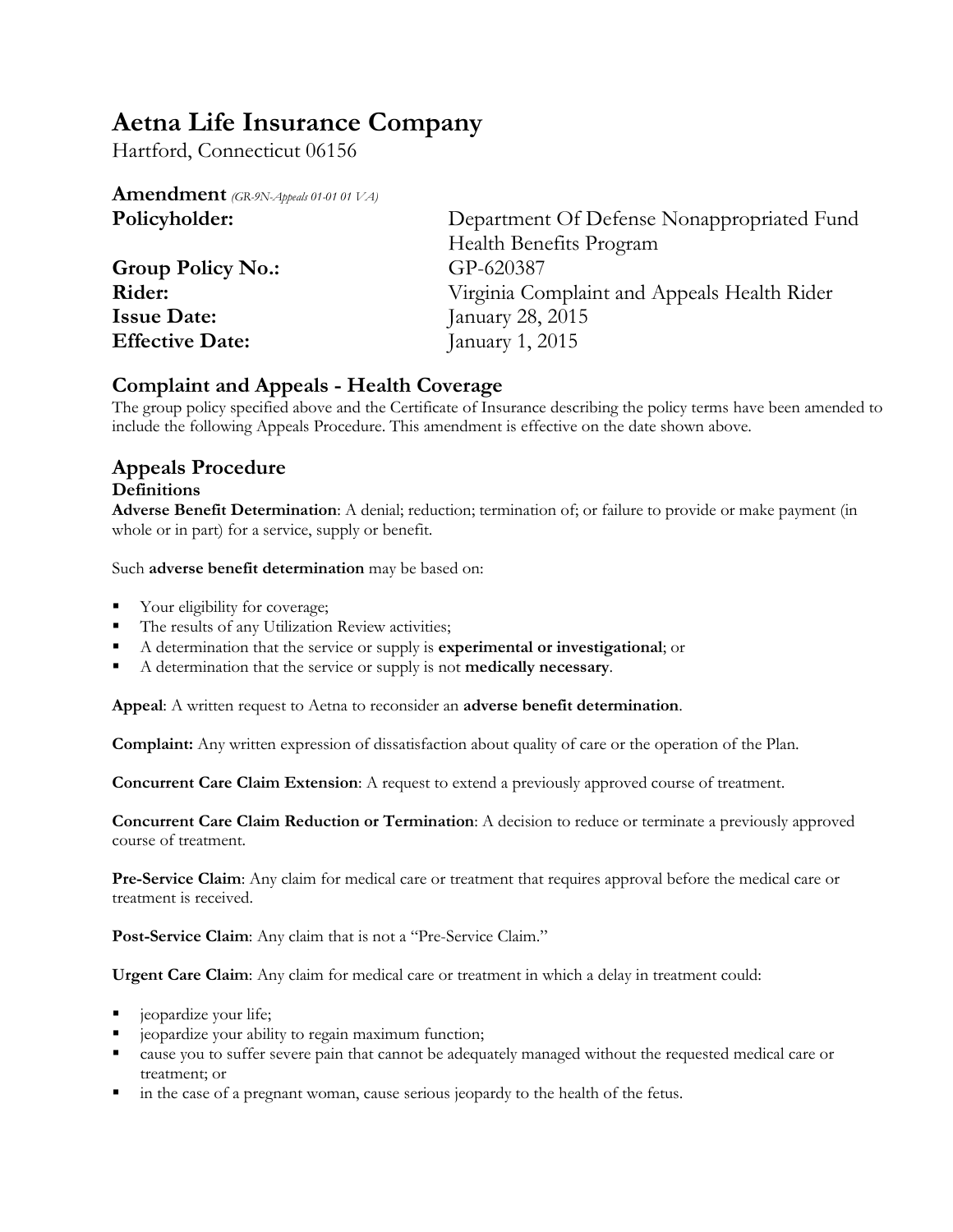# **Claim Determinations** *(GR-9N-Appeals 01-02 <sup>01</sup> VA)*

### **Urgent Care Claims**

Aetna will make notification of an **urgent care claim** determination as soon as possible but not more than 72 hours after the claim is made.

If more information is needed to make an urgent claim determination, Aetna will notify the claimant within 24 hours of receipt of the claim. The claimant has 48 hours after receiving such notice to provide Aetna with the additional information. Aetna will notify the claimant within 1 business day of the earlier of the receipt of the additional information or the end of the 48 hour period given the claimant to provide Aetna with the information.

If the claimant fails to follow plan procedures for filing a claim, Aetna will notify the claimant within 24 hours following the failure to comply.

### **Pre-Service Claims**

Aetna will make notification of a claim determination as soon as possible but not later than 15 calendar days after the pre-service claim is made. Aetna may determine that due to matters beyond its control an extension of this 15 calendar days claim determination period is required. Such an extension, of not longer than 15 additional calendar days, will be allowed if Aetna notifies you within the first 15 calendar days period. If this extension is needed because Aetna needs additional information to make a claim determination, the notice of the extension shall specifically describe the required information. You will have 45 calendar days, from the date of the notice, to provide Aetna with the required information.

### **Post-Service Claims**

Aetna will make notification of a claim determination as soon as possible but not later than 30 calendar days after the post-service claim is made. Aetna may determine that due to matters beyond its control an extension of this 30 calendar day claim determination period is required. Such an extension, of not longer than 15 additional calendar days, will be allowed if Aetna notifies you within the first 30 calendar day period. If this extension is needed because Aetna needs additional information to make a claim determination, the notice of the extension shall specifically describe the required information. The patient will have 45 calendar days, from the date of the notice, to provide Aetna with the required information.

### **Concurrent Care Claim Extension**

Following a request for a **concurrent care claim extension**, Aetna will make notification of a claim determination for **emergency** or **urgent care** as soon as possible but not later than 24 hours, with respect to **emergency** or **urgent care** provided the request is received at least 24 hours prior to the expiration of the approved course of treatment, and 15 calendar days with respect to all other care, following a request for a **concurrent care claim extension**.

### **Concurrent Care Claim Reduction or Termination**

Aetna will make notification of a claim determination to reduce or terminate a previously approved course of treatment with enough time for you to file an **appeal**.

### **Complaints** *(GR-9N-Appeals 01-05 <sup>01</sup> VA)*

If you are dissatisfied with the service you receive from the Plan or want to complain about a provider you must write Aetna Customer Service within 30 calendar days of the incident. You must include a detailed description of the matter and include copies of any records or documents that you think are relevant to the matter. Aetna will review the information and provide you with a written response within 30 calendar days of the receipt of the **complaint**, unless additional information is needed and it cannot be obtained within this period. The notice of the decision will tell you what you need to do to seek an additional review.

### **Appeals of Adverse Benefit Determinations** *(GR-9N-Appeals 01-06 <sup>01</sup> VA)*

You may submit an **appeal** if Aetna gives notice of an **adverse benefit determination**. This Plan provides for two levels of **appeal** for certain **adverse benefit determinations**. It will also provide an option to request an external review of the **adverse benefit determination**.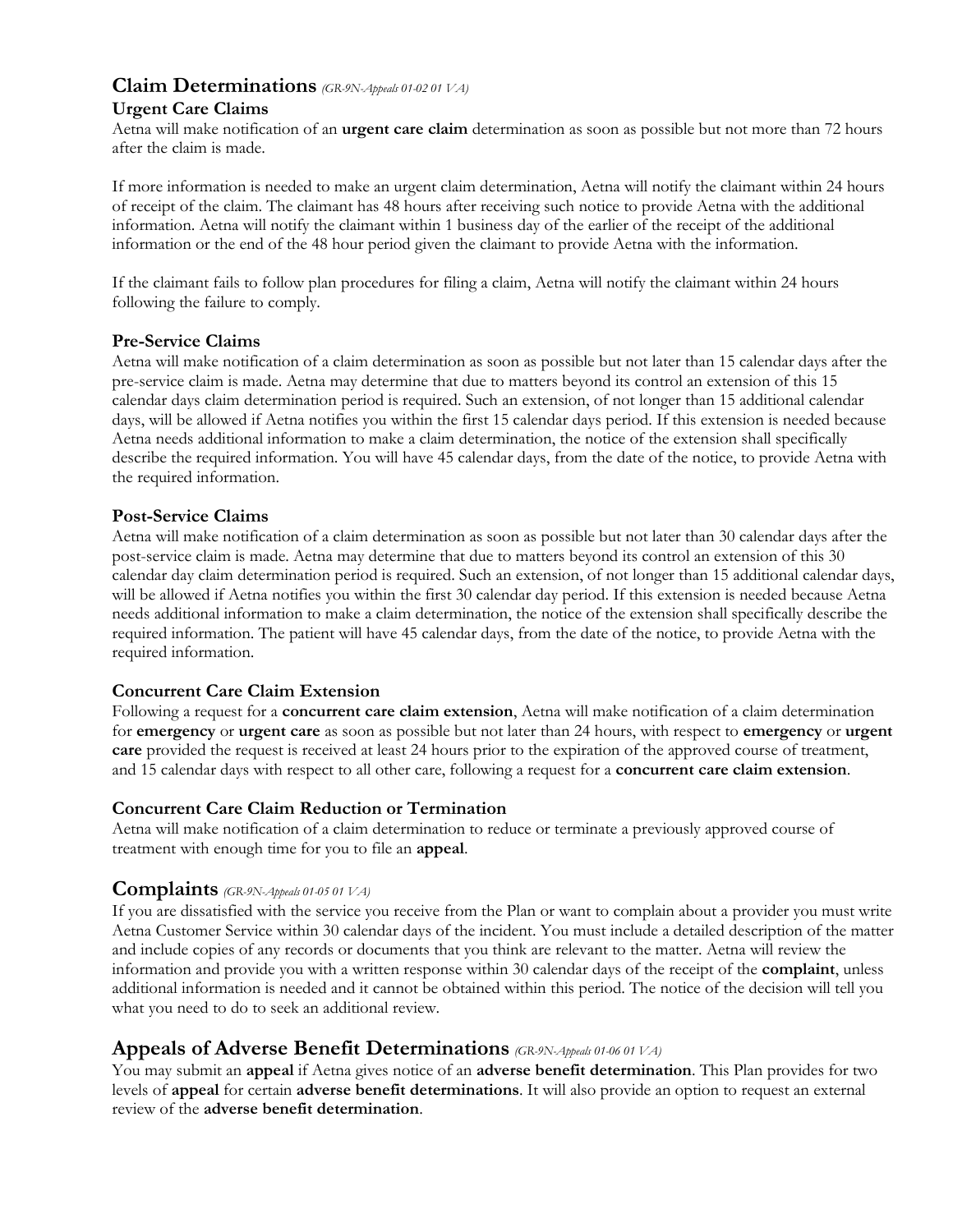You have 180 calendar days following the receipt of notice of an **adverse benefit determination** to request your level one **appeal**. Your **appeal** may be submitted in writing and should include:

- Your name;
- Vour employer's name;
- A copy of Aetna's notice of an **adverse benefit determination**;
- Your reasons for making the **appeal**; and
- Any other information you would like to have considered.

Send in your **appeal** to Customer Service at the address shown on your ID Card, or call in your **appeal** to Customer Service using the toll-free telephone number shown on your ID Card.

You may also choose to have another person (an authorized representative) make the **appeal** on your behalf by providing written consent to Aetna.

If you have any questions about your **appeal** or the health care services that have been provided, which have not been satisfactorily addressed by the Plan, you may contact the Office of the Managed Care Ombudsman for assistance at the following address, telephone number, e-mail address or internet site:

Office of the Managed Care Ombudsman Bureau of Insurance P.O. Box 1157 Richmond, VA 23218 Toll Free: 1-877-310-6560 Richmond Metropolitan Area: 804-371-9032 E-mail: ombudsman@scc.virginia.gov Internet site: www.scc.virginia.gov

**Level One Appeal** *(GR-9N-Appeals 01-07 <sup>01</sup> VA)*

### **For Utilization Review**

A level one **appeal** of an **adverse benefit determination** shall be provided by Aetna personnel not involved in making the **adverse benefit determination**.

**Urgent care claims** (May Include **concurrent care claim reduction or termination**) Aetna shall issue a decision within 1 business day of receipt of the request for an **appeal**.

**Pre-Service claims** (May Include **concurrent care claim reduction or termination**) Aetna shall issue a decision within 15 calendar days of receipt of the request for an **appeal**.

**Post-Service Claims** Aetna shall issue a decision within 30 calendar days of receipt of the request for an **appeal**.

For Other Than Utilization Review

A level one **appeal** of an **adverse benefit determination** shall be provided by **Aetna** personnel not involved in making the **adverse benefit determination.**

**Urgent care claims** (May Include **concurrent care claim reduction or termination**) **Aetna** shall issue a decision within 1 business day of receipt of the request for an **appeal.**

**Pre-Service claims** (May Include **concurrent care claim reduction or termination**) **Aetna** shall issue a decision within 15 calendar days of receipt of the request for an **appeal.**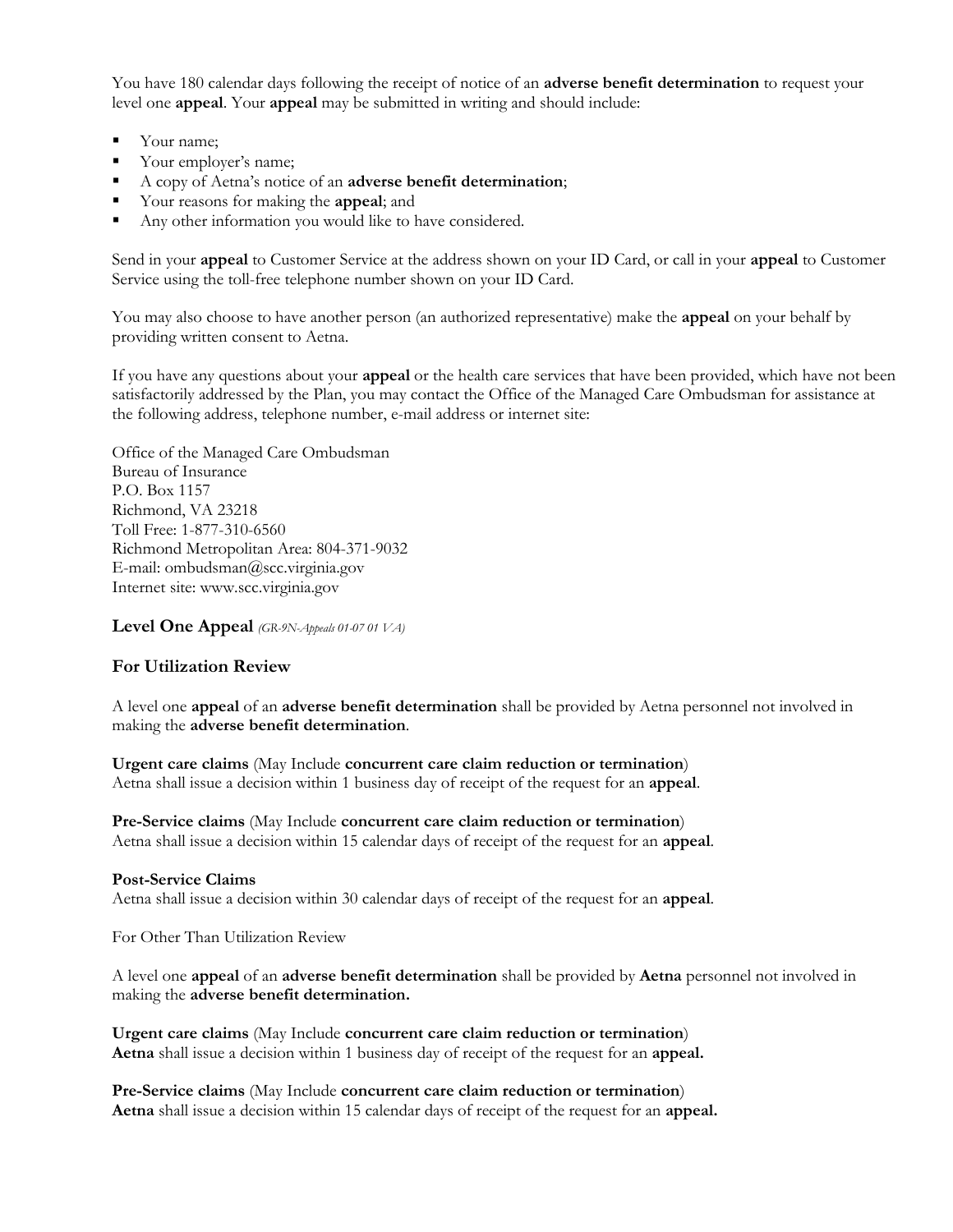### **Post-Service Claims**

**Aetna** shall issue a decision within 30 calendar days of receipt of the request for an **appeal.**

### **Level Two Appeal (For Other than Utilization Review)**

If Aetna upholds an **adverse benefit determination** at the first level of **appeal**, and the reason for the adverse determination was based on **medical necessity** or **experimental or investigational** reasons, you or your authorized representative have the right to file a level two **appeal**. The **appeal** must be submitted within 60 calendar days following the receipt of notice of a level one **appeal**.

A level two **appeal** of an **adverse benefit determination**, **a Pre-Service Claim**, **or a Post-Service Claim** shall be provided by **Aetna** personnel not involved in making an **adverse benefit determination**.

### **Pre-Service Claims** (May Include **concurrent care claim reduction or termination**)

Aetna shall issue a decision within 15 calendar days of receipt of the request for level two **appeal**.

### **Post-Service Claims**

Aetna shall issue a decision within 30 calendar days of receipt of the request for a level two **appeal**.

### **Exhaustion of Process** *(GR-9N-Appeals 01-10 <sup>01</sup> VA)*

You are encouraged to exhaust the applicable process of the Appeal Procedure before you request an investigation of or file a **complaint** with the Virginia Bureau of Insurance.

You must exhaust the applicable Level one and Level two processes of the Appeal Procedure before you:

- contact the Virginia Bureau of Insurance to request an investigation of an **appeal**; or
- file an **appeal** with the Virginia Bureau of Insurance; or
- establish any:
	- litigation;
	- arbitration; or
	- administrative proceeding;

regarding an alleged breach of the policy terms by Aetna Life Insurance Company; or any matter within the scope of the Appeals Procedure.

### **External Review** *(GR-9N-Appeals 01-11 <sup>01</sup> VA)*

Aetna may deny a claim because it determines that the care is not appropriate or a service or treatment is **experimental or investigational** in nature. In either of these situations, you may request an external review if you or your provider disagrees with Aetna's decision. An external review is a review by an independent **physician**, selected by an External Review Organization, who has expertise in the problem or question involved.

To request an external review, the following requirements must be met:

- You have received notice of the denial of a claim by Aetna; and
- Your claim was denied because Aetna determined that the care was not **necessary** or was **experimental** or **investigational**; and
- The cost of the service or treatment in question for which you are responsible exceeds \$300.

The claim denial letter you receive from Aetna will describe the process to follow if you wish to pursue an external review.